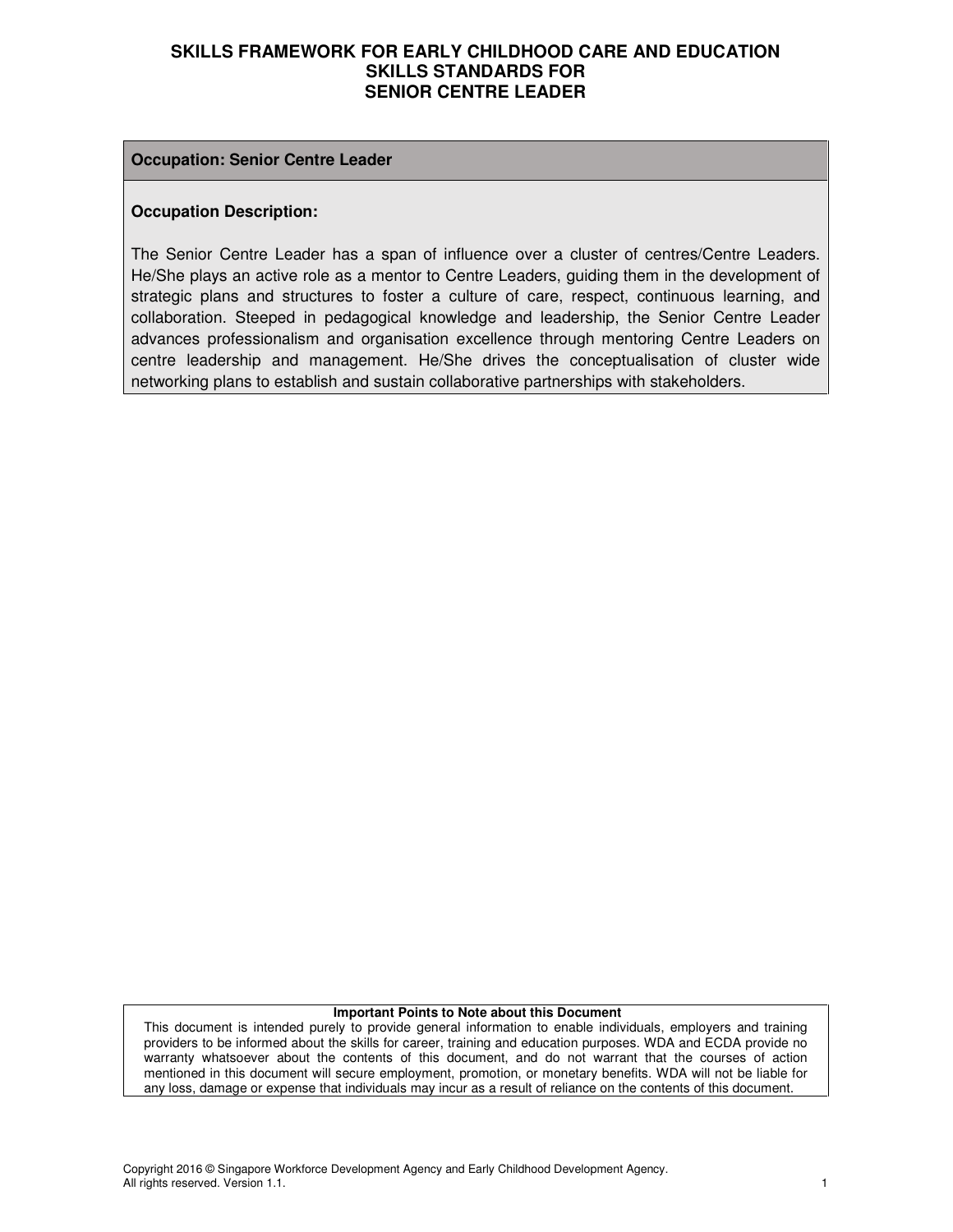The skills expected of the Senior Centre Leader are summarised as below:

| <b>Skill Category*</b>                                    | <b>Skills</b>         |                                                                                                                                            |  |
|-----------------------------------------------------------|-----------------------|--------------------------------------------------------------------------------------------------------------------------------------------|--|
| Developing the<br><b>Child</b><br><b>Holistically</b>     | ECC-DCH-7006-1.1      | Champion the Implementation of Quality Teaching<br>and Learning Approaches at the Cluster Level                                            |  |
|                                                           | ECC-DCH-7007-1.1      | Facilitate the Design, Implementation and Review of<br>Curricula and Programmes within the Cluster                                         |  |
|                                                           | ECC-DCH-7008-1.1      | Champion the Integration of the Core Values of Early<br>Childhood Education within Curricula and<br>Programmes across the Cluster          |  |
|                                                           | ECC-DCH-7009-1.1      | <b>Champion Quality Learning Environments in Centres</b><br>within the Cluster                                                             |  |
|                                                           | ECC-DCH-7010-1.1      | Guide Cluster in Enhancing Caring, Trusting and<br>Respectful Relationships with Children (Senior Centre<br>Leader)                        |  |
| Collaborating<br>with Families<br>and Community           | ECC-CFC-7002-1.1      | Establish a Culture of Professional Collaboration with<br>Families and Community Stakeholders within the<br>Cluster (Senior Centre Leader) |  |
|                                                           | <b>LPM-RLT-501C-0</b> | Foster Business Relationships and Organisational<br><b>Diversity</b>                                                                       |  |
|                                                           | ECC-BPC-7005-1.1      | Establish Plans and Structures to Engender a Culture<br>of Mentoring within the Cluster                                                    |  |
|                                                           | ECC-BPC-7006-1.1      | Establish a Culture of Continuous Learning (Senior<br>Centre Leader)                                                                       |  |
| <b>Building</b><br><b>Professional</b><br><b>Capacity</b> | <b>LPM-DEV-501C-0</b> | Develop Managers and High Potential Employees<br>through Organisational Talent Capability Review                                           |  |
|                                                           |                       | ECC-BPC-7007-1.1 Establish a Culture of Professionalism (Senior Centre<br>Leader)                                                          |  |
|                                                           | <b>LPM-GEN-602E-0</b> | Represent and Promote the Organisation                                                                                                     |  |
| <b>Building</b><br>Organisational<br><b>Capacity</b>      | ECC-BOC-7002-1.1      | Establish a Culture of Collaboration within the Cluster<br>(Senior Centre Leader)                                                          |  |
|                                                           | <b>LPM-CHG-501C-0</b> | Facilitate Innovation and Lead Managers to Manage<br>Change                                                                                |  |
|                                                           | <b>LPM-RLT-601C-0</b> | Establish Organisational Relationships and Lead<br><b>Organisational Diversity</b>                                                         |  |

Copyright 2016 © Singapore Workforce Development Agency and Early Childhood Development Agency. All rights reserved. Version 1.1. 2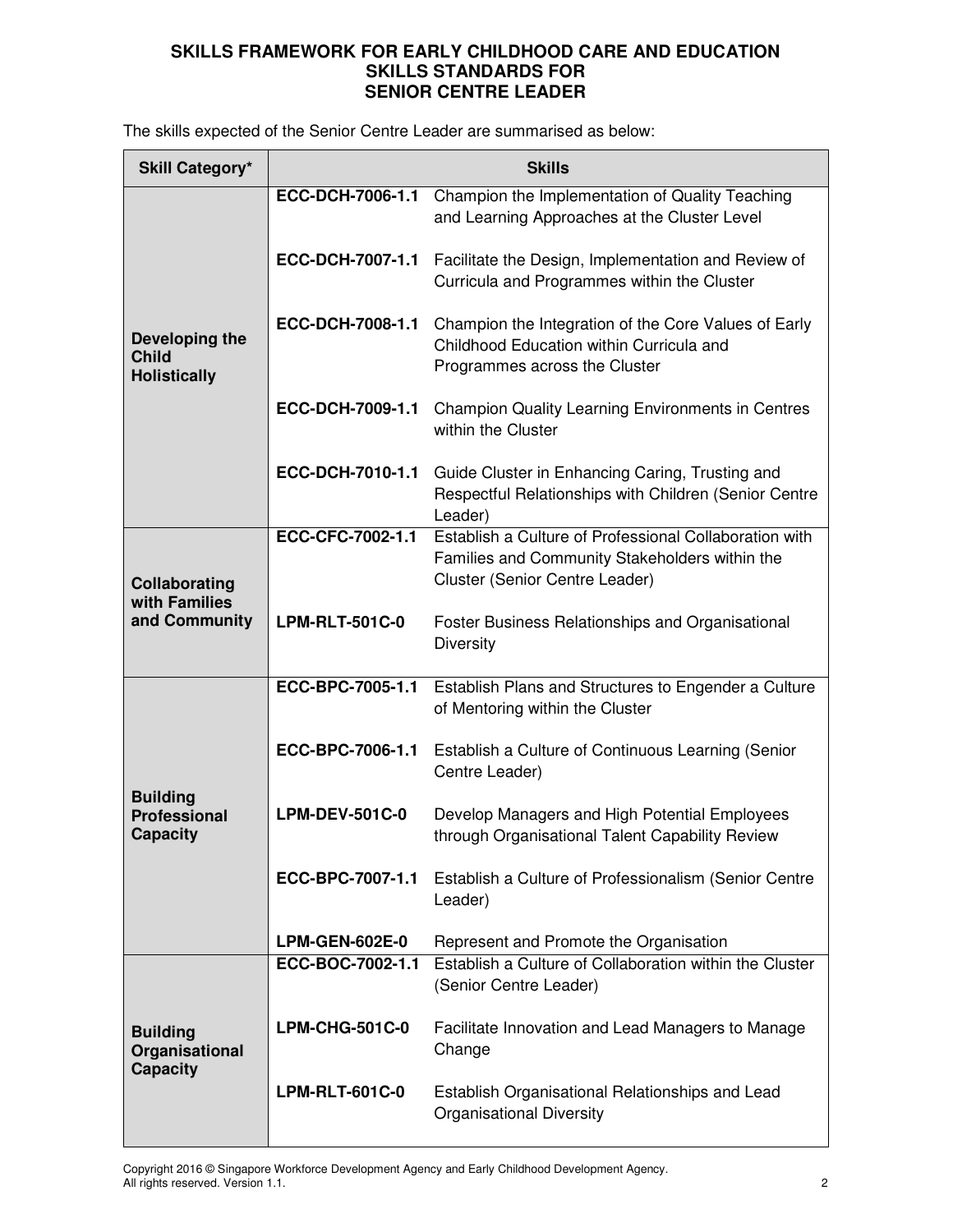| $LPM-PER-501C-0$      | Develop Self to Maintain Professional Competence at<br>Senior Management Level                                               |
|-----------------------|------------------------------------------------------------------------------------------------------------------------------|
| ECC-BOC-7003-1.1      | Lead in Developing Strategic Plans to Drive Change<br>and Innovation in Organisational Initiatives, Systems<br>and Processes |
| <b>LPM-VIS-601C-0</b> | Lead Organisation to Develop Organisational<br>Strategic Priorities, Culture and Governance                                  |
| <b>BM-SPI-402E-1</b>  | Manage and Review Systems and Processes                                                                                      |
| <b>BM-SPI-406E-1</b>  | Manage Resource Planning                                                                                                     |
| ECC-BOC-7004-1.1      | Identify Preventive and Pre-emptive Strategies for<br>Challenges faced by Centre Leaders                                     |

\* The definition of the ECCE Skill Category can be found in Annex 1.

The required performance needed to demonstrate achievement of each skill is further developed in terms of the 5 domains (Knowledge and Analysis, Application and Adaptation, Innovation and Value Creation, Social Intelligence and Ethics, and Learning to Learn), and the critical circumstances and contexts that the skill may be demonstrated (Range of Application). The detailed definitions of the 5 domains can be found in Annex 1.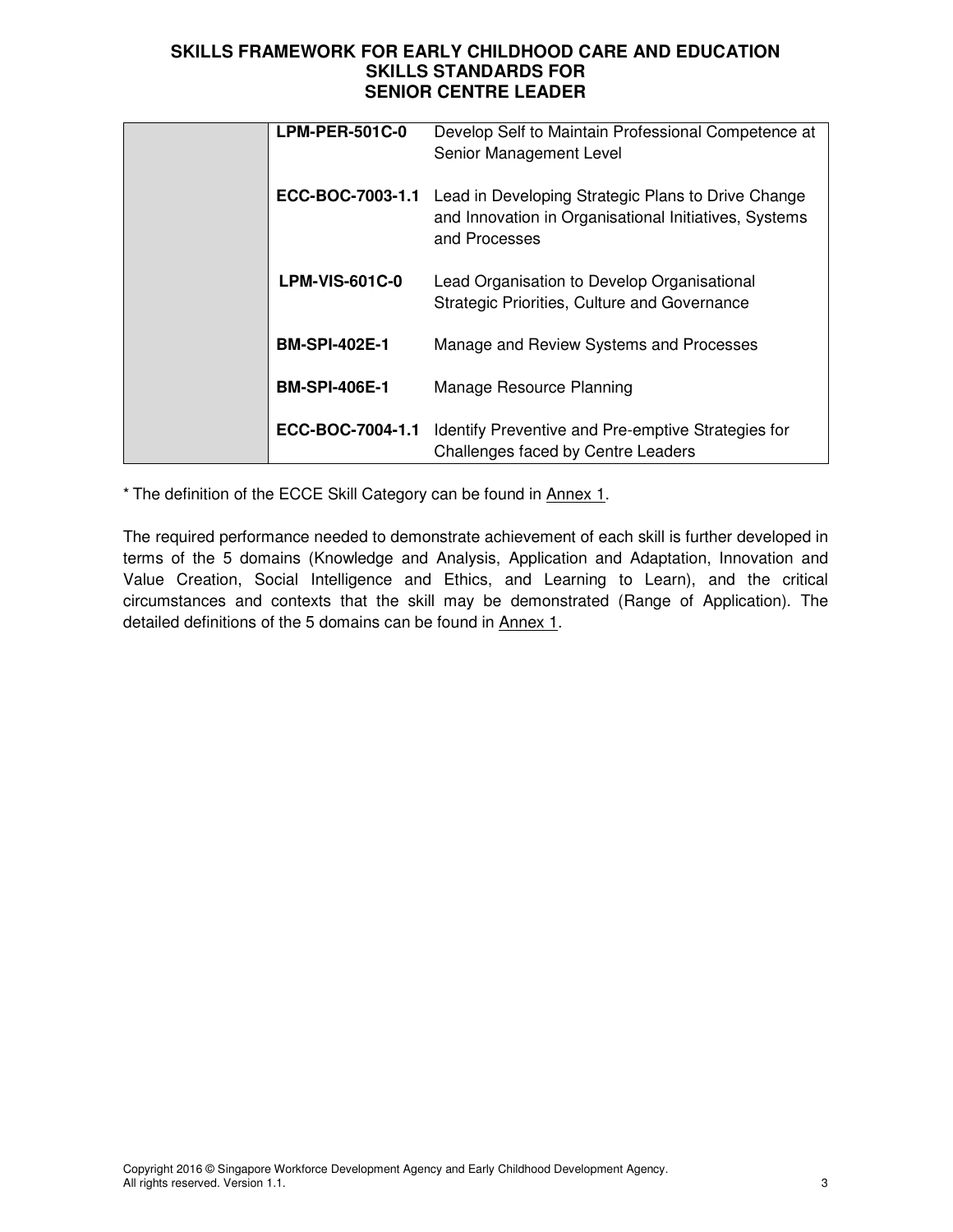|                                                                                                                                                                                                                                                  |                                                                                  | <b>Skill Category</b>                                                                                           | Developing the Child                                                                                                                                                                                                                                                                                                                                                                                                                                                                                                                                                                                                                                                                                                                              |
|--------------------------------------------------------------------------------------------------------------------------------------------------------------------------------------------------------------------------------------------------|----------------------------------------------------------------------------------|-----------------------------------------------------------------------------------------------------------------|---------------------------------------------------------------------------------------------------------------------------------------------------------------------------------------------------------------------------------------------------------------------------------------------------------------------------------------------------------------------------------------------------------------------------------------------------------------------------------------------------------------------------------------------------------------------------------------------------------------------------------------------------------------------------------------------------------------------------------------------------|
| <b>Skill Code</b>                                                                                                                                                                                                                                | ECC-DCH-7006-1.1                                                                 |                                                                                                                 | Holistically                                                                                                                                                                                                                                                                                                                                                                                                                                                                                                                                                                                                                                                                                                                                      |
|                                                                                                                                                                                                                                                  |                                                                                  | <b>Sub-Skill Category</b><br>(where applicable)                                                                 |                                                                                                                                                                                                                                                                                                                                                                                                                                                                                                                                                                                                                                                                                                                                                   |
| <b>Skill</b>                                                                                                                                                                                                                                     | Champion the Implementation of Quality Teaching and Learning                     |                                                                                                                 |                                                                                                                                                                                                                                                                                                                                                                                                                                                                                                                                                                                                                                                                                                                                                   |
|                                                                                                                                                                                                                                                  | <b>Approaches at the Cluster Level</b>                                           |                                                                                                                 |                                                                                                                                                                                                                                                                                                                                                                                                                                                                                                                                                                                                                                                                                                                                                   |
| <b>Skill Description</b>                                                                                                                                                                                                                         | cluster of centres.                                                              |                                                                                                                 | This skill describes the ability to apply strategies to champion the<br>successful implementation of quality teaching and learning approaches<br>across a cluster, based on current research and key trends in child<br>development, teaching and learning, and curriculum leadership in early<br>childhood care and education. It also includes designing robust<br>processes to evaluate and review teaching and learning approaches,<br>reflecting on current structures and strategies adopted to facilitate<br>innovations in the cluster, facilitating collaborations among centres to<br>enhance quality of teaching and learning through innovative approaches,<br>and creating a culture of innovation in teaching and learning across a |
| Knowledge and                                                                                                                                                                                                                                    | The ability to understand:                                                       |                                                                                                                 |                                                                                                                                                                                                                                                                                                                                                                                                                                                                                                                                                                                                                                                                                                                                                   |
| <b>Analysis</b><br>It refers to gathering,<br>cognitive processing,<br>integration and inspection<br>of facts and information<br>required to perform the<br>work tasks and activities.                                                           | and learning approaches<br>approaches across a cluster<br>$\bullet$<br>education | review teaching and learning approaches<br>learning, and curriculum leadership in early childhood care and      | Underlying principles of successful implementation of quality teaching<br>Strategies to champion the implementation of teaching and learning<br>Key considerations when designing robust processes to evaluate and<br>Current research and key trends in child development, teaching and                                                                                                                                                                                                                                                                                                                                                                                                                                                          |
| <b>Application and</b>                                                                                                                                                                                                                           | The ability to:                                                                  |                                                                                                                 |                                                                                                                                                                                                                                                                                                                                                                                                                                                                                                                                                                                                                                                                                                                                                   |
| <b>Adaptation</b><br>It refers to the ability to<br>perform the work tasks<br>and activities required of<br>the occupation, and the<br>ability to react to and<br>manage the changes at<br>work.                                                 | approaches<br>cluster of centres                                                 | learning approaches across a cluster of centres<br>Enhance innovative teaching and learning approaches based on | Facilitate the successful implementation of innovative teaching and<br>Design robust processes to evaluate and review teaching and learning<br>systematic review and on current research and key trends across a                                                                                                                                                                                                                                                                                                                                                                                                                                                                                                                                  |
| <b>Innovation and</b>                                                                                                                                                                                                                            | The ability to:                                                                  |                                                                                                                 |                                                                                                                                                                                                                                                                                                                                                                                                                                                                                                                                                                                                                                                                                                                                                   |
| <b>Value Creation</b><br>It refers to the ability to<br>generate purposive ideas<br>to improve work<br>performance and/or<br>enhance business values<br>that are aligned to<br>organisational goals.<br><b>Social Intelligence</b><br>and Ethics | cluster of centres<br>The ability to:                                            | Create a culture of innovation in teaching and learning across a                                                |                                                                                                                                                                                                                                                                                                                                                                                                                                                                                                                                                                                                                                                                                                                                                   |
| It refers to the ability to<br>use affective factors in<br>leadership, relationship<br>and diversity                                                                                                                                             |                                                                                  | and learning through innovative approaches                                                                      | Facilitate collaborations among centres to enhance quality of teaching                                                                                                                                                                                                                                                                                                                                                                                                                                                                                                                                                                                                                                                                            |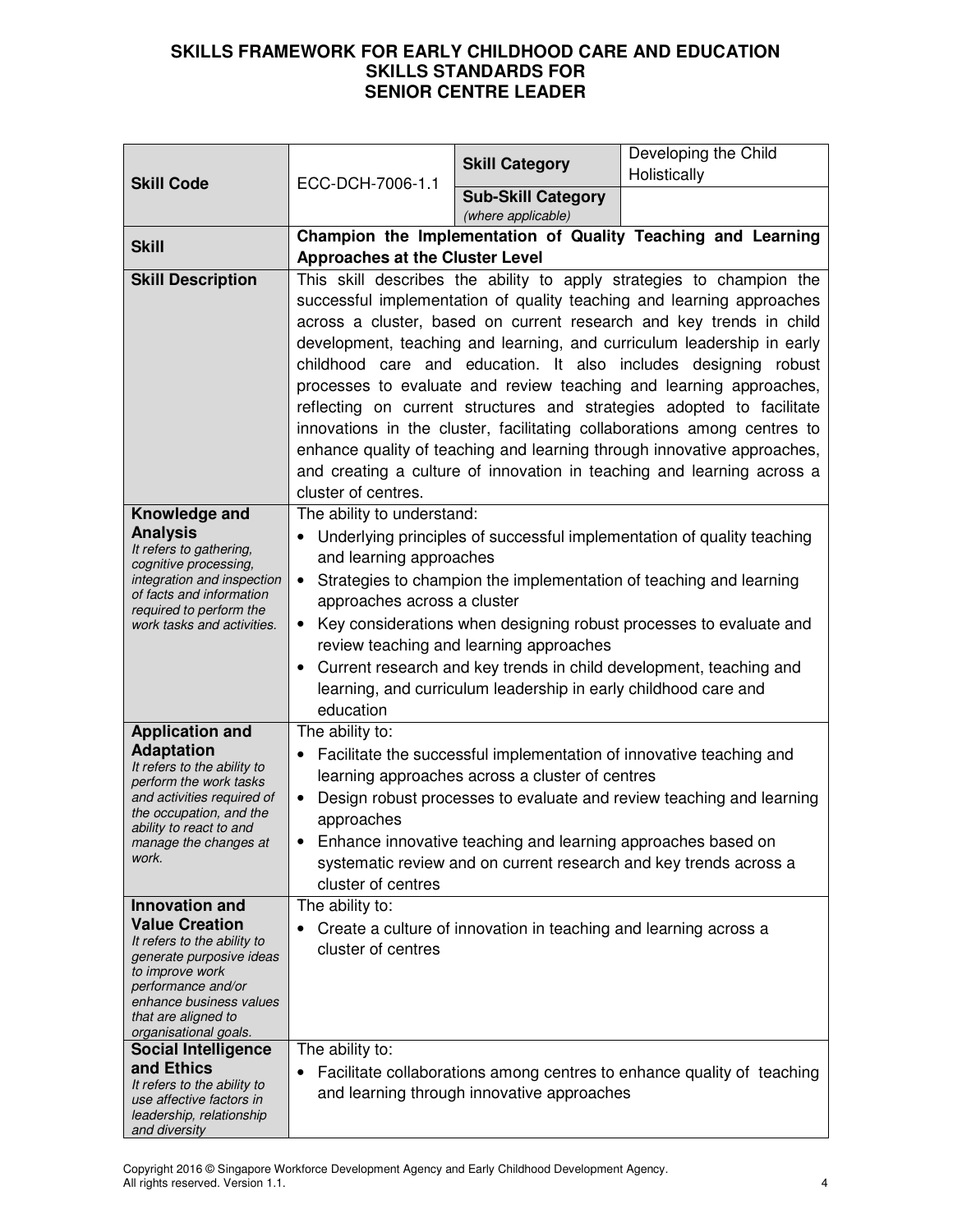| management guided by<br>professional codes of<br>ethics.                                                                                                  |                                                                                                                                                                                                                                                                                                                                                                                                                                                                                                                                                                                                                                                                                                                                                                                                                                                                                                                                                                                                          |
|-----------------------------------------------------------------------------------------------------------------------------------------------------------|----------------------------------------------------------------------------------------------------------------------------------------------------------------------------------------------------------------------------------------------------------------------------------------------------------------------------------------------------------------------------------------------------------------------------------------------------------------------------------------------------------------------------------------------------------------------------------------------------------------------------------------------------------------------------------------------------------------------------------------------------------------------------------------------------------------------------------------------------------------------------------------------------------------------------------------------------------------------------------------------------------|
| <b>Learning to Learn</b><br>It refers to the ability to<br>develop and improve<br>one's self within and<br>outside of one's area of<br>work.              | The ability to:<br>Reflect on current structures and strategies adopted to facilitate<br>innovations in the cluster                                                                                                                                                                                                                                                                                                                                                                                                                                                                                                                                                                                                                                                                                                                                                                                                                                                                                      |
| Range of<br><b>Application</b><br>(where applicable)<br>It refers to the critical<br>circumstances and<br>contexts that the skill<br>may be demonstrated. | Strategies to facilitate the successful implementation of teaching and<br>learning approaches across a cluster of centres may include, but are not<br>limited to:<br>Discussing with the Senior Lead Teacher and centre staff on<br>٠<br>resources needed<br>Providing guidance on communications with and engagement of<br>٠<br>parents<br>Facilitating conversations with staff to distil and review learning, such<br>$\bullet$<br>as on what strategies work, why they work, and under what<br>circumstances<br>Key considerations when designing robust processes to evaluate and<br>review teaching and learning approaches may include, but are not limited<br>to:<br>Age and developmentally appropriate approaches<br>Incorporation of a keen understanding of children's prior knowledge<br>$\bullet$<br>Incorporation of PRAISE dispositions<br>Application of iTeach principles<br>٠<br>Utilisation of a range of approaches (e.g. child-directed, guided,<br>$\bullet$<br>teacher-directed) |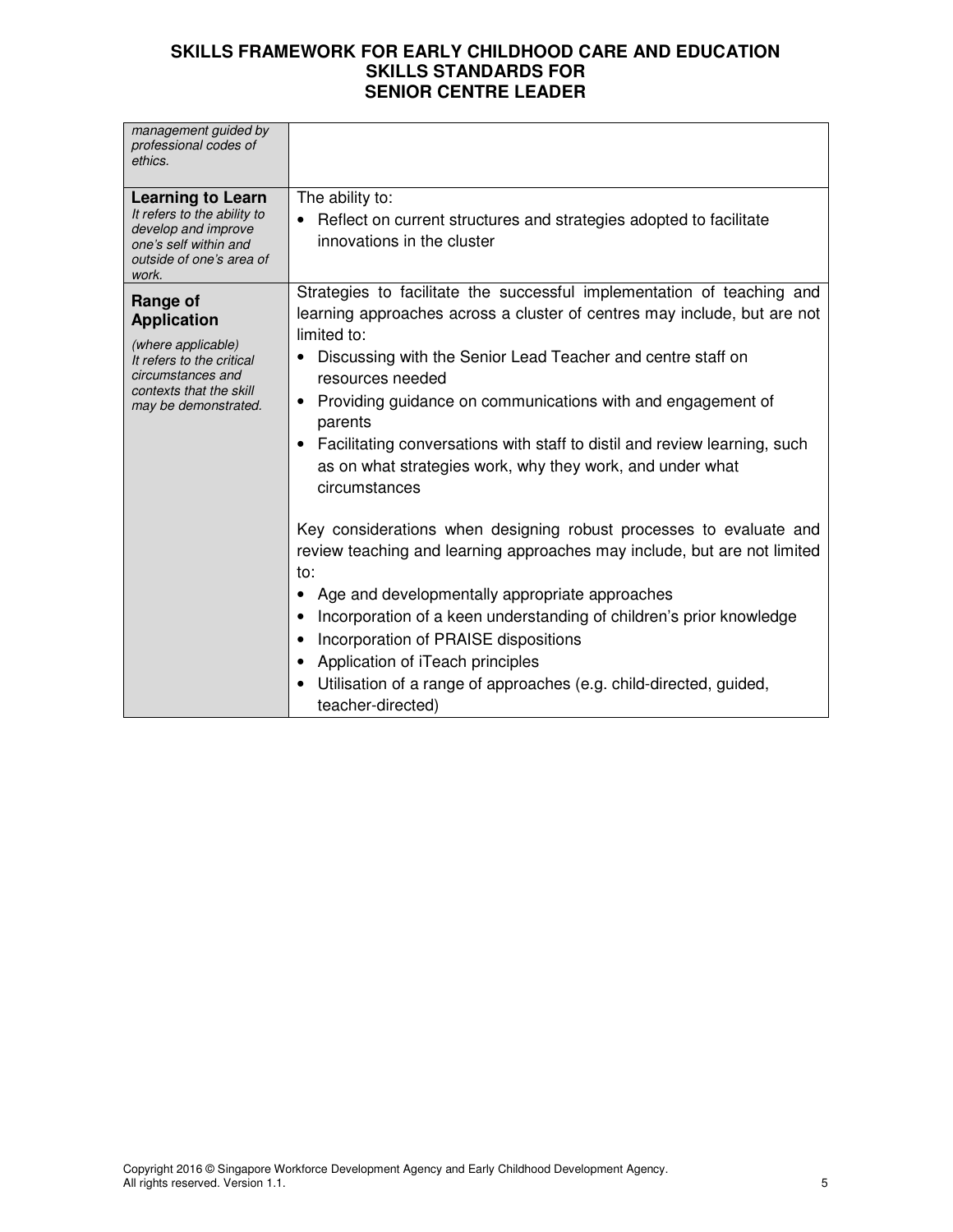|                                                       |                                                                                |                                                                    | Developing the Child                                                     |
|-------------------------------------------------------|--------------------------------------------------------------------------------|--------------------------------------------------------------------|--------------------------------------------------------------------------|
| <b>Skill Code</b>                                     | ECC-DCH-7007-1.1                                                               | <b>Skill Category</b>                                              | Holistically                                                             |
|                                                       |                                                                                | <b>Sub-Skill Category</b>                                          |                                                                          |
|                                                       |                                                                                | (where applicable)                                                 |                                                                          |
| <b>Skill</b>                                          | Facilitate the Design, Implementation, and Review of Curricula and             |                                                                    |                                                                          |
|                                                       | <b>Programmes within the Cluster</b>                                           |                                                                    |                                                                          |
| <b>Skill Description</b>                              | This skill describes the ability to apply appropriate strategies to facilitate |                                                                    |                                                                          |
|                                                       |                                                                                |                                                                    | the design, implementation, review and improvement of curricula and      |
|                                                       |                                                                                |                                                                    | programmes aligned to the goals and objectives of each centre within the |
|                                                       |                                                                                |                                                                    | cluster, based on current research and key trends in curricula and       |
|                                                       |                                                                                |                                                                    | programme design. It also includes supporting the establishment of       |
|                                                       |                                                                                |                                                                    | structures and processes for continuous enhancement of curricula and     |
|                                                       |                                                                                |                                                                    | programmes, which involves engaging in action research on the support    |
|                                                       | structures                                                                     |                                                                    | needed for proper implementation of curricula and                        |
|                                                       |                                                                                |                                                                    | programmes, and creating a culture of reflective thinking and shared     |
|                                                       |                                                                                |                                                                    | learning across centres to improve cluster's curricula and programmes.   |
| Knowledge and                                         | The ability to understand:                                                     |                                                                    |                                                                          |
| <b>Analysis</b><br>It refers to gathering,            |                                                                                | Curriculum and programme design and its components                 |                                                                          |
| cognitive processing,                                 |                                                                                |                                                                    | The goals and objectives of curricula and programmes of each centre      |
| integration and inspection                            | within the cluster                                                             |                                                                    |                                                                          |
| of facts and information<br>required to perform the   | $\bullet$                                                                      | Indicators of effective curricula and programmes                   |                                                                          |
| work tasks and activities.                            | Strategies to facilitate the design, implementation and review of              |                                                                    |                                                                          |
|                                                       | curricula and programmes                                                       |                                                                    |                                                                          |
|                                                       |                                                                                |                                                                    | • Current research and key trends in curricula and programme design      |
| <b>Application and</b>                                | The ability to:                                                                |                                                                    |                                                                          |
| <b>Adaptation</b>                                     |                                                                                |                                                                    | Support in the design of curricula and programmes within the cluster,    |
| It refers to the ability to<br>perform the work tasks |                                                                                | based on current research and key trends                           |                                                                          |
| and activities required of                            | $\bullet$                                                                      | Support in the establishment of structures and processes for       |                                                                          |
| the occupation, and the<br>ability to react to and    |                                                                                | continuous enhancement of curricula and programmes                 |                                                                          |
| manage the changes at                                 |                                                                                |                                                                    | Facilitate the implementation, review and improvement of curricula       |
| work.                                                 | within the cluster                                                             |                                                                    | and programmes aligned to the goals and objectives of each centre        |
|                                                       | N/A                                                                            |                                                                    |                                                                          |
| Innovation and<br><b>Value Creation</b>               |                                                                                |                                                                    |                                                                          |
| It refers to the ability to                           |                                                                                |                                                                    |                                                                          |
| generate purposive ideas                              |                                                                                |                                                                    |                                                                          |
| to improve work<br>performance and/or                 |                                                                                |                                                                    |                                                                          |
| enhance business values                               |                                                                                |                                                                    |                                                                          |
| that are aligned to                                   |                                                                                |                                                                    |                                                                          |
| organisational goals.<br><b>Social Intelligence</b>   | The ability to:                                                                |                                                                    |                                                                          |
| and Ethics                                            |                                                                                | Create a culture of reflective thinking and shared learning across |                                                                          |
| It refers to the ability to                           |                                                                                | centres to improve cluster's curricula and programmes              |                                                                          |
| use affective factors in                              |                                                                                |                                                                    |                                                                          |
| leadership, relationship<br>and diversity             |                                                                                |                                                                    |                                                                          |
| management guided by                                  |                                                                                |                                                                    |                                                                          |
| professional codes of<br>ethics.                      |                                                                                |                                                                    |                                                                          |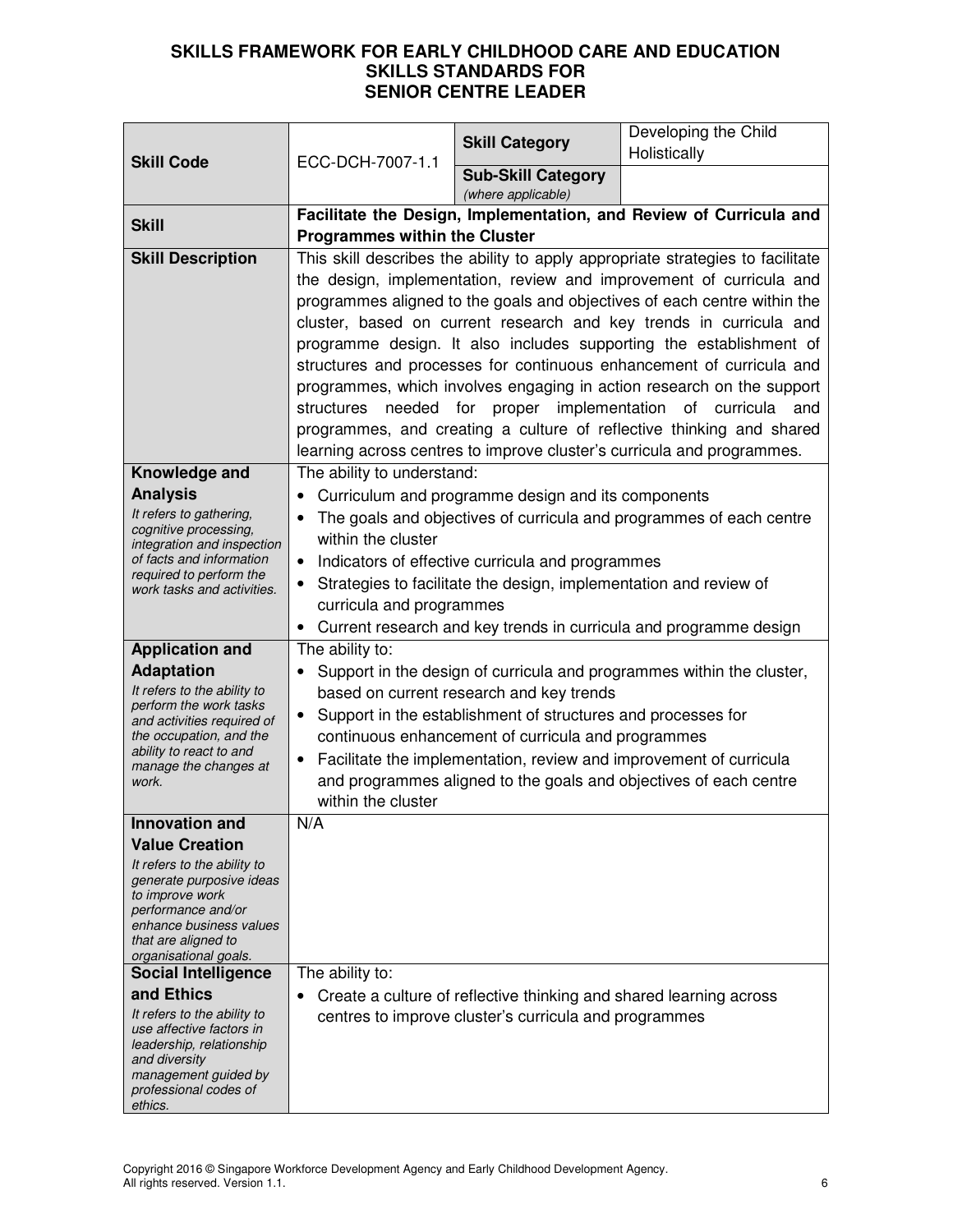| <b>Learning to Learn</b><br>It refers to the ability to<br>develop and improve<br>one's self within and<br>outside of one's area of<br>work.              | Engage in action research on the support structures needed for proper<br>implementation of curricula and programmes                                                                                                                                                                                                                                                                                                                                                                                           |
|-----------------------------------------------------------------------------------------------------------------------------------------------------------|---------------------------------------------------------------------------------------------------------------------------------------------------------------------------------------------------------------------------------------------------------------------------------------------------------------------------------------------------------------------------------------------------------------------------------------------------------------------------------------------------------------|
| Range of<br><b>Application</b><br>(where applicable)<br>It refers to the critical<br>circumstances and<br>contexts that the skill<br>may be demonstrated. | Strategies to facilitate the design, implementation and review of curricula<br>and programmes may include, but are not limited to:<br>Having conversations with the Senior Lead Teacher and centre staff<br>on resources needed for curricula and programmes<br>Providing guidance to Centre Leaders on change management<br>Addressing hurdles and road blocks in the implementation of curricula<br>and programmes<br>Ensuring that the curricula and programmes are age and<br>developmentally appropriate |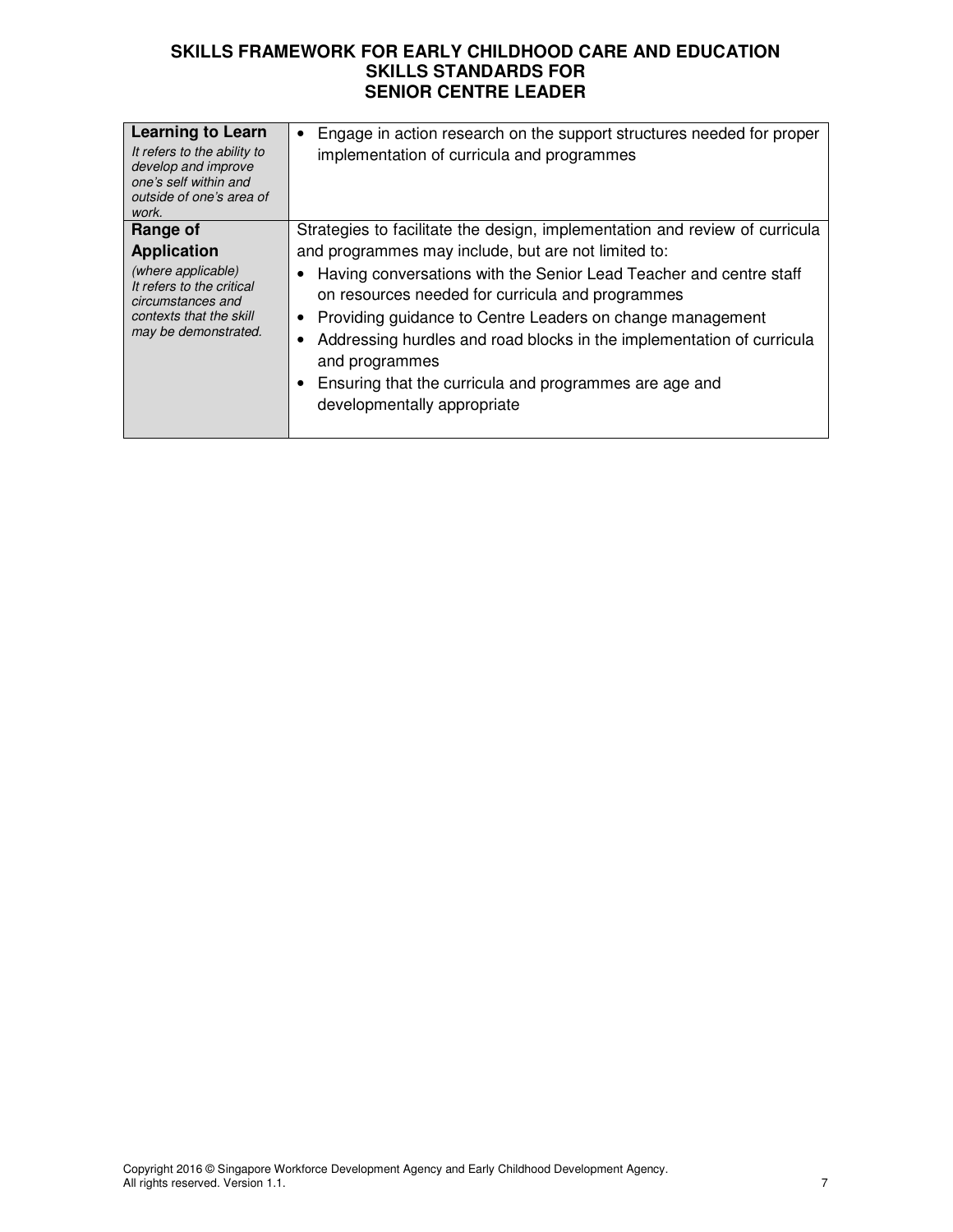|                                                       |                                                                | <b>Skill Category</b>                                             | Developing the Child<br>Holistically                                                                                                                      |
|-------------------------------------------------------|----------------------------------------------------------------|-------------------------------------------------------------------|-----------------------------------------------------------------------------------------------------------------------------------------------------------|
| <b>Skill Code</b>                                     | ECC-DCH-7008-1.1                                               | <b>Sub-Skill Category</b>                                         |                                                                                                                                                           |
|                                                       |                                                                | (where applicable)                                                |                                                                                                                                                           |
| <b>Skill</b>                                          | Champion the Integration of the Core Values of Early Childhood |                                                                   |                                                                                                                                                           |
|                                                       |                                                                |                                                                   | Education within Curricula and Programmes across the Cluster                                                                                              |
| <b>Skill Description</b>                              |                                                                |                                                                   | This skill describes the ability to apply strategies to champion the                                                                                      |
|                                                       |                                                                |                                                                   | integration of the core values of early childhood education (as outlined in<br>the relevant curriculum frameworks utilised in Singapore) within curricula |
|                                                       |                                                                |                                                                   | and programmes within the cluster. It also includes determining<br>the                                                                                    |
|                                                       |                                                                |                                                                   | educational goals and focus on values education, facilitating the                                                                                         |
|                                                       |                                                                |                                                                   | establishment of a systematic centre-based structure and framework for                                                                                    |
|                                                       |                                                                |                                                                   | the integration of values education into curricula and programmes, and                                                                                    |
|                                                       |                                                                |                                                                   | championing pedagogical innovation to enhance competencies and                                                                                            |
|                                                       |                                                                |                                                                   | values-driven programmes in centres at the cluster level. It also includes                                                                                |
|                                                       |                                                                |                                                                   | establishing platforms for sharing of best practices, and inspiring Centre                                                                                |
|                                                       | values that the centre aims to imbue.                          |                                                                   | Leaders and centre staff within a cluster to role model and uphold the                                                                                    |
| Knowledge and                                         | The ability to understand:                                     |                                                                   |                                                                                                                                                           |
| <b>Analysis</b>                                       |                                                                |                                                                   | Core values of early childhood education (as outlined in the relevant                                                                                     |
| It refers to gathering,<br>cognitive processing,      |                                                                | curriculum frameworks utilised in Singapore)                      |                                                                                                                                                           |
| integration and inspection                            |                                                                |                                                                   | Strategies to design and implement curricula and programmes that                                                                                          |
| of facts and information<br>required to perform the   |                                                                | inculcate the core values of early childhood education across the |                                                                                                                                                           |
| work tasks and activities.                            | cluster                                                        |                                                                   |                                                                                                                                                           |
| <b>Application and</b>                                | The ability to:                                                |                                                                   |                                                                                                                                                           |
| <b>Adaptation</b><br>It refers to the ability to      | ٠                                                              | Determine educational goals and focus for values education        |                                                                                                                                                           |
| perform the work tasks                                |                                                                |                                                                   | Facilitate the establishment of a systematic centre-based structure                                                                                       |
| and activities required of<br>the occupation, and the |                                                                |                                                                   | and framework for the integration of values education into curricula                                                                                      |
| ability to react to and                               | and programmes within the cluster<br>$\bullet$                 | Champion the design and implementation of curricula and           |                                                                                                                                                           |
| manage the changes at<br>work.                        |                                                                |                                                                   | programmes within the cluster that inculcate the core values of early                                                                                     |
|                                                       | childhood education                                            |                                                                   |                                                                                                                                                           |
| <b>Innovation and</b>                                 | The ability to:                                                |                                                                   |                                                                                                                                                           |
| <b>Value Creation</b><br>It refers to the ability to  |                                                                | Champion pedagogical innovation to enhance competencies and       |                                                                                                                                                           |
| generate purposive ideas                              |                                                                | values-driven programmes in centres at the cluster level          |                                                                                                                                                           |
| to improve work<br>performance and/or                 |                                                                |                                                                   |                                                                                                                                                           |
| enhance business values<br>that are aligned to        |                                                                |                                                                   |                                                                                                                                                           |
| organisational goals.                                 |                                                                |                                                                   |                                                                                                                                                           |
| <b>Social Intelligence</b>                            | The ability to:                                                |                                                                   |                                                                                                                                                           |
| and Ethics<br>It refers to the ability to             | $\bullet$                                                      |                                                                   | Inspire Centre Leaders within a cluster to uphold and integrate the                                                                                       |
| use affective factors in<br>leadership, relationship  | approaches                                                     |                                                                   | core values of early childhood education into teaching and learning                                                                                       |
| and diversity                                         | ٠                                                              |                                                                   | Inspire centre staff to role model the values that the centre aims to                                                                                     |
| management guided by<br>professional codes of         | imbue                                                          |                                                                   |                                                                                                                                                           |
| ethics.                                               |                                                                |                                                                   |                                                                                                                                                           |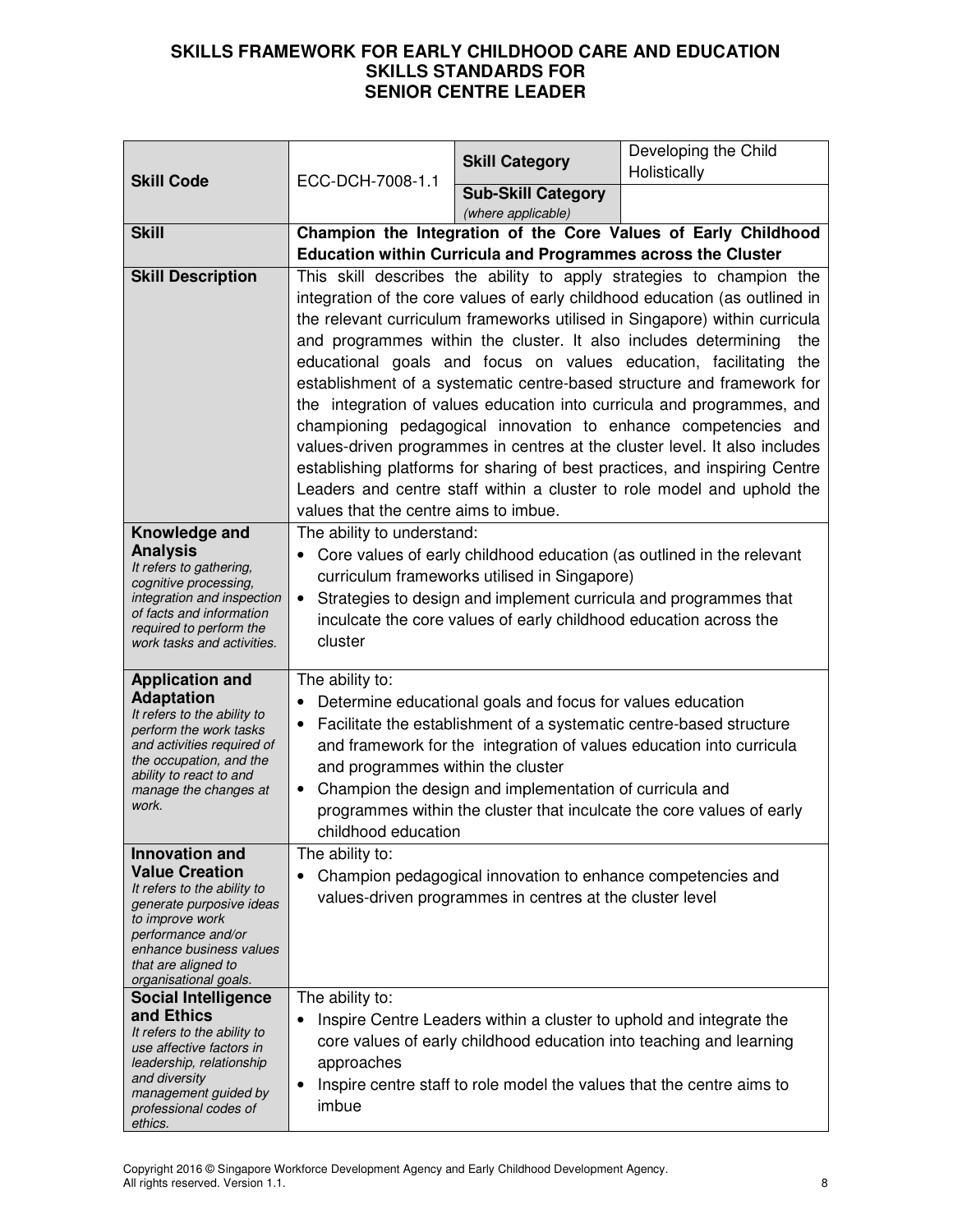| <b>Learning to Learn</b><br>It refers to the ability to<br>develop and improve<br>one's self within and<br>outside of one's area of<br>work.              | The ability to:<br>Establish platforms for sharing of best practices in the design and<br>implementation of centre-wide curricula and programmes that<br>inculcate the core values of early childhood education                                                                                                                                       |
|-----------------------------------------------------------------------------------------------------------------------------------------------------------|-------------------------------------------------------------------------------------------------------------------------------------------------------------------------------------------------------------------------------------------------------------------------------------------------------------------------------------------------------|
| Range of<br><b>Application</b><br>(where applicable)<br>It refers to the critical<br>circumstances and<br>contexts that the skill<br>may be demonstrated. | Determining educational goals and focus for values education<br>may<br>include, but are not limited to:<br>• Conversations with centre staff on pedagogies for the integration of<br>core values of early childhood education<br>Ensuring policies and structures support the inculcation of core values<br>$\bullet$<br>of early childhood education |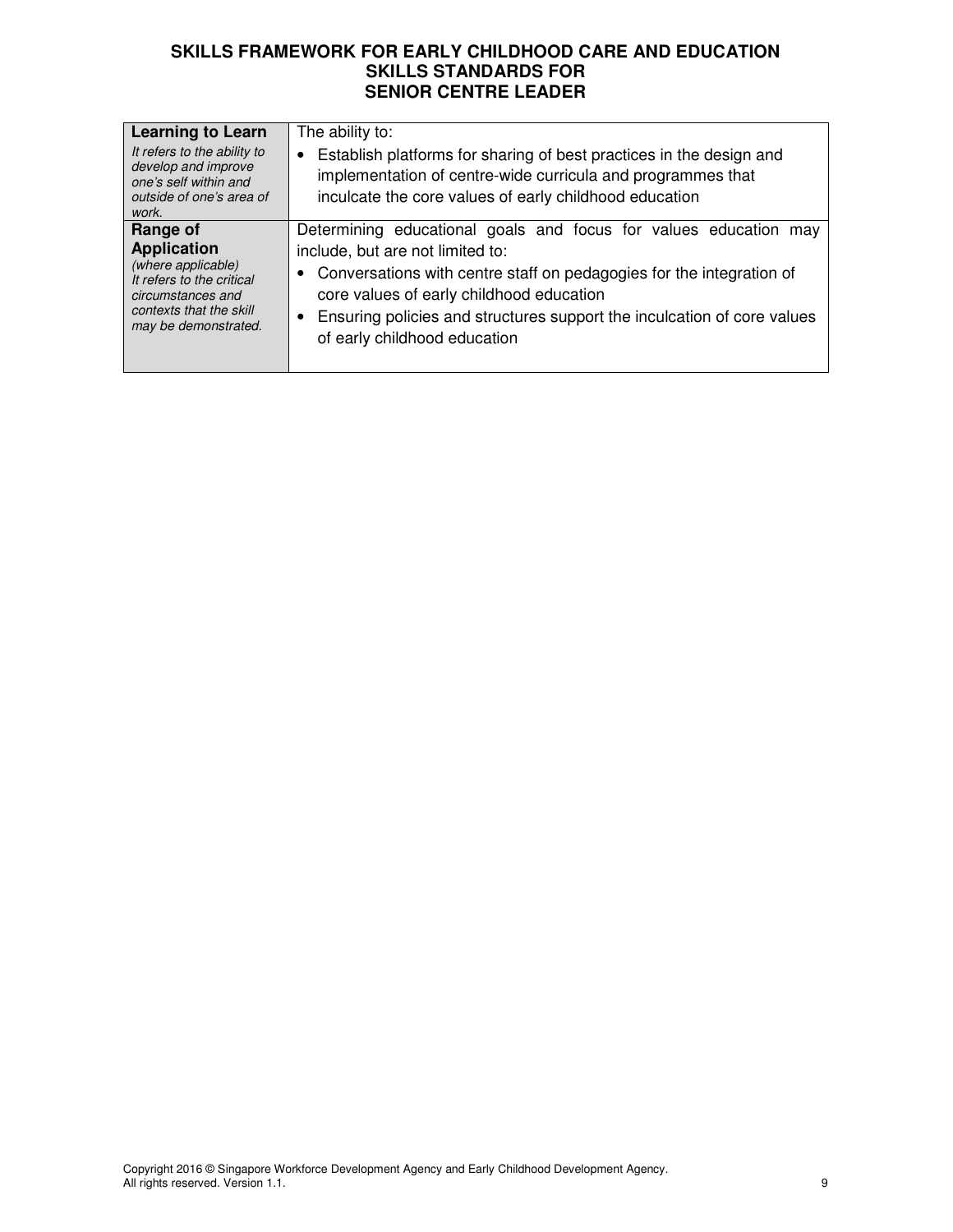| Holistically<br>ECC-DCH-7009-1.1<br><b>Skill Code</b><br><b>Sub-Skill Category</b><br>(where applicable)<br>Champion Quality Learning Environments in Centres within the<br><b>Skill</b> |  |
|------------------------------------------------------------------------------------------------------------------------------------------------------------------------------------------|--|
|                                                                                                                                                                                          |  |
|                                                                                                                                                                                          |  |
|                                                                                                                                                                                          |  |
| <b>Cluster</b>                                                                                                                                                                           |  |
| <b>Skill Description</b><br>This skill describes the ability to apply strategies to champion quality                                                                                     |  |
| learning environments in centres within the cluster based on current<br>research and key trends on high quality early childhood learning                                                 |  |
| environments. It also includes facilitating the development of systemic                                                                                                                  |  |
| and strategic long-term plans, and professional dialogues among centres                                                                                                                  |  |
| to review, analyse and enhance strategies for quality learning                                                                                                                           |  |
| environments, aligned to their centres' teaching and learning philosophy                                                                                                                 |  |
| and vision, mission and values. It also includes developing a good sense                                                                                                                 |  |
| of awareness of own values and that of colleagues in relation to a quality                                                                                                               |  |
| learning environment.                                                                                                                                                                    |  |
| Knowledge and<br>The ability to understand:                                                                                                                                              |  |
| <b>Analysis</b><br>The rationale behind a quality learning environment for children                                                                                                      |  |
| It refers to gathering,<br>Strategies to champion quality learning environments in centres within<br>cognitive processing,                                                               |  |
| the cluster<br>integration and inspection                                                                                                                                                |  |
| of facts and information<br>Current research and key trends on high quality early childhood                                                                                              |  |
| required to perform the<br>learning environments<br>work tasks and activities.                                                                                                           |  |
| <b>Application and</b><br>The ability to:                                                                                                                                                |  |
| <b>Adaptation</b><br>Facilitate the development of systemic and strategic long-term plans                                                                                                |  |
| It refers to the ability to<br>to review and improve the quality of the learning environment, aligned<br>perform the work tasks                                                          |  |
| to centre's teaching and learning philosophy and vision, mission and<br>and activities required of                                                                                       |  |
| values for centres within a cluster<br>the occupation, and the<br>ability to react to and                                                                                                |  |
| Analyse, review and enhance strategies for quality learning<br>$\bullet$<br>manage the changes at                                                                                        |  |
| environments across the cluster<br>work.<br>N/A<br><b>Innovation and</b>                                                                                                                 |  |
| <b>Value Creation</b>                                                                                                                                                                    |  |
| It refers to the ability to                                                                                                                                                              |  |
| generate purposive ideas                                                                                                                                                                 |  |
| to improve work<br>performance and/or                                                                                                                                                    |  |
| enhance business values                                                                                                                                                                  |  |
| that are aligned to<br>organisational goals.                                                                                                                                             |  |
| The ability to:<br><b>Social Intelligence</b>                                                                                                                                            |  |
| and Ethics<br>Facilitate professional dialogues among centres to analyse and                                                                                                             |  |
| It refers to the ability to<br>enhance classroom learning environments<br>use affective factors in                                                                                       |  |
| leadership, relationship                                                                                                                                                                 |  |
| and diversity<br>management guided by                                                                                                                                                    |  |
| professional codes of                                                                                                                                                                    |  |
| ethics.                                                                                                                                                                                  |  |
| The ability to:<br><b>Learning to Learn</b><br>It refers to the ability to<br>Develop a good sense of awareness of own values in relation to a<br>٠                                      |  |
| develop and improve<br>quality learning environment                                                                                                                                      |  |
| one's self within and<br>outside of one's area of                                                                                                                                        |  |

Copyright 2016 © Singapore Workforce Development Agency and Early Childhood Development Agency. All rights reserved. Version 1.1. 10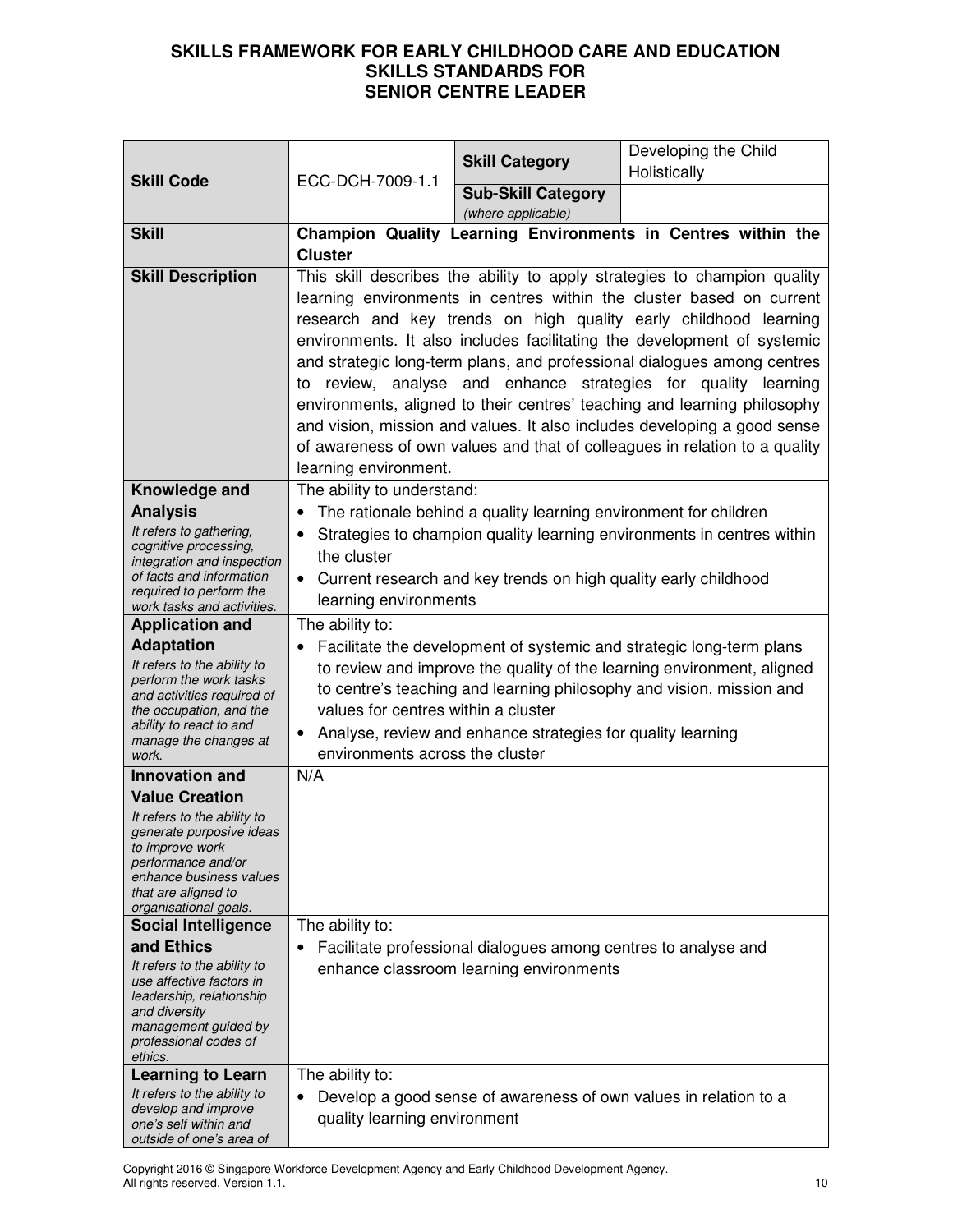| work.                                                                                                                   |                                                                                                                                                                                                        |
|-------------------------------------------------------------------------------------------------------------------------|--------------------------------------------------------------------------------------------------------------------------------------------------------------------------------------------------------|
| Range of                                                                                                                | Values in relation to a quality learning environment may include, but are                                                                                                                              |
| <b>Application</b>                                                                                                      | not limited to:                                                                                                                                                                                        |
| (where applicable)<br>It refers to the critical<br>circumstances and<br>contexts that the skill<br>may be demonstrated. | • Trusting that children can learn through the environment<br>Believing in the importance of providing an environment that facilitates<br>self-directed learning and promotes independence in children |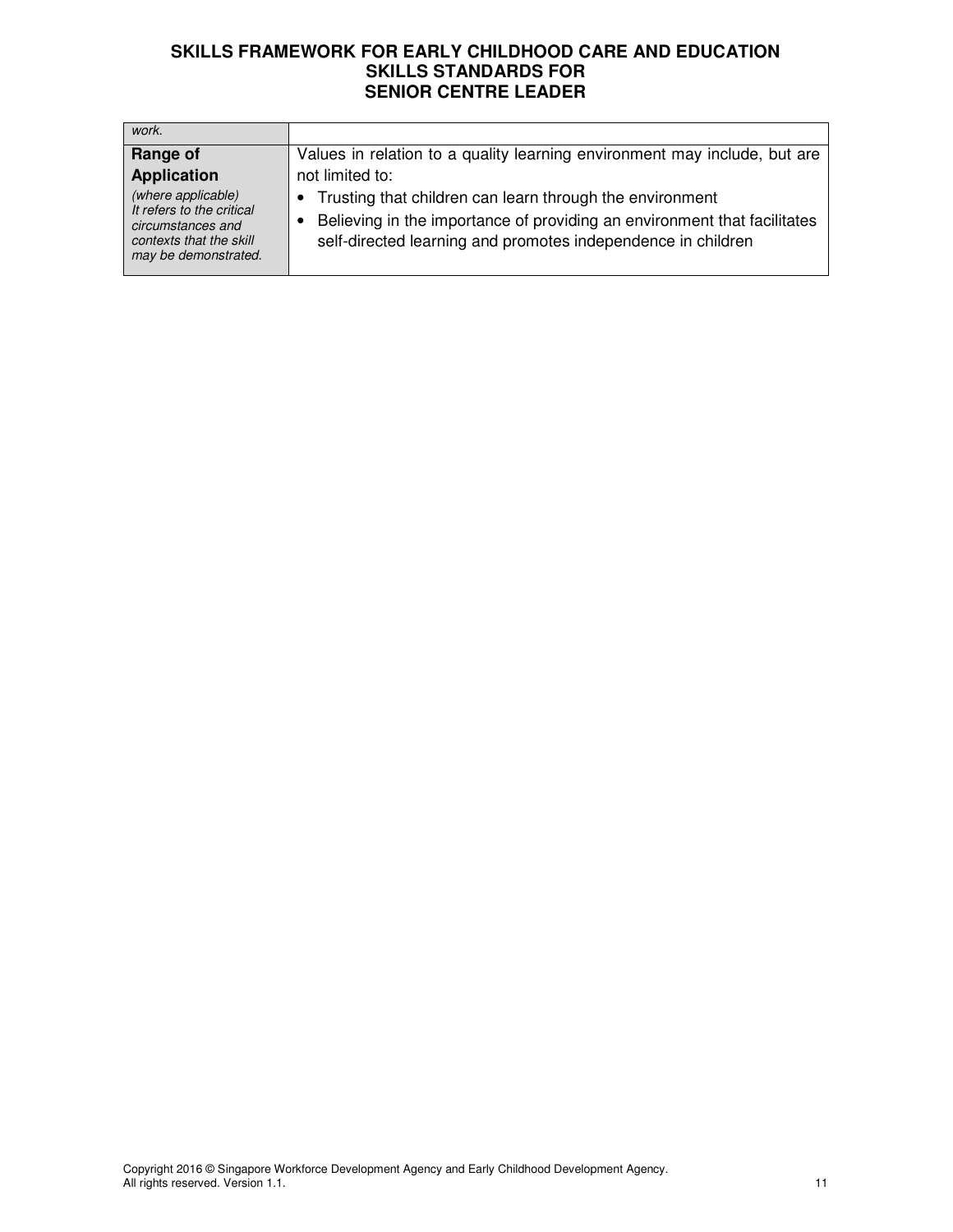|                                                              | ECC-DCH-7010-1.1                                                 | <b>Skill Category</b>                                                  | Developing the Child<br>Holistically                                         |
|--------------------------------------------------------------|------------------------------------------------------------------|------------------------------------------------------------------------|------------------------------------------------------------------------------|
| <b>Skill Code</b>                                            |                                                                  | <b>Sub-Skill Category</b><br>(where applicable)                        | N/A                                                                          |
| <b>Skill</b>                                                 |                                                                  |                                                                        | Guide Cluster in Enhancing Caring, Trusting and Respectful                   |
|                                                              |                                                                  | <b>Relationships with Children (Senior Centre Leader)</b>              |                                                                              |
| <b>Skill Description</b>                                     |                                                                  |                                                                        | This skill describes the ability to guide Centre Leaders in their efforts to |
|                                                              |                                                                  |                                                                        | mentor colleagues in establishing structures to facilitate and enhance       |
|                                                              |                                                                  |                                                                        | interactions and relationships with children. It also includes leading       |
|                                                              | professional and networked learning communities on fostering and |                                                                        |                                                                              |
|                                                              |                                                                  | enhancing caring, trusting and respectful relationships with children. |                                                                              |
| Knowledge and                                                | The ability to understand:                                       |                                                                        |                                                                              |
| <b>Analysis</b><br>It refers to gathering,                   |                                                                  |                                                                        | Current research, key trends and best practices for interactions and         |
| cognitive processing,                                        | relationships with children                                      |                                                                        |                                                                              |
| integration and inspection<br>of facts and information       | $\bullet$                                                        | Structures to facilitate interactions and the building of caring,      |                                                                              |
| required to perform the                                      |                                                                  | respectful and trusting relationships with children                    |                                                                              |
| work tasks and activities.                                   |                                                                  |                                                                        |                                                                              |
| <b>Application and</b>                                       | The ability to:                                                  |                                                                        |                                                                              |
| <b>Adaptation</b>                                            |                                                                  | Lead in establishing structures to facilitate interactions and the     |                                                                              |
| It refers to the ability to<br>perform the work tasks and    |                                                                  |                                                                        | building of caring, respectful and trusting relationships with children,     |
| activities required of the<br>occupation, and the ability to |                                                                  | based on current research, key trends and best practices               |                                                                              |
| react to and manage the                                      | $\bullet$                                                        | Guide Centre Leaders in their efforts to mentor colleagues in          |                                                                              |
| changes at work.                                             |                                                                  | enhancing interactions and relationships with children                 |                                                                              |
| <b>Innovation and</b>                                        | N/A                                                              |                                                                        |                                                                              |
| <b>Value Creation</b>                                        |                                                                  |                                                                        |                                                                              |
| It refers to the ability to                                  |                                                                  |                                                                        |                                                                              |
| generate purposive ideas<br>to improve work                  |                                                                  |                                                                        |                                                                              |
| performance and/or                                           |                                                                  |                                                                        |                                                                              |
| enhance business values<br>that are aligned to               |                                                                  |                                                                        |                                                                              |
| organisational goals.                                        |                                                                  |                                                                        |                                                                              |
| <b>Social Intelligence</b>                                   | N/A                                                              |                                                                        |                                                                              |
| and Ethics<br>It refers to the ability to                    |                                                                  |                                                                        |                                                                              |
| use affective factors in                                     |                                                                  |                                                                        |                                                                              |
| leadership, relationship<br>and diversity                    |                                                                  |                                                                        |                                                                              |
| management guided by<br>professional codes of                |                                                                  |                                                                        |                                                                              |
| ethics.                                                      |                                                                  |                                                                        |                                                                              |
| <b>Learning to Learn</b>                                     | The ability to:                                                  |                                                                        |                                                                              |
| It refers to the ability to<br>develop and improve           | ٠                                                                | Facilitate professional and networked learning communities on          |                                                                              |
| one's self within and                                        |                                                                  |                                                                        | fostering and enhancing caring, trusting and respectful relationships        |
| outside of one's area of<br>work.                            | with children                                                    |                                                                        |                                                                              |
| Range of                                                     |                                                                  |                                                                        | Leading in establishing structures to facilitate interactions and the        |
| <b>Application</b>                                           |                                                                  |                                                                        | building of caring, respectful and trusting relationships with children may  |
| (where applicable)<br>It refers to the critical              | include, but are not limited to:                                 |                                                                        |                                                                              |
| circumstances and                                            |                                                                  | Mentoring Centre Leaders to put in place structures to facilitate      |                                                                              |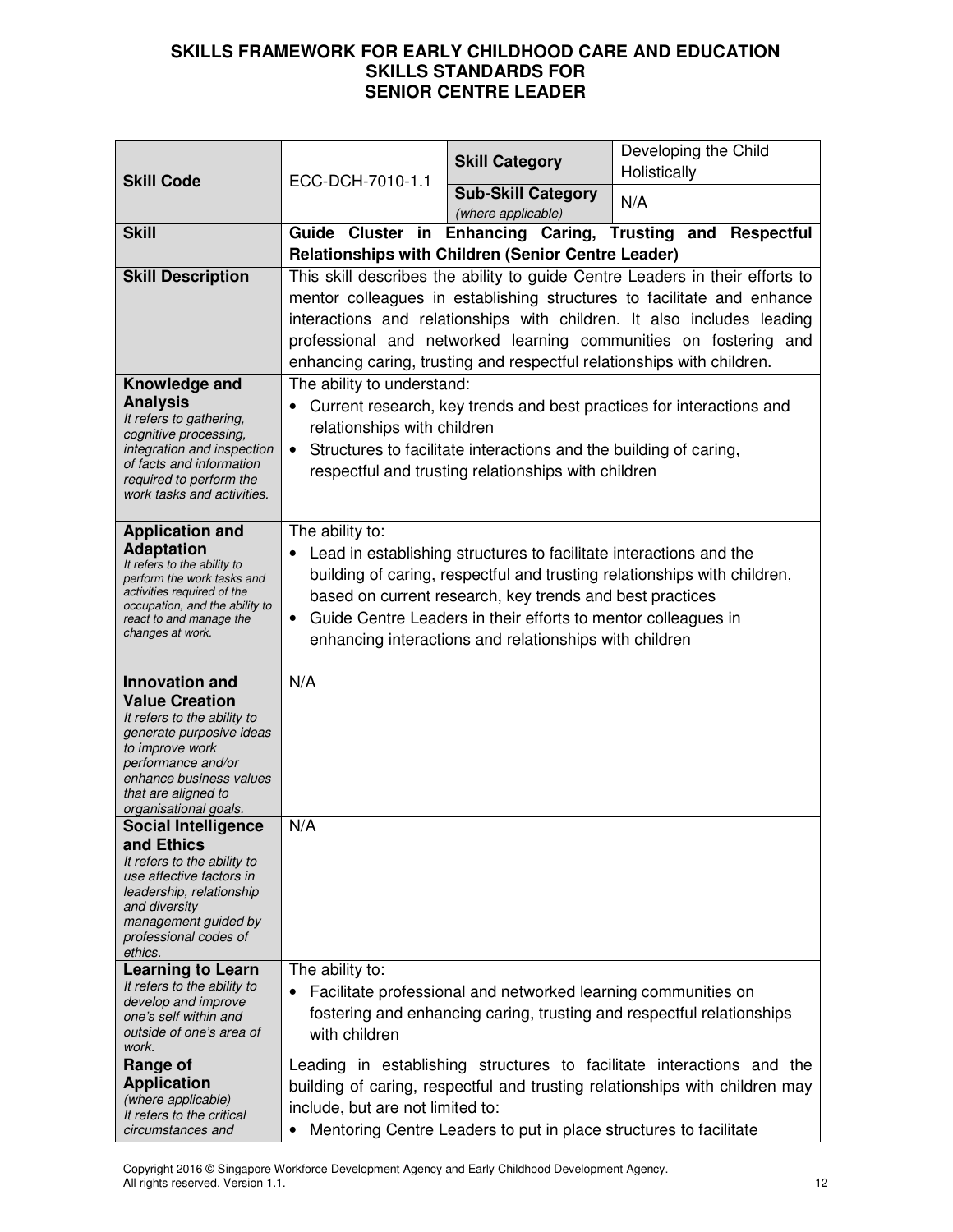| contexts that the skill<br>may be demonstrated. | interactions. These structures include:<br>Setting aside time for teachers to interact with children, including<br>circle time<br>Integration of interaction between children and teachers during<br>$\circ$<br>routine care<br>Building networks with parents to engage them in home-centre<br>$\circ$<br>partnerships |
|-------------------------------------------------|-------------------------------------------------------------------------------------------------------------------------------------------------------------------------------------------------------------------------------------------------------------------------------------------------------------------------|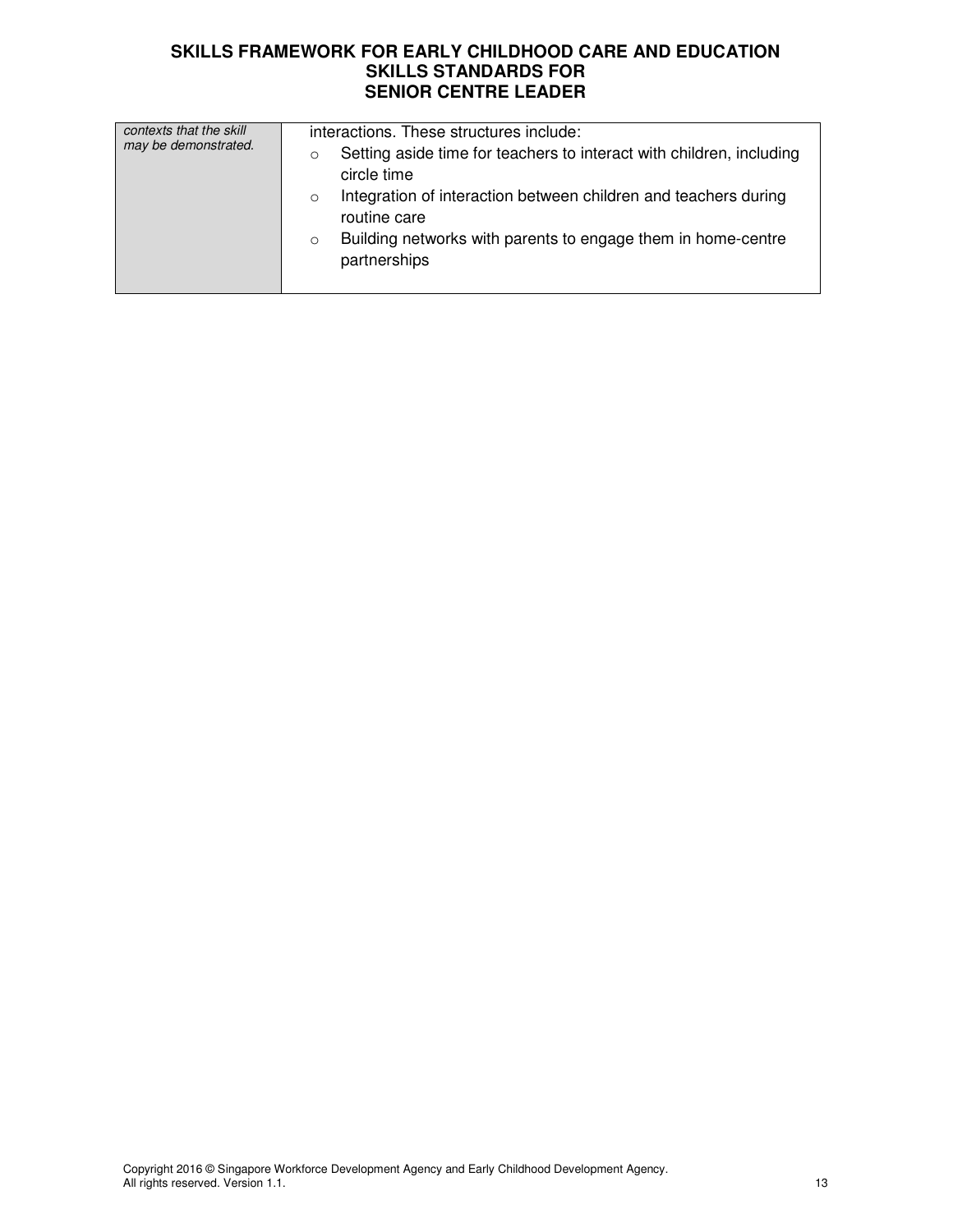| <b>Skill Code</b>                                       |                                                                                                                                                      | <b>Skill Category</b>                                                     | Collaborating with<br><b>Families and Community</b>                       |
|---------------------------------------------------------|------------------------------------------------------------------------------------------------------------------------------------------------------|---------------------------------------------------------------------------|---------------------------------------------------------------------------|
|                                                         | ECC-CFC-7002-1.1                                                                                                                                     | <b>Sub-Skill Category</b>                                                 |                                                                           |
|                                                         |                                                                                                                                                      | (where applicable)                                                        |                                                                           |
| <b>Skill</b>                                            | Establish a Culture of Professional Collaboration with Families and                                                                                  |                                                                           |                                                                           |
|                                                         | Community Stakeholders within the Cluster (Senior Centre Leader)                                                                                     |                                                                           |                                                                           |
| <b>Skill Description</b>                                | The skill describes the ability to co-lead with the Senior Lead Teacher to                                                                           |                                                                           |                                                                           |
|                                                         |                                                                                                                                                      |                                                                           | plan, implement and evaluate the strategic professional collaborations    |
|                                                         |                                                                                                                                                      | with families and community stakeholders in the cluster. It also includes |                                                                           |
|                                                         |                                                                                                                                                      |                                                                           | the understanding of strategies to lead in sustaining effective long-term |
|                                                         | partnerships<br>and                                                                                                                                  | collaborations<br>with                                                    | families<br>and<br>community                                              |
|                                                         | between centres.                                                                                                                                     |                                                                           | stakeholders, and knowledge of the various platforms for collaboration    |
| Knowledge and                                           | The ability to understand:                                                                                                                           |                                                                           |                                                                           |
| <b>Analysis</b>                                         | ٠                                                                                                                                                    |                                                                           | Strategies to establish professional collaboration with families and      |
| It refers to gathering,                                 | community stakeholders                                                                                                                               |                                                                           |                                                                           |
| cognitive processing,<br>integration and inspection     |                                                                                                                                                      |                                                                           | Strategies to lead in sustaining effective long-term partnerships and     |
| of facts and information                                |                                                                                                                                                      | collaboration with community stakeholders                                 |                                                                           |
| required to perform the<br>work tasks and activities.   | $\bullet$                                                                                                                                            |                                                                           | Various platforms for collaboration between centres within the cluster    |
|                                                         | and community stakeholders                                                                                                                           |                                                                           |                                                                           |
| <b>Application and</b>                                  | The ability to:                                                                                                                                      |                                                                           |                                                                           |
| <b>Adaptation</b><br>It refers to the ability to        |                                                                                                                                                      |                                                                           | Co-lead the strategic planning and implementation of professional         |
| perform the work tasks                                  | collaboration with community stakeholders with Senior Lead Teacher                                                                                   |                                                                           |                                                                           |
| and activities required of<br>the occupation, and the   | Co-lead with Senior Lead Teacher in the evaluation of effectiveness of<br>$\bullet$<br>strategic plans for professional collaboration with community |                                                                           |                                                                           |
| ability to react to and                                 |                                                                                                                                                      |                                                                           |                                                                           |
| manage the changes at<br>work.                          | stakeholders in the cluster                                                                                                                          |                                                                           |                                                                           |
| <b>Innovation and</b>                                   | N/A                                                                                                                                                  |                                                                           |                                                                           |
| <b>Value Creation</b>                                   |                                                                                                                                                      |                                                                           |                                                                           |
| It refers to the ability to<br>generate purposive ideas |                                                                                                                                                      |                                                                           |                                                                           |
| to improve work                                         |                                                                                                                                                      |                                                                           |                                                                           |
| performance and/or<br>enhance business values           |                                                                                                                                                      |                                                                           |                                                                           |
| that are aligned to                                     |                                                                                                                                                      |                                                                           |                                                                           |
| organisational goals.<br><b>Social Intelligence</b>     | The ability to:                                                                                                                                      |                                                                           |                                                                           |
| and Ethics                                              |                                                                                                                                                      |                                                                           | Build and sustain mutually-beneficial relationships with the community    |
| It refers to the ability to<br>use affective factors in | ٠                                                                                                                                                    | Communicate effectively with community stakeholders                       |                                                                           |
| leadership, relationship                                |                                                                                                                                                      |                                                                           |                                                                           |
| and diversity<br>management guided by                   |                                                                                                                                                      |                                                                           |                                                                           |
| professional codes of                                   |                                                                                                                                                      |                                                                           |                                                                           |
| ethics.<br><b>Learning to Learn</b>                     | N/A                                                                                                                                                  |                                                                           |                                                                           |
| It refers to the ability to                             |                                                                                                                                                      |                                                                           |                                                                           |
| develop and improve<br>one's self within and            |                                                                                                                                                      |                                                                           |                                                                           |
| outside of one's area of                                |                                                                                                                                                      |                                                                           |                                                                           |
| work.<br>Range of                                       |                                                                                                                                                      |                                                                           | Co-leading the strategic planning and implementation of professional      |
| <b>Application</b>                                      |                                                                                                                                                      |                                                                           | collaboration with community stakeholders may include, but is not limited |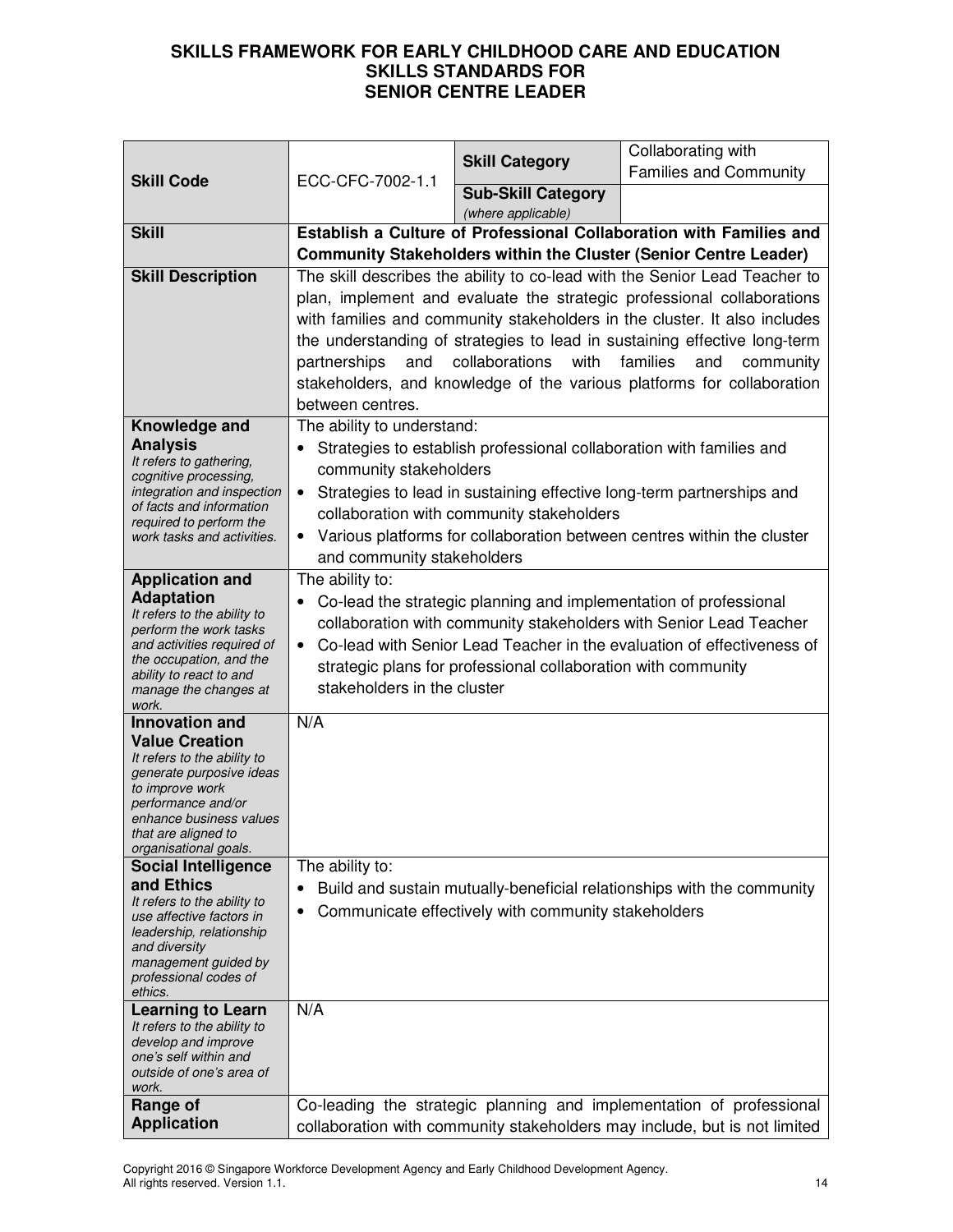| (where applicable)<br>It refers to the critical<br>circumstances and<br>contexts that the skill<br>may be demonstrated. | to:<br>Establishing minimum standards of practice for communications with<br>families (e.g. frequency, modes of communication, issues to<br>communicate, level of involvement of parents)<br>Establishing shared networks of community stakeholders for the<br>cluster (e.g. private and public agencies, other educational institutions) |
|-------------------------------------------------------------------------------------------------------------------------|-------------------------------------------------------------------------------------------------------------------------------------------------------------------------------------------------------------------------------------------------------------------------------------------------------------------------------------------|
|-------------------------------------------------------------------------------------------------------------------------|-------------------------------------------------------------------------------------------------------------------------------------------------------------------------------------------------------------------------------------------------------------------------------------------------------------------------------------------|

Remarks:

This Skill Standard should be referenced together with:

• **LPM-RLT-501C-0** Foster Business Relationships and Organisational Diversity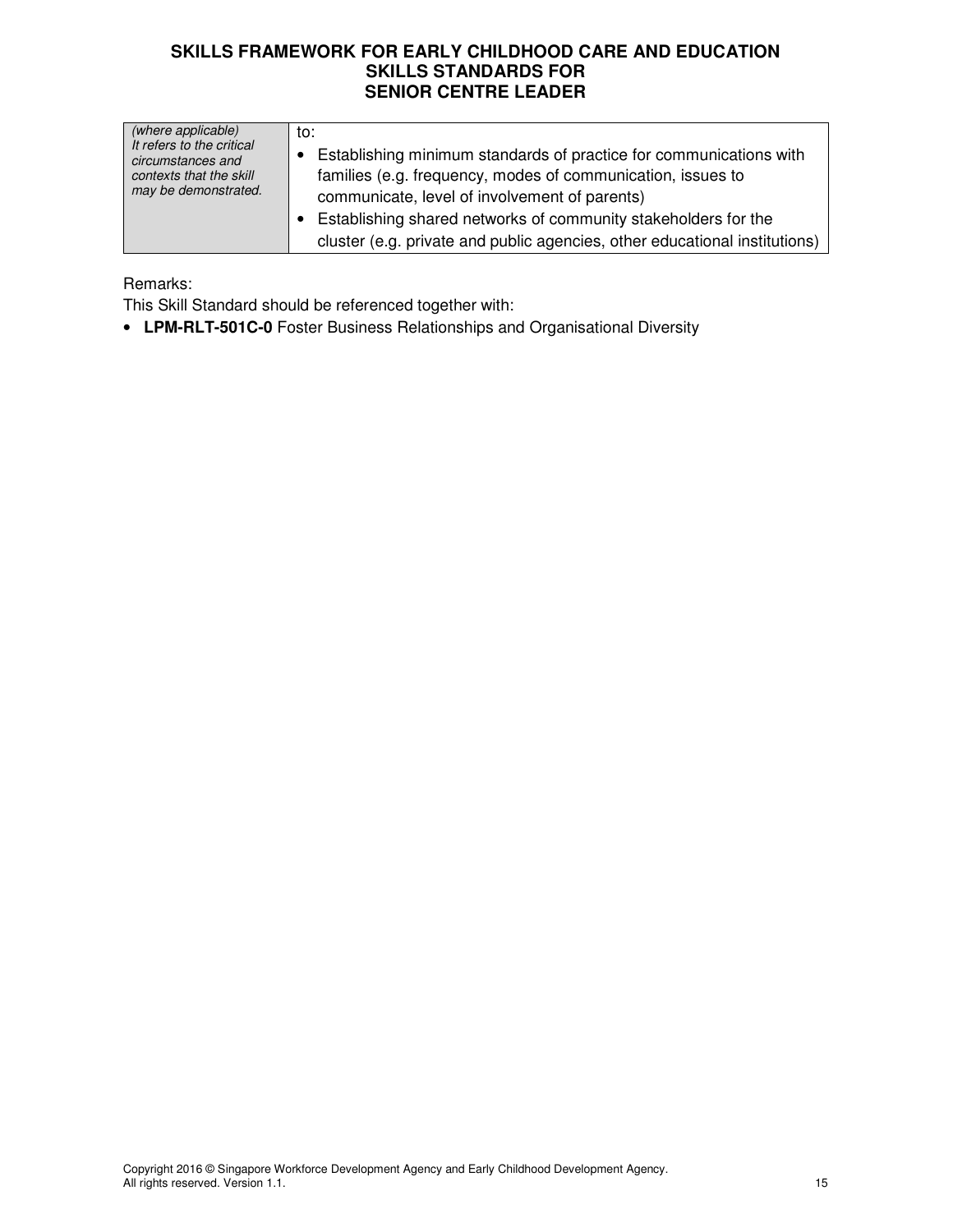| <b>Skill Code</b>                                      | LPM-RLT-501C-0                                                                                                                                                                                                  | <b>Skill Category</b>                                             | Interpersonal                                                                                                                   |
|--------------------------------------------------------|-----------------------------------------------------------------------------------------------------------------------------------------------------------------------------------------------------------------|-------------------------------------------------------------------|---------------------------------------------------------------------------------------------------------------------------------|
|                                                        |                                                                                                                                                                                                                 | <b>Sub-Skill</b>                                                  |                                                                                                                                 |
|                                                        |                                                                                                                                                                                                                 | <b>Category</b>                                                   |                                                                                                                                 |
|                                                        |                                                                                                                                                                                                                 | (where applicable)                                                |                                                                                                                                 |
| <b>Skill</b>                                           |                                                                                                                                                                                                                 | <b>Foster Business Relationships and Organisational Diversity</b> |                                                                                                                                 |
| <b>Skill Description</b>                               |                                                                                                                                                                                                                 |                                                                   | The skill describes the ability to develop effective working relationships                                                      |
|                                                        | and networks to provide strategic value to the organisation. It also                                                                                                                                            |                                                                   |                                                                                                                                 |
|                                                        | includes developing and maintaining business and professional networks                                                                                                                                          |                                                                   |                                                                                                                                 |
|                                                        | and encouraging workforce diversity and cooperation through strategies                                                                                                                                          |                                                                   |                                                                                                                                 |
|                                                        | and conflict management.                                                                                                                                                                                        |                                                                   |                                                                                                                                 |
| Knowledge and                                          | The ability to understand:                                                                                                                                                                                      |                                                                   |                                                                                                                                 |
| <b>Analysis</b><br>It refers to gathering,             | $\bullet$                                                                                                                                                                                                       |                                                                   | Legal and ethical considerations relating to organisational participation                                                       |
| cognitive processing,                                  |                                                                                                                                                                                                                 |                                                                   | in networking and opportunities for collaboration, workplace diversity                                                          |
| integration and<br>inspection of facts and             | and conflict management                                                                                                                                                                                         |                                                                   |                                                                                                                                 |
| information required to                                | $\bullet$                                                                                                                                                                                                       | Organisational policies and procedures relating to business       |                                                                                                                                 |
| perform the work tasks<br>and activities.              |                                                                                                                                                                                                                 |                                                                   | networking, organisational diversity and conflict management                                                                    |
|                                                        | $\bullet$                                                                                                                                                                                                       |                                                                   | Relevant professional or industry codes of practice and standards for                                                           |
|                                                        |                                                                                                                                                                                                                 | managing organisational diversity and business networking         |                                                                                                                                 |
|                                                        | $\bullet$                                                                                                                                                                                                       |                                                                   | Relevant professional or industry codes of practice and standards                                                               |
|                                                        | relating to business networking                                                                                                                                                                                 |                                                                   |                                                                                                                                 |
|                                                        | Relevant local, regional and international networks<br>$\bullet$                                                                                                                                                |                                                                   |                                                                                                                                 |
| <b>Application and</b>                                 | Common barriers to developing a diverse and cooperative workplace<br>The ability to:                                                                                                                            |                                                                   |                                                                                                                                 |
| <b>Adaptation</b>                                      | Identify and prioritise networks which may provide strategic value to<br>$\bullet$                                                                                                                              |                                                                   |                                                                                                                                 |
| It refers to the ability to                            | the organisation or the individuals to facilitate networking decisions                                                                                                                                          |                                                                   |                                                                                                                                 |
| perform the work tasks<br>and activities required of   | $\bullet$                                                                                                                                                                                                       |                                                                   |                                                                                                                                 |
| the occupation, and the                                | Identify and review the constraints that may affect participation in<br>networks to develop appropriate responses<br>Pursue collaborative opportunities to support mutually beneficial<br>$\bullet$<br>outcomes |                                                                   |                                                                                                                                 |
| ability to react to and<br>manage the changes at       |                                                                                                                                                                                                                 |                                                                   |                                                                                                                                 |
| work.                                                  |                                                                                                                                                                                                                 |                                                                   |                                                                                                                                 |
|                                                        |                                                                                                                                                                                                                 |                                                                   | Develop strategies to support diversity and cooperation at all levels of                                                        |
|                                                        | the organisation                                                                                                                                                                                                |                                                                   |                                                                                                                                 |
|                                                        | Identify sources of conflict and negotiate issues to reach acceptable                                                                                                                                           |                                                                   |                                                                                                                                 |
|                                                        | outcomes                                                                                                                                                                                                        |                                                                   |                                                                                                                                 |
| Innovation and                                         | The ability to:                                                                                                                                                                                                 |                                                                   |                                                                                                                                 |
| <b>Value Creation</b>                                  | $\bullet$                                                                                                                                                                                                       |                                                                   | Review the effectiveness of conflict management strategies and take                                                             |
| It refers to the ability to<br>generate purposive      | action to prevent recurrence of conflict                                                                                                                                                                        |                                                                   |                                                                                                                                 |
| ideas to improve work                                  |                                                                                                                                                                                                                 |                                                                   |                                                                                                                                 |
| performance and/or<br>enhance business                 |                                                                                                                                                                                                                 |                                                                   |                                                                                                                                 |
| values that are aligned                                |                                                                                                                                                                                                                 |                                                                   |                                                                                                                                 |
| to organisational goals.<br><b>Social Intelligence</b> | The ability to:                                                                                                                                                                                                 |                                                                   |                                                                                                                                 |
| and Ethics                                             |                                                                                                                                                                                                                 |                                                                   |                                                                                                                                 |
| It refers to the ability to                            | ٠                                                                                                                                                                                                               |                                                                   | Manage relationships to achieve cross-cultural cooperation and<br>positive outcomes for individuals, teams and the organisation |
| use affective factors in                               |                                                                                                                                                                                                                 |                                                                   |                                                                                                                                 |
| leadership, relationship<br>and diversity              | Support individuals to attain respect and address instances of<br>$\bullet$                                                                                                                                     |                                                                   |                                                                                                                                 |
| management guided by                                   | unfairness or discrimination to promote a positive working environment                                                                                                                                          |                                                                   |                                                                                                                                 |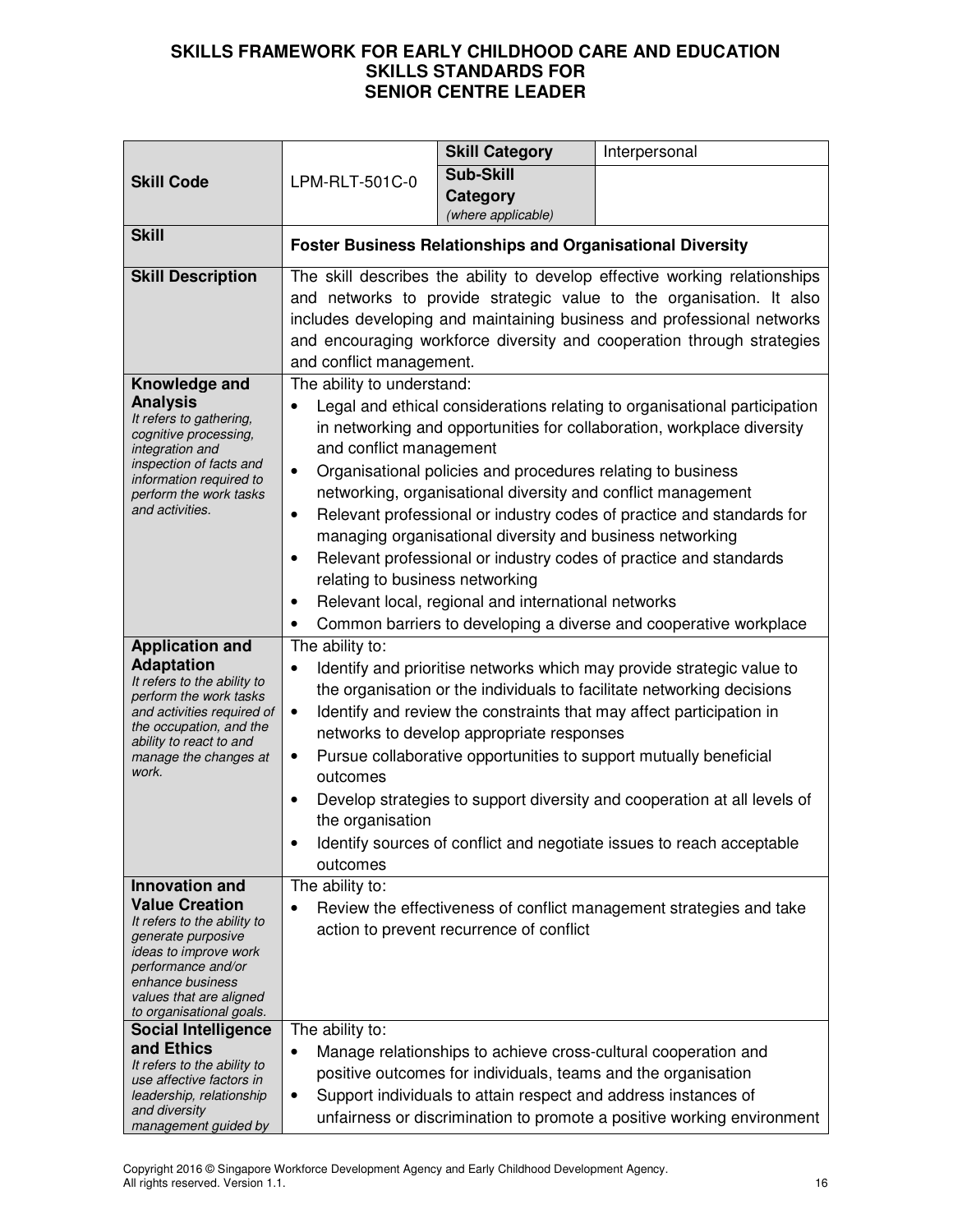| professional codes of<br>ethics.                                                                                                                          | Adjust interpersonal style and respond appropriately to emotional cues<br>when interacting with others to meet the requirements of the social<br>and cultural business context                                                                        |
|-----------------------------------------------------------------------------------------------------------------------------------------------------------|-------------------------------------------------------------------------------------------------------------------------------------------------------------------------------------------------------------------------------------------------------|
| <b>Learning to Learn</b><br>It refers to the ability to<br>develop and improve<br>one's self within and<br>outside of one's area of<br>work.              | The ability to:<br>Keep abreast of organisational diversity management strategies by<br>$\bullet$<br>subscribing to diverse learning channels and participating in peer<br>discussion platforms to enhance own knowledge for workplace<br>application |
| Range of<br><b>Application</b><br>(where applicable)<br>It refers to the critical<br>circumstances and<br>contexts that the skill<br>may be demonstrated. | N/A                                                                                                                                                                                                                                                   |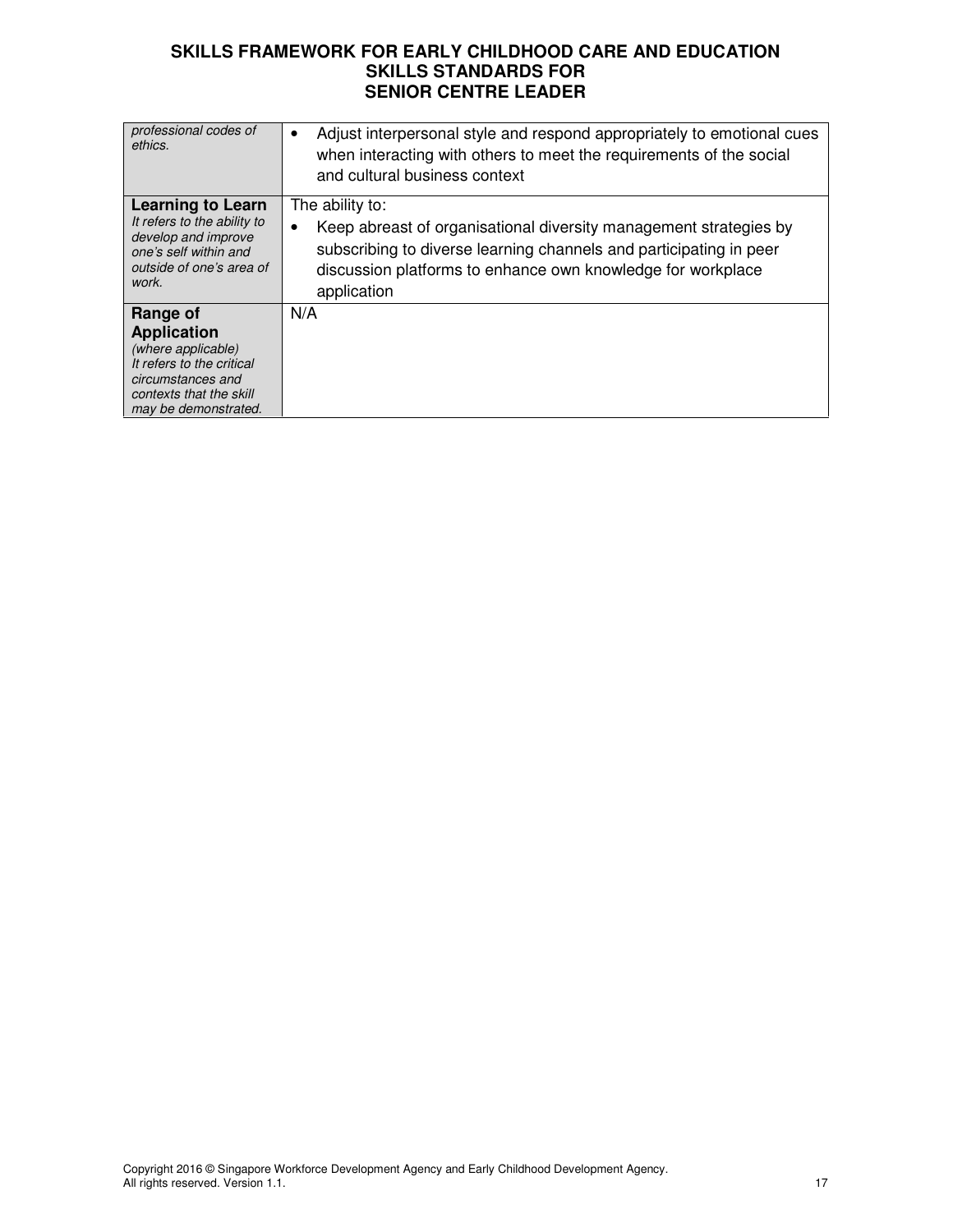| <b>Skill Code</b>                                     | ECC-BPC-7005-1.1                                                                                            | <b>Skill Category</b>                                                  | <b>Building Professional</b>                                                  |
|-------------------------------------------------------|-------------------------------------------------------------------------------------------------------------|------------------------------------------------------------------------|-------------------------------------------------------------------------------|
|                                                       |                                                                                                             |                                                                        | Capacity                                                                      |
|                                                       |                                                                                                             | <b>Sub-Skill Category</b><br>(where applicable)                        |                                                                               |
| <b>Skill</b>                                          | Establish Plans and Structures to Engender a Culture of Mentoring<br>within the Cluster                     |                                                                        |                                                                               |
| <b>Skill Description</b>                              |                                                                                                             |                                                                        | This skill includes the ability to lead in establishing supporting structures |
|                                                       | and strategic plans to support and engender a mentoring culture within the                                  |                                                                        |                                                                               |
|                                                       | cluster. It also includes the skills to conduct and facilitate the evaluation                               |                                                                        |                                                                               |
|                                                       |                                                                                                             | and periodic review of mentoring programmes to establish platforms for |                                                                               |
|                                                       |                                                                                                             |                                                                        | professional dialogue within the cluster to engender the mentoring            |
|                                                       |                                                                                                             |                                                                        | programme, and share current research and key trends on effective             |
|                                                       | mentoring models.                                                                                           |                                                                        |                                                                               |
| Knowledge and                                         | The ability to understand:                                                                                  |                                                                        |                                                                               |
| <b>Analysis</b>                                       |                                                                                                             |                                                                        | The role of leadership in sustaining a culture of mentoring within the        |
| It refers to gathering,                               | centre and cluster                                                                                          |                                                                        |                                                                               |
| cognitive processing,<br>integration and              | $\bullet$                                                                                                   | The different components of a mentoring structure                      |                                                                               |
| inspection of facts and                               |                                                                                                             | The importance of collaborating with Centre Leaders to ensure the      |                                                                               |
| information required to                               |                                                                                                             |                                                                        | adaptation of mentoring structures to suit the needs of different centres     |
| perform the work tasks<br>and activities.             |                                                                                                             |                                                                        | The need to work with Centre Leaders to continually evaluate mentoring        |
|                                                       | structures to ensure sustainability and relevance of mentoring                                              |                                                                        |                                                                               |
|                                                       | programme                                                                                                   |                                                                        |                                                                               |
|                                                       | Current research and key trends on mentoring models and effective<br>$\bullet$                              |                                                                        |                                                                               |
|                                                       | mentoring                                                                                                   |                                                                        |                                                                               |
| <b>Application and</b>                                | The ability to:                                                                                             |                                                                        |                                                                               |
| <b>Adaptation</b>                                     |                                                                                                             |                                                                        | Lead in establishing supporting structures and strategic plans to support     |
| It refers to the ability to<br>perform the work tasks | a mentoring culture within the cluster                                                                      |                                                                        |                                                                               |
| and activities required                               | $\bullet$                                                                                                   |                                                                        | Work with Centre Leaders to evaluate mentoring programme to ensure            |
| of the occupation, and                                |                                                                                                             | the professional development of teachers                               |                                                                               |
| the ability to react to<br>and manage the             | $\bullet$<br>$\bullet$                                                                                      |                                                                        | Share current research and key trends on effective mentoring models           |
| changes at work.                                      | Establish platforms for professional dialogues amongst Centre Leaders<br>to enhance the mentoring programme |                                                                        |                                                                               |
|                                                       | Conduct periodic review of the mentoring programme with Centre                                              |                                                                        |                                                                               |
|                                                       | Leaders to ensure alignment with organisational goals and appropriate                                       |                                                                        |                                                                               |
|                                                       | allocation of resources                                                                                     |                                                                        |                                                                               |
| <b>Innovation and</b>                                 | N/A                                                                                                         |                                                                        |                                                                               |
| <b>Value Creation</b>                                 |                                                                                                             |                                                                        |                                                                               |
| It refers to the ability to                           |                                                                                                             |                                                                        |                                                                               |
| generate purposive                                    |                                                                                                             |                                                                        |                                                                               |
| ideas to improve work<br>performance and/or           |                                                                                                             |                                                                        |                                                                               |
| enhance business                                      |                                                                                                             |                                                                        |                                                                               |
| values that are aligned                               |                                                                                                             |                                                                        |                                                                               |
| to organisational goals.                              |                                                                                                             |                                                                        |                                                                               |
| <b>Social</b>                                         | N/A                                                                                                         |                                                                        |                                                                               |
| Intelligence and                                      |                                                                                                             |                                                                        |                                                                               |
| <b>Ethics</b><br>It refers to the ability to          |                                                                                                             |                                                                        |                                                                               |

Copyright 2016 © Singapore Workforce Development Agency and Early Childhood Development Agency. All rights reserved. Version 1.1. 18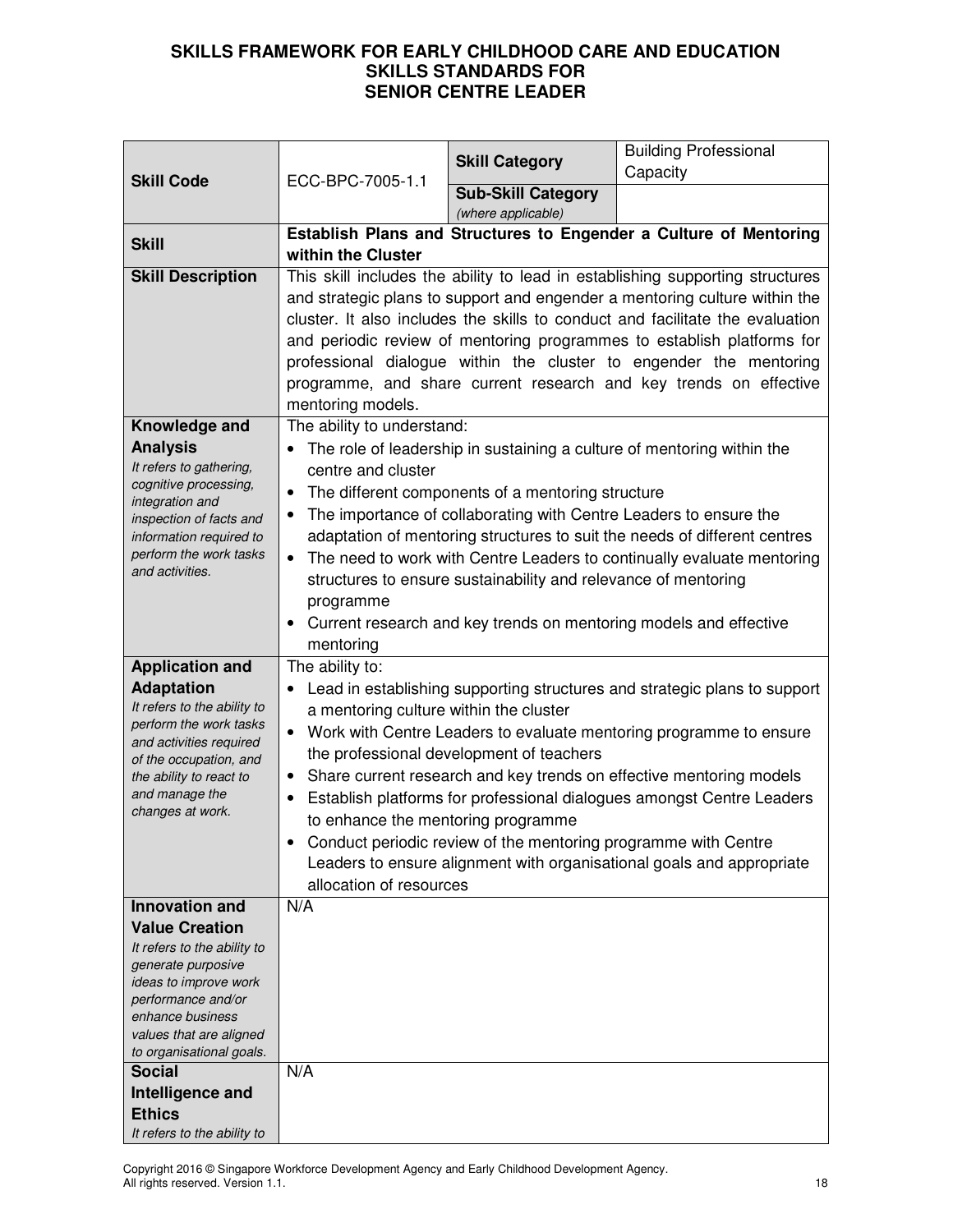| use affective factors in                                                                                                |                                                                             |
|-------------------------------------------------------------------------------------------------------------------------|-----------------------------------------------------------------------------|
| leadership, relationship                                                                                                |                                                                             |
| and diversity                                                                                                           |                                                                             |
| management guided by                                                                                                    |                                                                             |
| professional codes of                                                                                                   |                                                                             |
| ethics.                                                                                                                 |                                                                             |
|                                                                                                                         |                                                                             |
| <b>Learning to Learn</b>                                                                                                | The ability to:                                                             |
| It refers to the ability to                                                                                             | Facilitate cluster-level discussions to enhance existing mentoring          |
| develop and improve                                                                                                     | frameworks                                                                  |
| one's self within and                                                                                                   |                                                                             |
| outside of one's area of                                                                                                |                                                                             |
| work.                                                                                                                   |                                                                             |
| Range of                                                                                                                | Establishing plans and structures to support a mentoring culture within the |
| <b>Application</b>                                                                                                      | cluster may include, but are not limited to:                                |
| (where applicable)<br>It refers to the critical<br>circumstances and<br>contexts that the skill<br>may be demonstrated. | Programme design and planning                                               |
|                                                                                                                         | Programme management                                                        |
|                                                                                                                         | Policies and procedures                                                     |
|                                                                                                                         | Programme operations                                                        |
|                                                                                                                         | Financial planning                                                          |
|                                                                                                                         | Programme evaluation                                                        |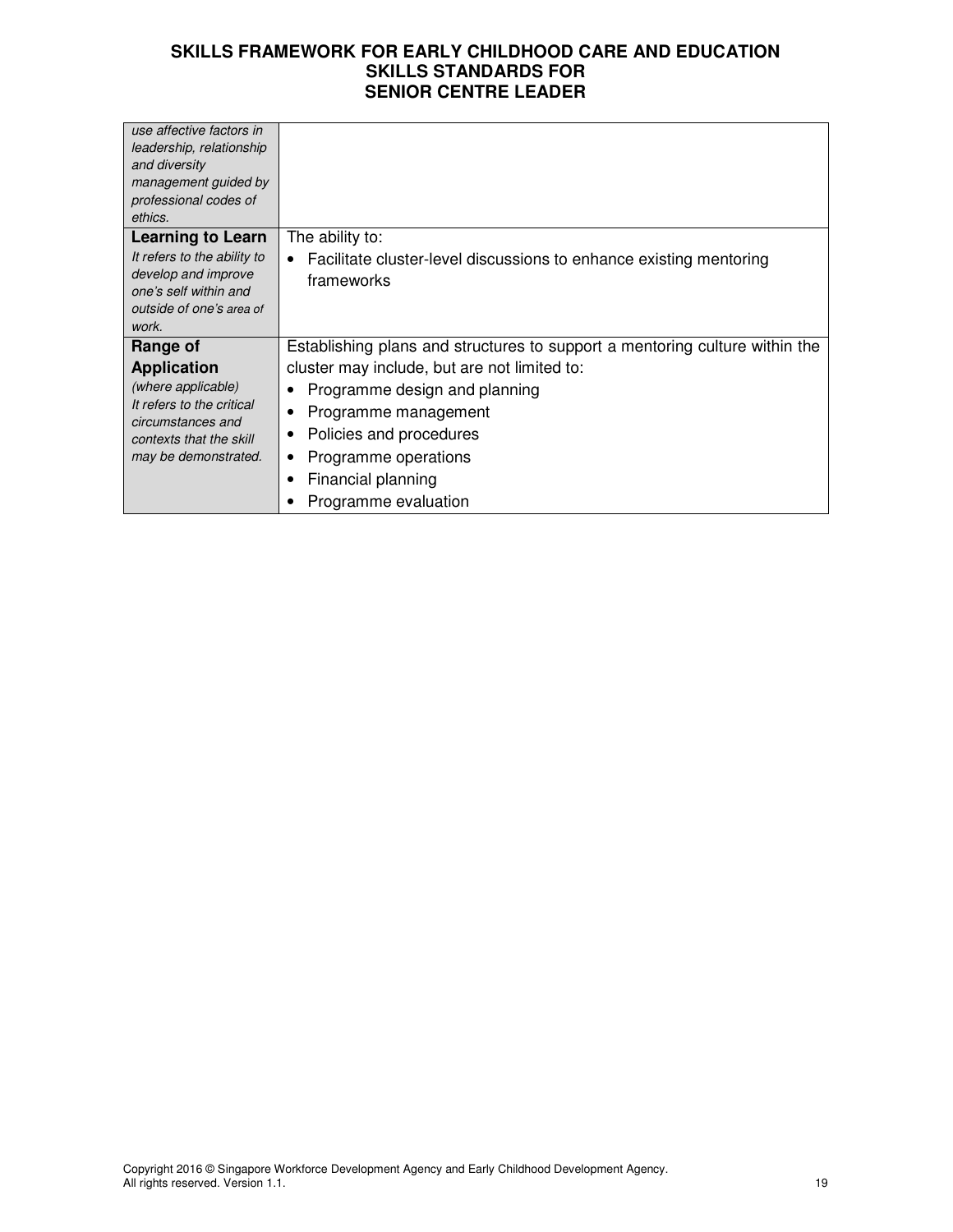|                                                                                                                                                                                                               |                                                                                                                                                          |                                                                     | <b>Building Professional</b>                                             |  |
|---------------------------------------------------------------------------------------------------------------------------------------------------------------------------------------------------------------|----------------------------------------------------------------------------------------------------------------------------------------------------------|---------------------------------------------------------------------|--------------------------------------------------------------------------|--|
| <b>Skill Code</b>                                                                                                                                                                                             | ECC-BPC-7006-1.1                                                                                                                                         | <b>Skill Category</b>                                               | Capacity                                                                 |  |
|                                                                                                                                                                                                               |                                                                                                                                                          | <b>Sub-Skill Category</b>                                           |                                                                          |  |
|                                                                                                                                                                                                               |                                                                                                                                                          | (where applicable)                                                  |                                                                          |  |
| <b>Skill</b>                                                                                                                                                                                                  | <b>Establish a Culture of Continuous Learning (Senior Centre Leader)</b>                                                                                 |                                                                     |                                                                          |  |
| <b>Skill Description</b>                                                                                                                                                                                      | This skill describes the ability to provide leadership to plan, implement,                                                                               |                                                                     |                                                                          |  |
|                                                                                                                                                                                                               | and evaluate research and inquiry that informs practice. It also includes                                                                                |                                                                     |                                                                          |  |
|                                                                                                                                                                                                               | collaborating to plan and lead the development of professional                                                                                           |                                                                     |                                                                          |  |
|                                                                                                                                                                                                               | development policies and programmes to address learning needs,                                                                                           |                                                                     |                                                                          |  |
|                                                                                                                                                                                                               |                                                                                                                                                          | networking with professionals within and beyond the early childhood |                                                                          |  |
|                                                                                                                                                                                                               | sector, and creating and sustaining collaborative learning opportunities<br>for teachers and leaders across the cluster. It also includes the ability to |                                                                     |                                                                          |  |
|                                                                                                                                                                                                               |                                                                                                                                                          |                                                                     |                                                                          |  |
|                                                                                                                                                                                                               |                                                                                                                                                          |                                                                     | initiate and facilitate the dissemination of knowledge through local and |  |
|                                                                                                                                                                                                               |                                                                                                                                                          |                                                                     | international publications and professional and networked learning       |  |
|                                                                                                                                                                                                               |                                                                                                                                                          |                                                                     | communities, building capacity of colleagues to engage in action         |  |
|                                                                                                                                                                                                               | learning.                                                                                                                                                |                                                                     | research, and modelling openness and commitment to continuous            |  |
| Knowledge and                                                                                                                                                                                                 | The ability to understand:                                                                                                                               |                                                                     |                                                                          |  |
| <b>Analysis</b>                                                                                                                                                                                               |                                                                                                                                                          |                                                                     | Current research and key trends on effective curriculum leadership       |  |
| It refers to gathering,                                                                                                                                                                                       | and professional development                                                                                                                             |                                                                     |                                                                          |  |
| cognitive processing,<br>integration and inspection                                                                                                                                                           |                                                                                                                                                          |                                                                     |                                                                          |  |
| of facts and information                                                                                                                                                                                      | Strategies for planning, implementing, and evaluating ongoing<br>$\bullet$<br>research and inquiry designed to generate information that informs         |                                                                     |                                                                          |  |
| required to perform the<br>work tasks and activities.                                                                                                                                                         | practice<br>• Frameworks and structures that foster a culture of continuous learning                                                                     |                                                                     |                                                                          |  |
|                                                                                                                                                                                                               |                                                                                                                                                          |                                                                     |                                                                          |  |
|                                                                                                                                                                                                               | Strategies to develop frameworks and structures to foster a culture of                                                                                   |                                                                     |                                                                          |  |
|                                                                                                                                                                                                               | continuous learning                                                                                                                                      |                                                                     |                                                                          |  |
| <b>Application and</b>                                                                                                                                                                                        | The ability to:                                                                                                                                          |                                                                     |                                                                          |  |
| <b>Adaptation</b>                                                                                                                                                                                             | Provide leadership for planning, implementing, and evaluating ongoing                                                                                    |                                                                     |                                                                          |  |
| It refers to the ability to<br>perform the work tasks                                                                                                                                                         | research and inquiry designed to generate information that informs                                                                                       |                                                                     |                                                                          |  |
| and activities required of                                                                                                                                                                                    | practice                                                                                                                                                 |                                                                     |                                                                          |  |
| the occupation, and the<br>Collaborate with Centre Leaders and Lead Teachers to plan and lead<br>ability to react to and<br>the development of professional development policies and<br>manage the changes at |                                                                                                                                                          |                                                                     |                                                                          |  |
|                                                                                                                                                                                                               |                                                                                                                                                          |                                                                     |                                                                          |  |
| work.                                                                                                                                                                                                         |                                                                                                                                                          | programmes that address the learning needs of colleagues            |                                                                          |  |
|                                                                                                                                                                                                               |                                                                                                                                                          | Co-lead with Senior Lead Teachers in the application of current     |                                                                          |  |
|                                                                                                                                                                                                               |                                                                                                                                                          |                                                                     | research and key trends on professional developments to meet the         |  |
|                                                                                                                                                                                                               | needs of centres within a cluster                                                                                                                        |                                                                     |                                                                          |  |
| <b>Innovation and</b>                                                                                                                                                                                         | The ability to:                                                                                                                                          |                                                                     |                                                                          |  |
| <b>Value Creation</b><br>It refers to the ability to                                                                                                                                                          |                                                                                                                                                          | Network with professionals within and beyond the early childhood    |                                                                          |  |
| generate purposive ideas                                                                                                                                                                                      |                                                                                                                                                          | sector to communicate research needs that relate directly and       |                                                                          |  |
| to improve work<br>performance and/or                                                                                                                                                                         | indirectly to early childhood                                                                                                                            |                                                                     |                                                                          |  |
| enhance business values                                                                                                                                                                                       | $\bullet$                                                                                                                                                | and leaders across centres within a cluster                         | Create collaborative learning opportunities and platforms for teachers   |  |
| that are aligned to<br>organisational goals.                                                                                                                                                                  |                                                                                                                                                          |                                                                     |                                                                          |  |
| <b>Social Intelligence</b>                                                                                                                                                                                    | The ability to:                                                                                                                                          |                                                                     |                                                                          |  |
| and Ethics                                                                                                                                                                                                    |                                                                                                                                                          | Sustain collaborative relationships to ensure and provide quality   |                                                                          |  |
| It refers to the ability to<br>use affective factors in                                                                                                                                                       |                                                                                                                                                          | professional development opportunities for teachers                 |                                                                          |  |
| leadership, relationship                                                                                                                                                                                      |                                                                                                                                                          |                                                                     |                                                                          |  |

Copyright 2016 © Singapore Workforce Development Agency and Early Childhood Development Agency. All rights reserved. Version 1.1. 20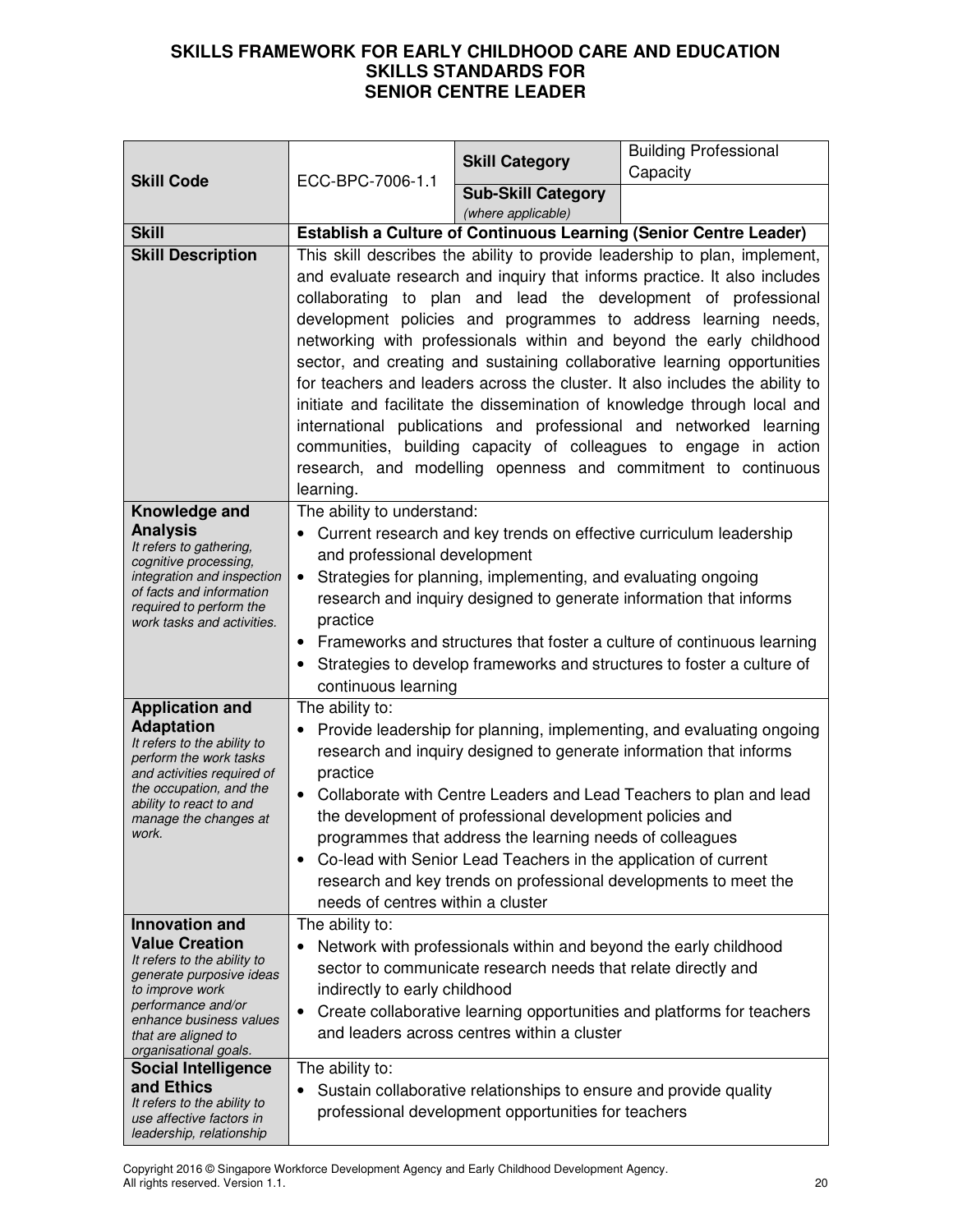| and diversity<br>management guided by                                                                                                         |                                                                              |
|-----------------------------------------------------------------------------------------------------------------------------------------------|------------------------------------------------------------------------------|
| professional codes of                                                                                                                         |                                                                              |
| ethics.                                                                                                                                       |                                                                              |
| <b>Learning to Learn</b>                                                                                                                      | The ability to:                                                              |
| It refers to the ability to<br>develop and improve                                                                                            | Model openness and commitment to continuous learning<br>$\bullet$            |
| one's self within and                                                                                                                         | Practise and disseminate knowledge in local and international<br>٠           |
| outside of one's area of<br>work.                                                                                                             | publications and/or meetings                                                 |
|                                                                                                                                               | Initiate and facilitate professional and networked learning communities<br>٠ |
|                                                                                                                                               | within the cluster                                                           |
|                                                                                                                                               | Build capacity of colleagues to engage in action research                    |
| Range of                                                                                                                                      | Frameworks and structures that foster a culture of continuous learning       |
| <b>Application</b><br>(where applicable)<br>It refers to the critical<br>circumstances and<br>contexts that the skill<br>may be demonstrated. | may include, but are not limited to:                                         |
|                                                                                                                                               | Reflective practice                                                          |
|                                                                                                                                               | Establishing learning communities                                            |
|                                                                                                                                               | Engaging in action research<br>$\bullet$                                     |
|                                                                                                                                               | Site-based learning<br>٠                                                     |

#### Remarks:

This Skills Standard should be referenced together with:

• **LPM-DEV-501C-0** Develop Managers and High Potential Employees through Organisational Talent Capability Review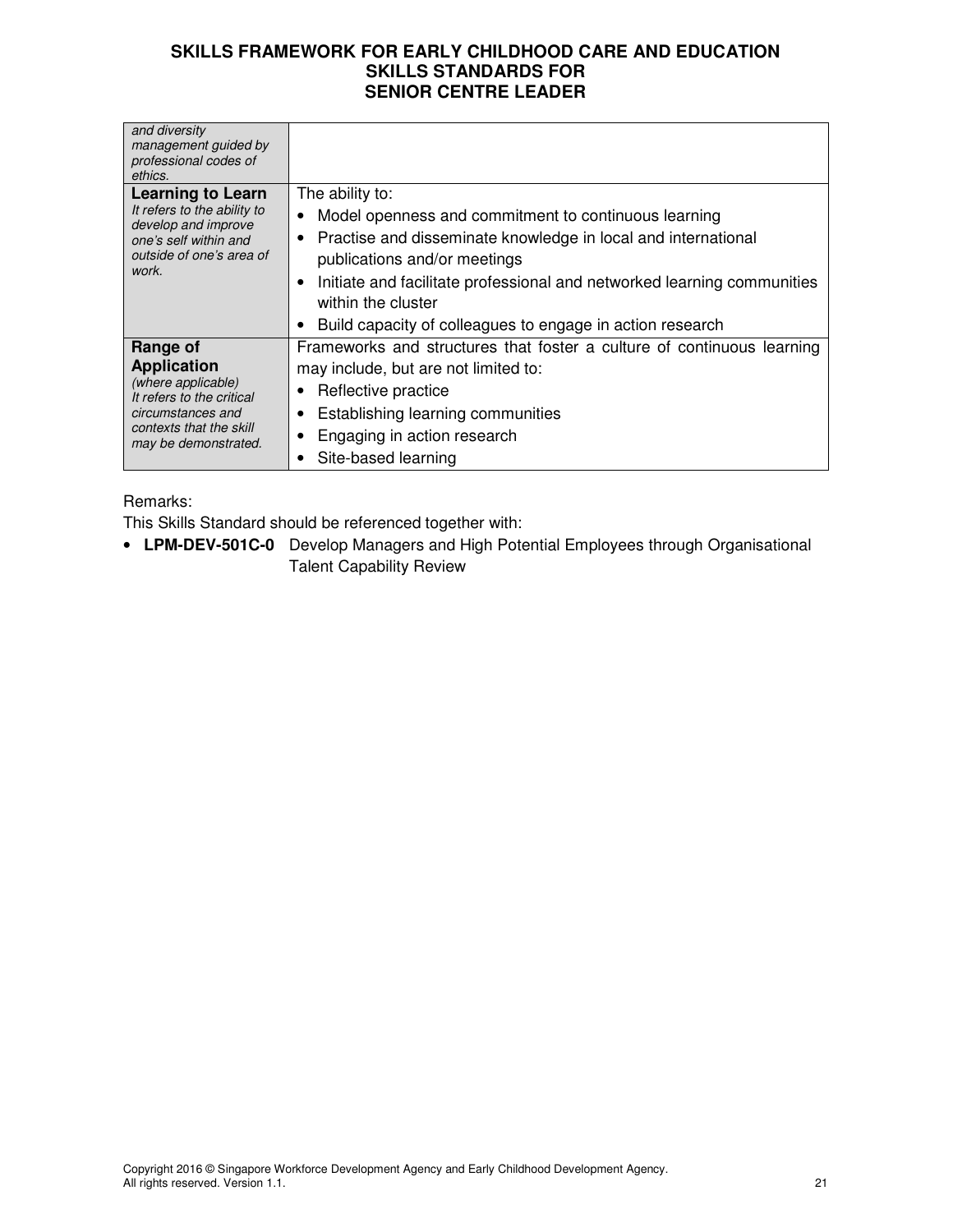|                                                                                                              |                                                                                                                                                                                                            | <b>Skill Category</b>                                             | Leadership and People                                                      |
|--------------------------------------------------------------------------------------------------------------|------------------------------------------------------------------------------------------------------------------------------------------------------------------------------------------------------------|-------------------------------------------------------------------|----------------------------------------------------------------------------|
| <b>Skill Code</b>                                                                                            | LPM-DEV-501C-0                                                                                                                                                                                             |                                                                   | Development                                                                |
|                                                                                                              |                                                                                                                                                                                                            | <b>Sub-Skill Category</b><br>(where applicable)                   |                                                                            |
| <b>Skill</b>                                                                                                 | <b>Develop</b><br><b>Managers</b>                                                                                                                                                                          | <b>High Potential</b><br>and                                      | <b>Employees</b><br>through                                                |
|                                                                                                              |                                                                                                                                                                                                            | <b>Organisational Talent Capability Review</b>                    |                                                                            |
| <b>Skill Description</b>                                                                                     |                                                                                                                                                                                                            |                                                                   | The skill describes the ability to review organisational talent capability |
|                                                                                                              | develop<br>and                                                                                                                                                                                             |                                                                   | high potential employees to meet organisational                            |
|                                                                                                              |                                                                                                                                                                                                            |                                                                   | requirements. It also includes engaging and supporting line managers in    |
|                                                                                                              | their capability development.                                                                                                                                                                              |                                                                   |                                                                            |
| Knowledge and                                                                                                | The ability to understand:                                                                                                                                                                                 |                                                                   |                                                                            |
| <b>Analysis</b><br>It refers to gathering,                                                                   | Legal and ethical considerations relating to organisational talent<br>٠                                                                                                                                    |                                                                   |                                                                            |
| cognitive processing,                                                                                        | capability management                                                                                                                                                                                      |                                                                   |                                                                            |
| integration and inspection<br>of facts and information                                                       | $\bullet$                                                                                                                                                                                                  | Organisational policies and procedures relating to organisational |                                                                            |
| required to perform the                                                                                      |                                                                                                                                                                                                            | talent capability management activities                           |                                                                            |
| work tasks and activities.                                                                                   | $\bullet$                                                                                                                                                                                                  |                                                                   | Models, methods and tools used to develop high potential employees         |
|                                                                                                              | $\bullet$                                                                                                                                                                                                  |                                                                   | Market trends and developments in relation to talent management            |
|                                                                                                              | and employee engagement                                                                                                                                                                                    |                                                                   |                                                                            |
|                                                                                                              | ٠                                                                                                                                                                                                          | Concepts and theories of employee engagement                      |                                                                            |
|                                                                                                              |                                                                                                                                                                                                            | The importance of employee engagement                             |                                                                            |
| <b>Application and</b>                                                                                       | The ability to:                                                                                                                                                                                            | Relationship between employee engagement and performance          |                                                                            |
| <b>Adaptation</b>                                                                                            |                                                                                                                                                                                                            |                                                                   |                                                                            |
| Identify critical positions in the organisation and assess their vacancy<br>٠<br>It refers to the ability to |                                                                                                                                                                                                            |                                                                   |                                                                            |
| perform the work tasks<br>and activities required of                                                         | risk to plan for capability development<br>Assess the capability and capacity of existing talent and identify and<br>$\bullet$<br>categorise high potential employees for critical positions to facilitate |                                                                   |                                                                            |
| the occupation, and the                                                                                      |                                                                                                                                                                                                            |                                                                   |                                                                            |
| ability to react to and<br>manage the changes at                                                             | organisational talent capability review                                                                                                                                                                    |                                                                   |                                                                            |
| work.                                                                                                        | Work with managers and identified successors to develop<br>$\bullet$                                                                                                                                       |                                                                   |                                                                            |
|                                                                                                              | development and career plans                                                                                                                                                                               |                                                                   |                                                                            |
|                                                                                                              | Support managers in the development of their professional, technical<br>٠                                                                                                                                  |                                                                   |                                                                            |
|                                                                                                              | and managerial competencies to improve performance                                                                                                                                                         |                                                                   |                                                                            |
|                                                                                                              |                                                                                                                                                                                                            | Empower managers to demonstrate independence to take              |                                                                            |
|                                                                                                              |                                                                                                                                                                                                            | responsibility for their personal development                     |                                                                            |
| <b>Innovation and</b>                                                                                        | The ability to:                                                                                                                                                                                            |                                                                   |                                                                            |
| <b>Value Creation</b>                                                                                        |                                                                                                                                                                                                            |                                                                   | Review effectiveness of organisational talent capability development       |
| It refers to the ability to<br>generate purposive ideas                                                      |                                                                                                                                                                                                            | process to identify areas for improvement                         |                                                                            |
| to improve work                                                                                              |                                                                                                                                                                                                            |                                                                   |                                                                            |
| performance and/or<br>enhance business values                                                                |                                                                                                                                                                                                            |                                                                   |                                                                            |
| that are aligned to                                                                                          |                                                                                                                                                                                                            |                                                                   |                                                                            |
| organisational goals.<br><b>Social Intelligence</b>                                                          | The ability to:                                                                                                                                                                                            |                                                                   |                                                                            |
| and Ethics                                                                                                   | Encourage and motivate managers to promote employee<br>٠                                                                                                                                                   |                                                                   |                                                                            |
| It refers to the ability to                                                                                  | engagement                                                                                                                                                                                                 |                                                                   |                                                                            |
| use affective factors in<br>leadership, relationship                                                         | ٠                                                                                                                                                                                                          |                                                                   | Apply emotional intelligence to guide own thinking and actions when        |
| and diversity                                                                                                |                                                                                                                                                                                                            |                                                                   | interacting with others to develop capability development and career       |
| management guided by<br>professional codes of                                                                | plans                                                                                                                                                                                                      |                                                                   |                                                                            |
| ethics.                                                                                                      |                                                                                                                                                                                                            |                                                                   |                                                                            |

Copyright 2016 © Singapore Workforce Development Agency and Early Childhood Development Agency. All rights reserved. Version 1.1. 22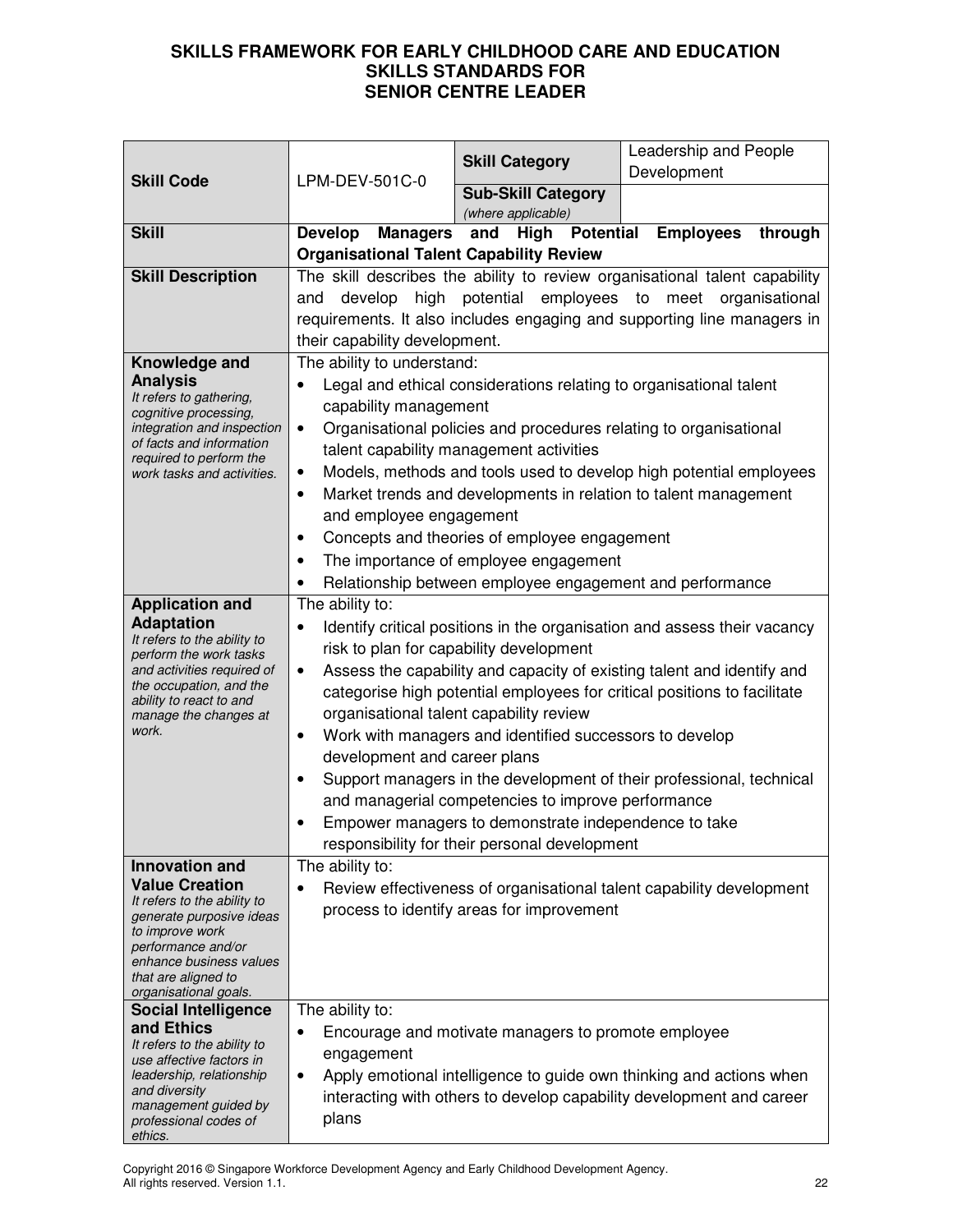| <b>Learning to Learn</b><br>It refers to the ability to<br>develop and improve<br>one's self within and<br>outside of one's area of<br>work.              | The ability to:<br>Mentor the progression and development of high potential employees<br>to meet organisational talent capability requirements<br>Engage in regular self-reflection to identify areas for improvement in<br>٠<br>own mentoring skills<br>Improve own mentoring skills by subscribing to diverse learning<br>channels and participating in peer discussion platforms to enhance<br>workplace performance |
|-----------------------------------------------------------------------------------------------------------------------------------------------------------|-------------------------------------------------------------------------------------------------------------------------------------------------------------------------------------------------------------------------------------------------------------------------------------------------------------------------------------------------------------------------------------------------------------------------|
| Range of<br><b>Application</b><br>(where applicable)<br>It refers to the critical<br>circumstances and<br>contexts that the skill<br>may be demonstrated. | N/A                                                                                                                                                                                                                                                                                                                                                                                                                     |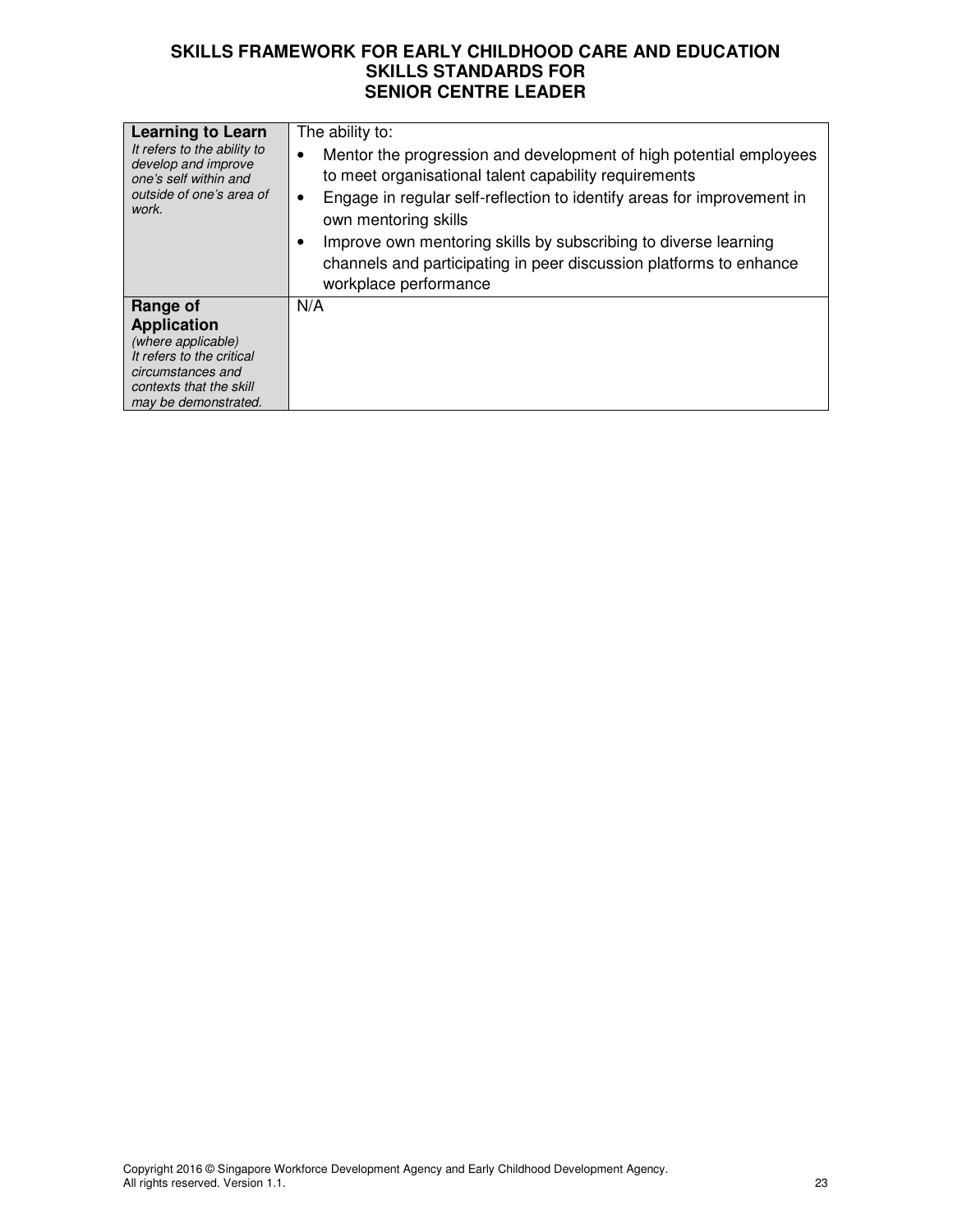|                                                                                                                                                                                                                                                                                                                                                                                                                                               | ECC-BPC-7007-1.1                                                                                                                                                                                                                                                                                                                                                                                                                                                                                                                                                                                           | <b>Skill Category</b>                                         | <b>Building Professional</b><br>Capacity                                                                                                                                                                                                                                                   |
|-----------------------------------------------------------------------------------------------------------------------------------------------------------------------------------------------------------------------------------------------------------------------------------------------------------------------------------------------------------------------------------------------------------------------------------------------|------------------------------------------------------------------------------------------------------------------------------------------------------------------------------------------------------------------------------------------------------------------------------------------------------------------------------------------------------------------------------------------------------------------------------------------------------------------------------------------------------------------------------------------------------------------------------------------------------------|---------------------------------------------------------------|--------------------------------------------------------------------------------------------------------------------------------------------------------------------------------------------------------------------------------------------------------------------------------------------|
| <b>Skill Code</b>                                                                                                                                                                                                                                                                                                                                                                                                                             |                                                                                                                                                                                                                                                                                                                                                                                                                                                                                                                                                                                                            | <b>Sub-Skill Category</b>                                     |                                                                                                                                                                                                                                                                                            |
|                                                                                                                                                                                                                                                                                                                                                                                                                                               | (where applicable)                                                                                                                                                                                                                                                                                                                                                                                                                                                                                                                                                                                         |                                                               |                                                                                                                                                                                                                                                                                            |
| <b>Skill</b>                                                                                                                                                                                                                                                                                                                                                                                                                                  |                                                                                                                                                                                                                                                                                                                                                                                                                                                                                                                                                                                                            | Establish a Culture of Professionalism (Senior Centre Leader) |                                                                                                                                                                                                                                                                                            |
| <b>Skill Description</b>                                                                                                                                                                                                                                                                                                                                                                                                                      | This skill describes the ability to implement strategies to establish a<br>culture of professionalism. It also includes translating values and<br>philosophy, based on the AECES Code of Ethics and other national and<br>international documents, into daily practice. It also includes the ability to<br>practices<br>and<br>appropriate<br>behaviour<br>that<br>model<br>promotes<br>professionalism and personal integrity, initiate and create regular<br>platforms to share, discuss, and critically reflect on current research, key<br>trends, and ethical challenges faced by colleagues.         |                                                               |                                                                                                                                                                                                                                                                                            |
| Knowledge and<br><b>Analysis</b><br>It refers to gathering,<br>cognitive processing,<br>integration and inspection<br>of facts and information<br>required to perform the<br>work tasks and activities.                                                                                                                                                                                                                                       | The ability to understand:<br>The role of leadership in establishing a culture of professionalism<br>$\bullet$<br>The foundations of culture building<br>$\bullet$<br>Strategies to establish a culture of professionalism<br>$\bullet$<br>The importance of translating values and philosophy into daily practice<br>$\bullet$<br>in order to establish a culture of professionalism<br>Practices that promote professional and personal integrity<br>$\bullet$<br>Current research and key trends on professionalism, values and<br>ethical behaviour, and how it applies to the early childhood setting |                                                               |                                                                                                                                                                                                                                                                                            |
| <b>Application and</b><br><b>Adaptation</b><br>It refers to the ability to<br>perform the work tasks<br>and activities required of<br>the occupation, and the<br>ability to react to and<br>manage the changes at<br>work.                                                                                                                                                                                                                    | The ability to:<br>of professionalism<br>$\bullet$<br>colleagues<br>$\bullet$<br>and personal integrity                                                                                                                                                                                                                                                                                                                                                                                                                                                                                                    | Identify and address potential ethical challenges             | Take reference from the AECES Code of Ethics and other national<br>and international documents to support centre in establishing a culture<br>Create regular platforms to discuss potential ethical challenges with<br>Model practices and appropriate behaviour that promote professional |
| <b>Innovation and</b><br><b>Value Creation</b><br>It refers to the ability to<br>generate purposive ideas<br>to improve work<br>performance and/or<br>enhance business values<br>that are aligned to<br>organisational goals.<br><b>Social Intelligence</b><br>and Ethics<br>It refers to the ability to<br>use affective factors in<br>leadership, relationship<br>and diversity<br>management guided by<br>professional codes of<br>ethics. | N/A<br>N/A                                                                                                                                                                                                                                                                                                                                                                                                                                                                                                                                                                                                 |                                                               |                                                                                                                                                                                                                                                                                            |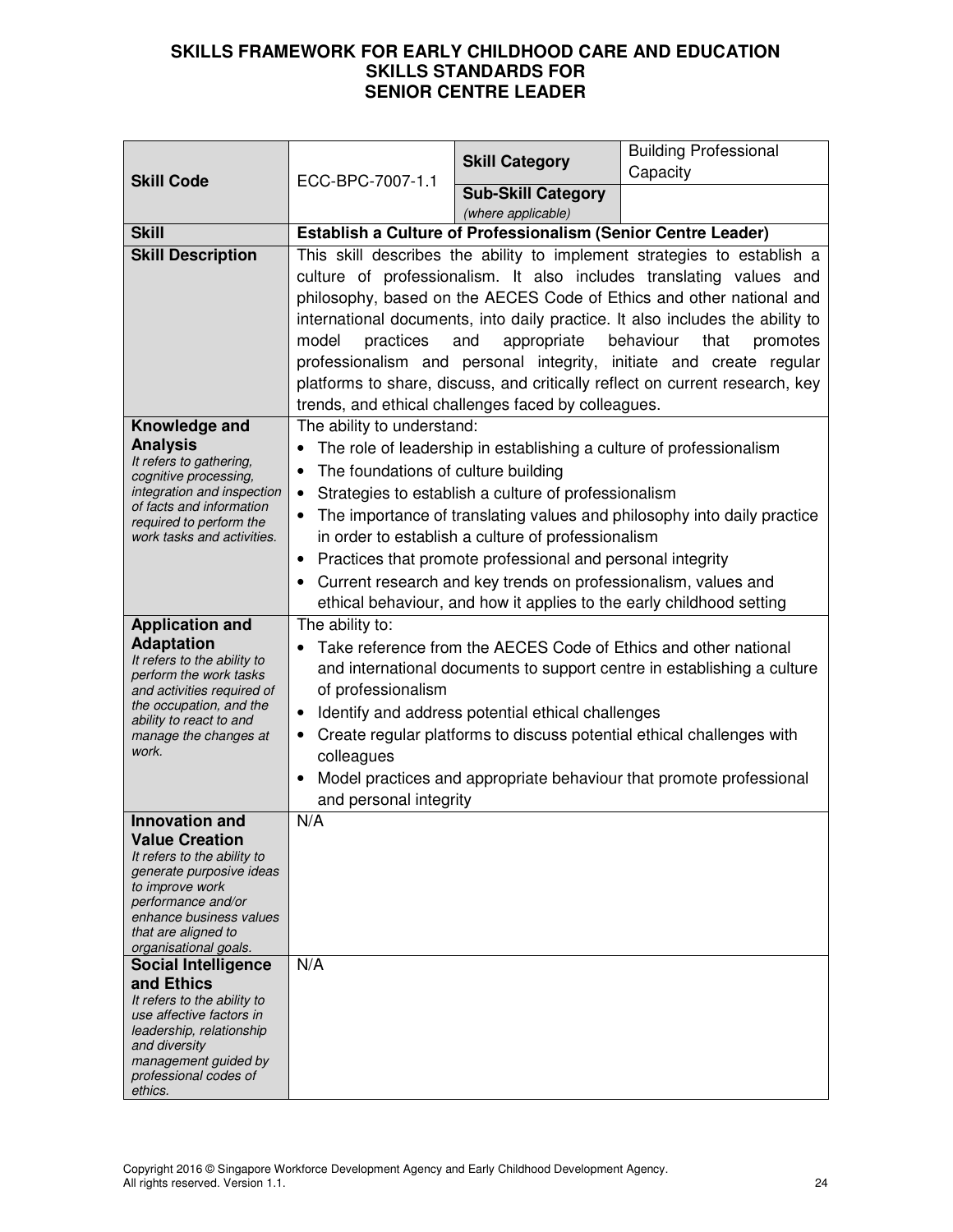| <b>Learning to Learn</b><br>It refers to the ability to<br>develop and improve<br>one's self within and<br>outside of one's area of<br>work.              | The ability to:<br>Initiate discussions and critical reflection on current research and key<br>$\bullet$<br>trends, as well as ethical challenges faced by colleagues and centre<br>Share relevant knowledge and experiences with colleagues<br>$\bullet$                                                                                                                                                                                                                                   |
|-----------------------------------------------------------------------------------------------------------------------------------------------------------|---------------------------------------------------------------------------------------------------------------------------------------------------------------------------------------------------------------------------------------------------------------------------------------------------------------------------------------------------------------------------------------------------------------------------------------------------------------------------------------------|
| Range of<br><b>Application</b><br>(where applicable)<br>It refers to the critical<br>circumstances and<br>contexts that the skill<br>may be demonstrated. | The foundations of culture building must include, but are not limited to:<br>Centre's values<br>$\bullet$<br>Centre's philosophy<br>National and International documents may include, but are not limited to:<br><b>AECES Code of Ethics</b><br>United Nations Convention on the Rights of the Child and General                                                                                                                                                                            |
|                                                                                                                                                           | Comment No. 7<br>Strategies to establish a culture of professionalism may include, but are<br>not limited to:<br>Motivating colleagues to take on individual responsibility in their work,<br>including interactions with children, familes and the commmunity<br>Encouraging colleagues to set professional boundaries<br>Ensuring colleagues have an in-depth understanding of how<br>professionalism can be demonstrated, taking into account the centre's<br>vision, mission and values |
|                                                                                                                                                           | Practices that promote professional and personal integrity may include:<br>Establishing positive centre practices<br>Role modelling appropriate behaviour and attitude for colleagues<br>Valuing the knowledge and experience of each colleague<br>Creating a non-threatening work environment                                                                                                                                                                                              |

### Remarks:

This Skills Standard should be referenced together with:

• **LPM-GEN-602E-0** Represent and Promote the Organisation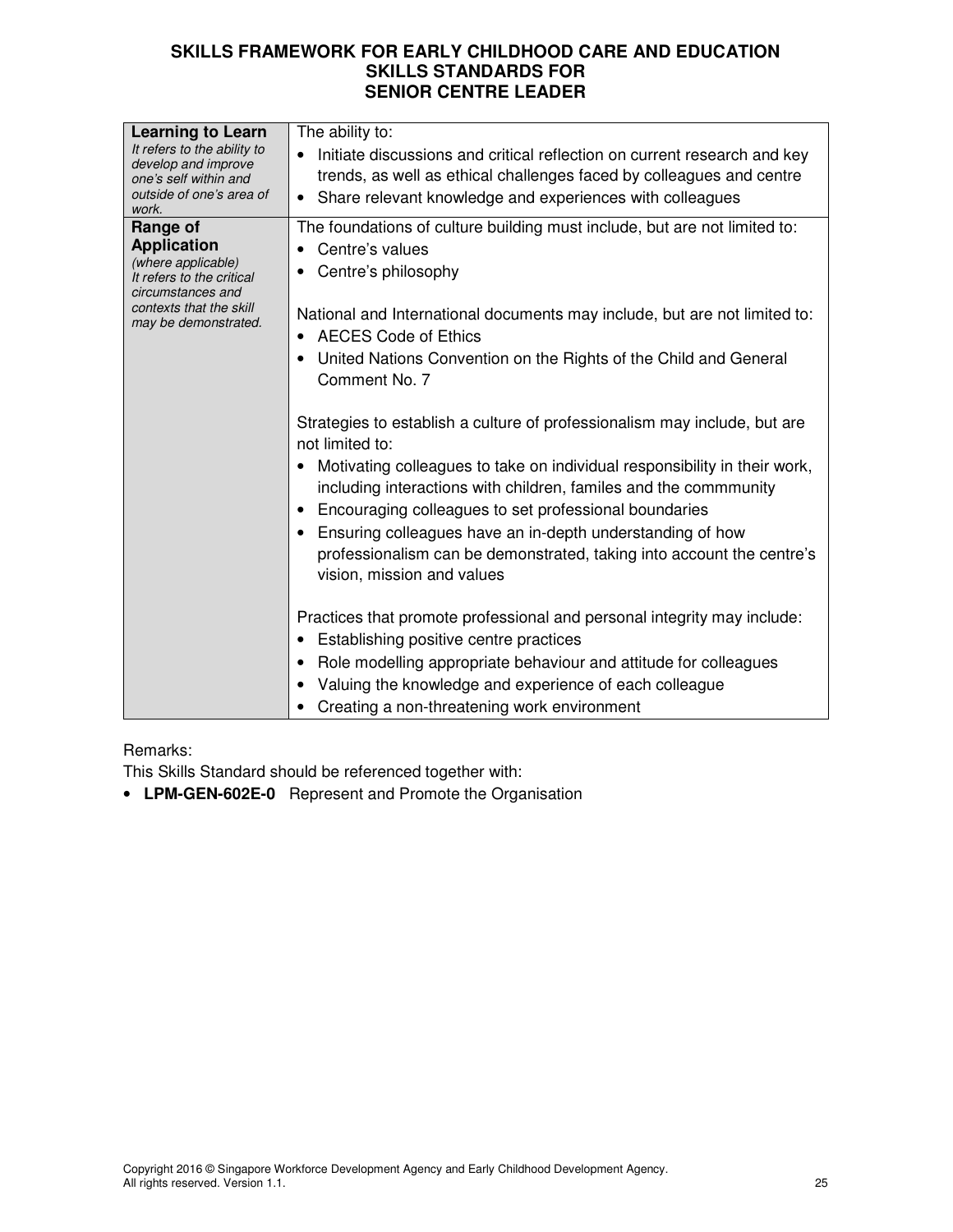|                                                                                                                                                                                                         |                                                                                                  | <b>Skill Category</b>                                                                                                                                                                                                                                                                  | <b>Business Communication</b>                                                                                                                                                                                                                                                          |  |
|---------------------------------------------------------------------------------------------------------------------------------------------------------------------------------------------------------|--------------------------------------------------------------------------------------------------|----------------------------------------------------------------------------------------------------------------------------------------------------------------------------------------------------------------------------------------------------------------------------------------|----------------------------------------------------------------------------------------------------------------------------------------------------------------------------------------------------------------------------------------------------------------------------------------|--|
| <b>Skill Code</b>                                                                                                                                                                                       | LPM-GEN-602E-0                                                                                   | <b>Sub-Skill Category</b>                                                                                                                                                                                                                                                              |                                                                                                                                                                                                                                                                                        |  |
|                                                                                                                                                                                                         |                                                                                                  | (where applicable)                                                                                                                                                                                                                                                                     |                                                                                                                                                                                                                                                                                        |  |
| <b>Skill</b>                                                                                                                                                                                            | <b>Represent and Promote the Organisation</b>                                                    |                                                                                                                                                                                                                                                                                        |                                                                                                                                                                                                                                                                                        |  |
| <b>Skill Description</b>                                                                                                                                                                                |                                                                                                  |                                                                                                                                                                                                                                                                                        | The skill describes the ability to represent the organisation positively at                                                                                                                                                                                                            |  |
|                                                                                                                                                                                                         |                                                                                                  |                                                                                                                                                                                                                                                                                        | different platforms and occasions. It also includes preparing and                                                                                                                                                                                                                      |  |
|                                                                                                                                                                                                         |                                                                                                  | communicating key messages to promote the organisation.                                                                                                                                                                                                                                |                                                                                                                                                                                                                                                                                        |  |
| Knowledge and<br><b>Analysis</b><br>It refers to gathering,<br>cognitive processing,<br>integration and inspection<br>of facts and information<br>required to perform the<br>work tasks and activities. | The ability to understand:<br>processes and systems<br>٠<br>$\bullet$<br>media<br>with the media | developing networks and disseminating information regarding<br>organisational activities, services and programmes                                                                                                                                                                      | Organisational policies and procedures relating to communication<br>Types of communication techniques and channels appropriate for<br>Legal and ethical considerations relating to communicating with the<br>Organisational policies and procedures relating to communicating          |  |
|                                                                                                                                                                                                         | Implications and impact of media relationships on employees and the<br>organisation              |                                                                                                                                                                                                                                                                                        |                                                                                                                                                                                                                                                                                        |  |
| <b>Application and</b>                                                                                                                                                                                  | The ability to:                                                                                  |                                                                                                                                                                                                                                                                                        |                                                                                                                                                                                                                                                                                        |  |
| <b>Adaptation</b><br>It refers to the ability to<br>perform the work tasks<br>and activities required of<br>the occupation, and the<br>ability to react to and<br>manage the changes at<br>work.        | ٠<br>meet organisational needs<br>٠<br>$\bullet$<br>accordance to organisational needs           | message positioning and the most appropriate communication<br>channels to achieve desired organisation outcomes<br>Develop networks and contacts to assist with communication in<br>Prepare materials to support communication in accordance to<br>organisational communications guide | Identify organisational issues or key messages for communication to<br>Select target audience and research their expectations to determine<br>Adapt communication style to suit audience expectations and deliver<br>information positively to achieve desired organisational outcomes |  |
| <b>Innovation and</b>                                                                                                                                                                                   | The ability to:                                                                                  |                                                                                                                                                                                                                                                                                        |                                                                                                                                                                                                                                                                                        |  |
| <b>Value Creation</b><br>It refers to the ability to<br>generate purposive ideas<br>to improve work<br>performance and/or<br>enhance business values<br>that are aligned to<br>organisational goals.    |                                                                                                  | Obtain feedback on how communication was received to identify<br>areas for improvement in the communication process                                                                                                                                                                    |                                                                                                                                                                                                                                                                                        |  |
| <b>Social Intelligence</b>                                                                                                                                                                              | The ability to:                                                                                  |                                                                                                                                                                                                                                                                                        |                                                                                                                                                                                                                                                                                        |  |
| and Ethics<br>It refers to the ability to<br>use affective factors in<br>leadership, relationship<br>and diversity<br>management guided by<br>professional codes of<br>ethics.                          | $\bullet$<br>organisational code of conduct                                                      | Maintain integrity of self and organisation throughout the                                                                                                                                                                                                                             | communication and promotional activity to meet requirements on                                                                                                                                                                                                                         |  |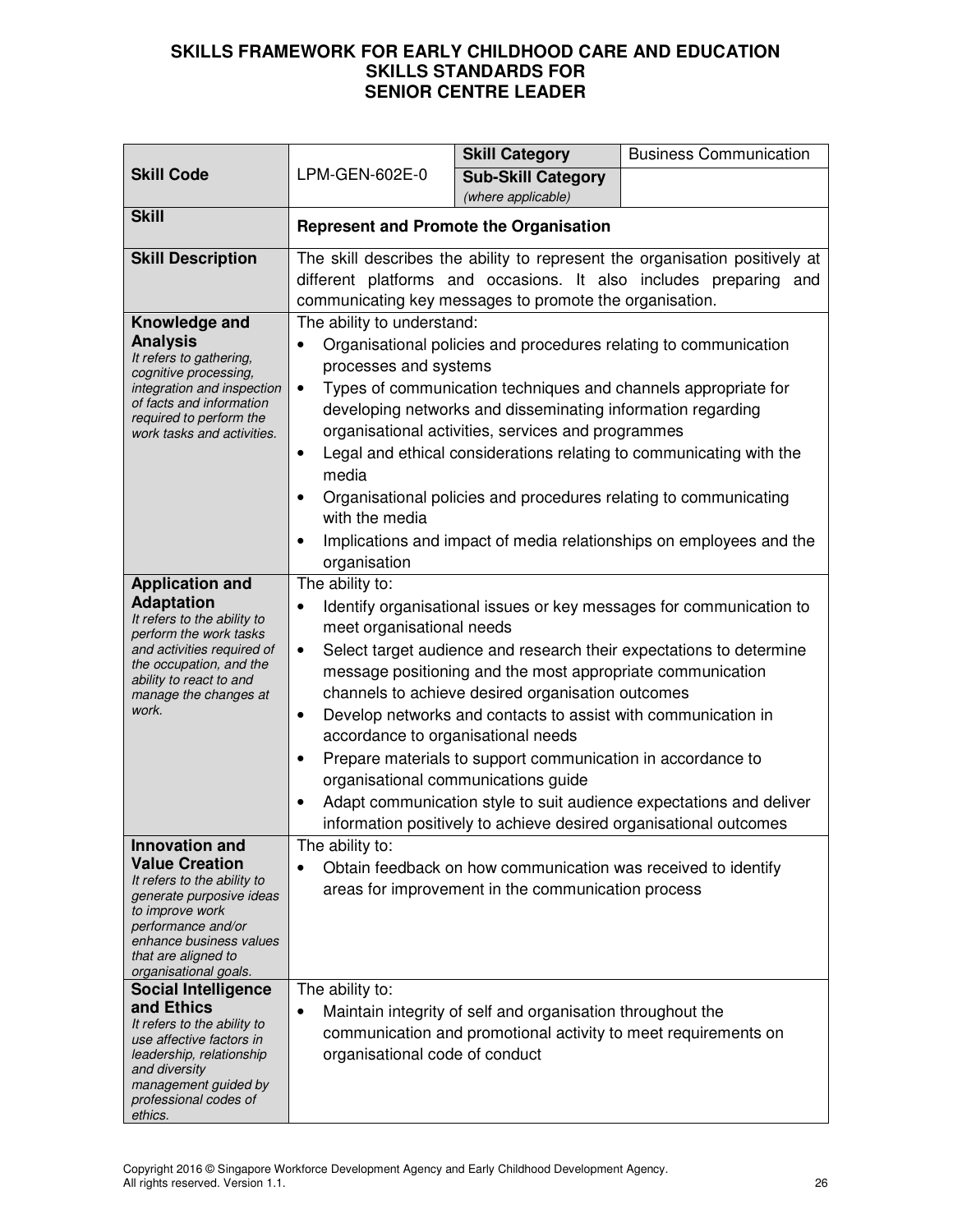| professional standard in accordance to organisational requirements<br>Keep abreast of market trends and practices relating to organisational<br>communications by subscribing to diverse learning channels and<br>participating in peer discussion platforms to enhance own knowledge<br>for workplace application |
|--------------------------------------------------------------------------------------------------------------------------------------------------------------------------------------------------------------------------------------------------------------------------------------------------------------------|
| N/A                                                                                                                                                                                                                                                                                                                |
|                                                                                                                                                                                                                                                                                                                    |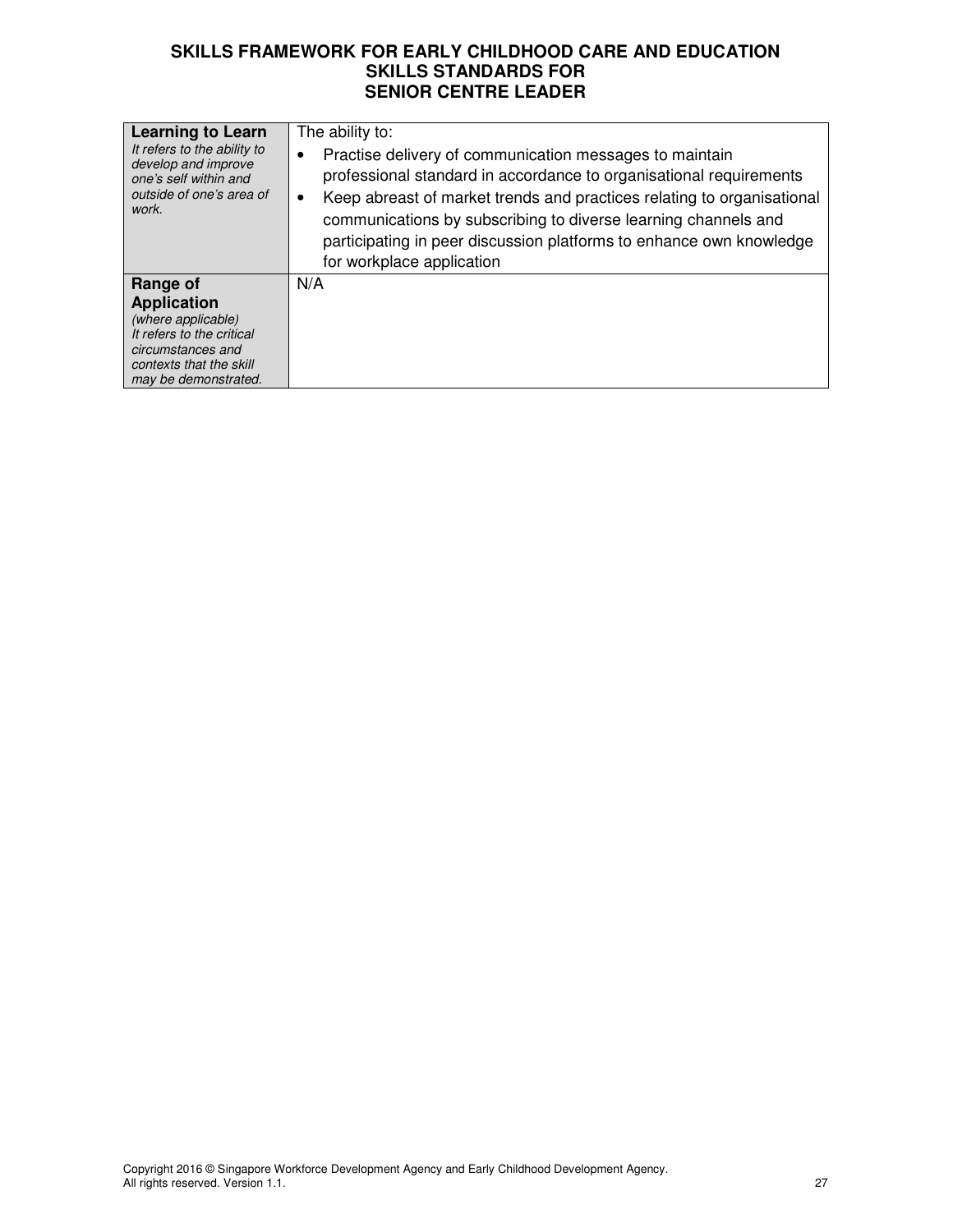|                                                                                                                                                                                                                                                                                                                                                                                                                                               |                                                                                                        | <b>Skill Category</b>                                                                                                                                                                            | <b>Building Organisational</b><br>Capacity                                                                                                                                                                                                                                                                                                                                                                                                                                                                                                                                                                            |
|-----------------------------------------------------------------------------------------------------------------------------------------------------------------------------------------------------------------------------------------------------------------------------------------------------------------------------------------------------------------------------------------------------------------------------------------------|--------------------------------------------------------------------------------------------------------|--------------------------------------------------------------------------------------------------------------------------------------------------------------------------------------------------|-----------------------------------------------------------------------------------------------------------------------------------------------------------------------------------------------------------------------------------------------------------------------------------------------------------------------------------------------------------------------------------------------------------------------------------------------------------------------------------------------------------------------------------------------------------------------------------------------------------------------|
| <b>Skill Code</b>                                                                                                                                                                                                                                                                                                                                                                                                                             | ECC-BOC-7002-1.1                                                                                       | <b>Sub-Skill Category</b><br>(where applicable)                                                                                                                                                  |                                                                                                                                                                                                                                                                                                                                                                                                                                                                                                                                                                                                                       |
| <b>Skill</b>                                                                                                                                                                                                                                                                                                                                                                                                                                  | <b>Centre Leader)</b>                                                                                  |                                                                                                                                                                                                  | Establish a Culture of Collaboration within the Cluster (Senior                                                                                                                                                                                                                                                                                                                                                                                                                                                                                                                                                       |
| <b>Skill Description</b>                                                                                                                                                                                                                                                                                                                                                                                                                      | colleagues.                                                                                            |                                                                                                                                                                                                  | The skill describes the ability to develop and implement strategies to<br>support and sustain a culture of collaboration within the cluster. It also<br>includes leading in establishing a shared vision for Centre Leaders and<br>Lead Teachers, respecting diverse inputs and ideas from colleagues,<br>encouraging cohesion and open communication, and providing platforms<br>for reflection on collaboration. It also includes understanding leadership<br>behaviours that nurture or hinder teamwork, the values of colleagues, the<br>importance of a shared vision and leading in building relationships with |
| Knowledge and<br><b>Analysis</b><br>It refers to gathering,<br>cognitive processing,<br>integration and inspection<br>of facts and information<br>required to perform the<br>work tasks and activities.                                                                                                                                                                                                                                       | The ability to understand:<br>colleagues<br>$\bullet$<br>teamwork<br>$\bullet$<br>colleagues<br>values | Structures and processes that facilitate collaborations among<br>Strategies to establish and sustain a culture of collaboration<br>Leadership behaviours that nurture or hinder the nurturing of | Values, mindsets and assumptions that undergird the behaviours of<br>The importance of a shared vision, anchored on a common set of                                                                                                                                                                                                                                                                                                                                                                                                                                                                                   |
| <b>Application and</b><br><b>Adaptation</b><br>It refers to the ability to<br>perform the work tasks<br>and activities required of<br>the occupation, and the<br>ability to react to and<br>manage the changes at<br>work.                                                                                                                                                                                                                    | The ability to:<br>within the cluster<br>$\bullet$<br>within the cluster<br>$\bullet$<br>values        | Develop strategic plans and structures that support collaboration                                                                                                                                | Implement strategies to establish and sustain a culture of collaboration<br>Lead the process of establishing a shared vision for Centre Leaders<br>and Lead Teachers within a cluster, anchored on a common set of                                                                                                                                                                                                                                                                                                                                                                                                    |
| <b>Innovation and</b><br><b>Value Creation</b><br>It refers to the ability to<br>generate purposive ideas<br>to improve work<br>performance and/or<br>enhance business values<br>that are aligned to<br>organisational goals.<br><b>Social Intelligence</b><br>and Ethics<br>It refers to the ability to<br>use affective factors in<br>leadership, relationship<br>and diversity<br>management guided by<br>professional codes of<br>ethics. | N/A<br>The ability to:<br>٠<br>٠<br>colleagues<br>$\bullet$<br>code of ethics                          | Respect and welcome diverse inputs and ideas from colleagues<br>Encourage cohesion and open and honest communication with                                                                        | Lead in building relationships with colleagues, guided by professional                                                                                                                                                                                                                                                                                                                                                                                                                                                                                                                                                |

Copyright 2016 © Singapore Workforce Development Agency and Early Childhood Development Agency. All rights reserved. Version 1.1. 28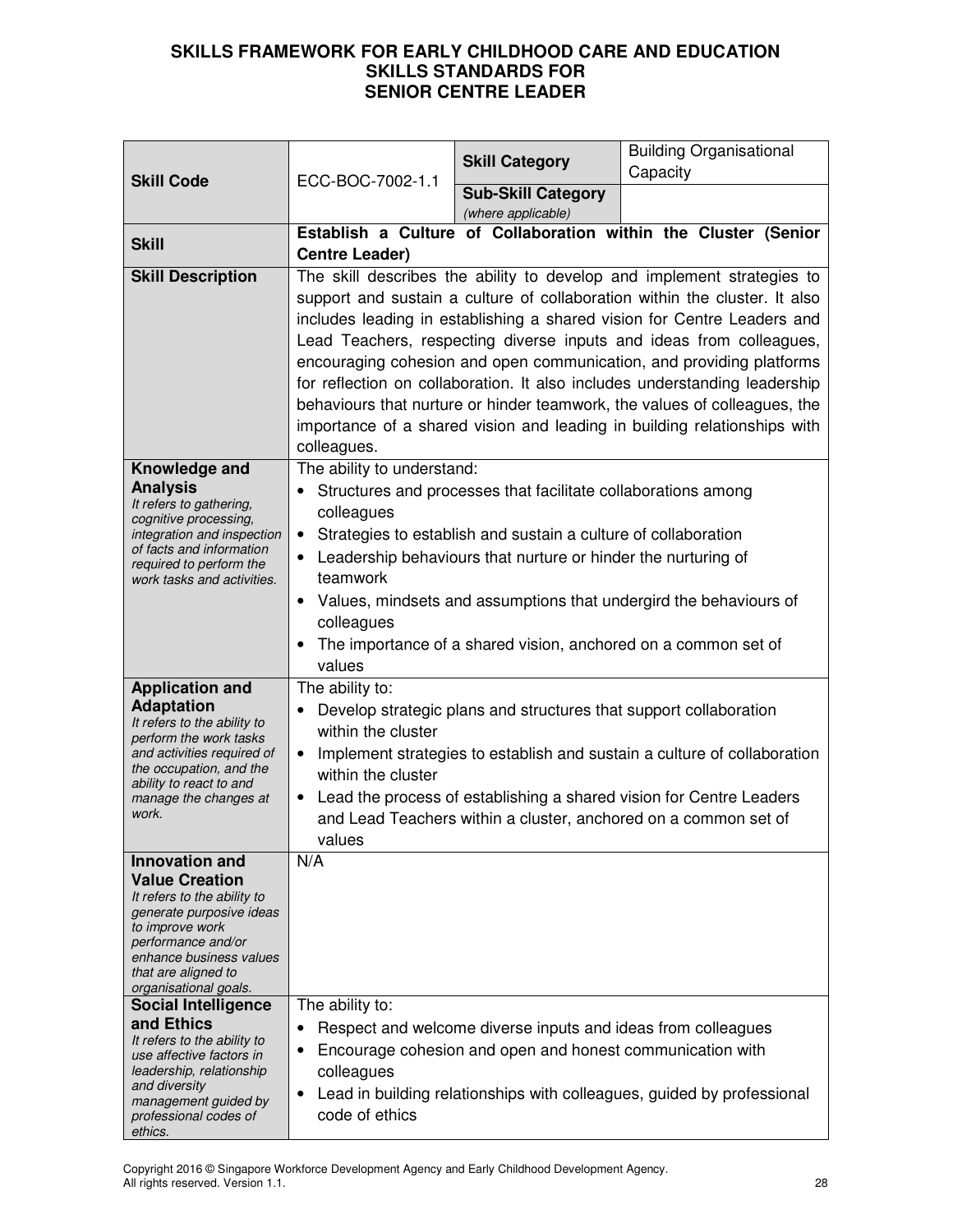| <b>Learning to Learn</b><br>It refers to the ability to<br>develop and improve<br>one's self within and<br>outside of one's area of<br>work. | Provide platforms for collaborators to reflect on their collaboration and<br>$\bullet$<br>facilitate these reflections where appropriate |
|----------------------------------------------------------------------------------------------------------------------------------------------|------------------------------------------------------------------------------------------------------------------------------------------|
| Range of                                                                                                                                     | Structures and processes that facilitate collaboration among colleagues                                                                  |
| <b>Application</b>                                                                                                                           | may include, but are not limited to:                                                                                                     |
| (where applicable)                                                                                                                           | Dedicated time and space                                                                                                                 |
| It refers to the critical<br>circumstances and                                                                                               | Role-modelling                                                                                                                           |
| contexts that the skill                                                                                                                      | Team teaching                                                                                                                            |
| may be demonstrated.                                                                                                                         | Peer observation                                                                                                                         |
|                                                                                                                                              | Collaborative decision-making and planning of staff development                                                                          |
|                                                                                                                                              | activities                                                                                                                               |
|                                                                                                                                              |                                                                                                                                          |
|                                                                                                                                              | Platforms for professional sharing                                                                                                       |
|                                                                                                                                              | Strategies to establish and sustain a culture of collaboration may include,<br>but are not limited to:                                   |
|                                                                                                                                              | Defining clear roles and responsibilities of every team member                                                                           |
|                                                                                                                                              | Planning, and scheduling opportunities for collaboration                                                                                 |
|                                                                                                                                              | Building trust and rapport                                                                                                               |
|                                                                                                                                              | Leveraging on strengths of team members to achieve common goals                                                                          |
|                                                                                                                                              | Identifying issues that hamper team effectiveness and leading the                                                                        |
|                                                                                                                                              | team to overcome them                                                                                                                    |
|                                                                                                                                              | Building skills and confidence                                                                                                           |
|                                                                                                                                              |                                                                                                                                          |

### Remarks:

This Skill Standard should be referenced together with:

- **LPM-CHG-501C-0** Facilitate Innovation and Lead Managers to Manage Change
- **LPM-RLT-601C-0** Establish Organisational Relationships and Lead Organisational Diversity
- **LPM-PER-501C-0** Develop Self to Maintain Professional Competence at Senior Management Level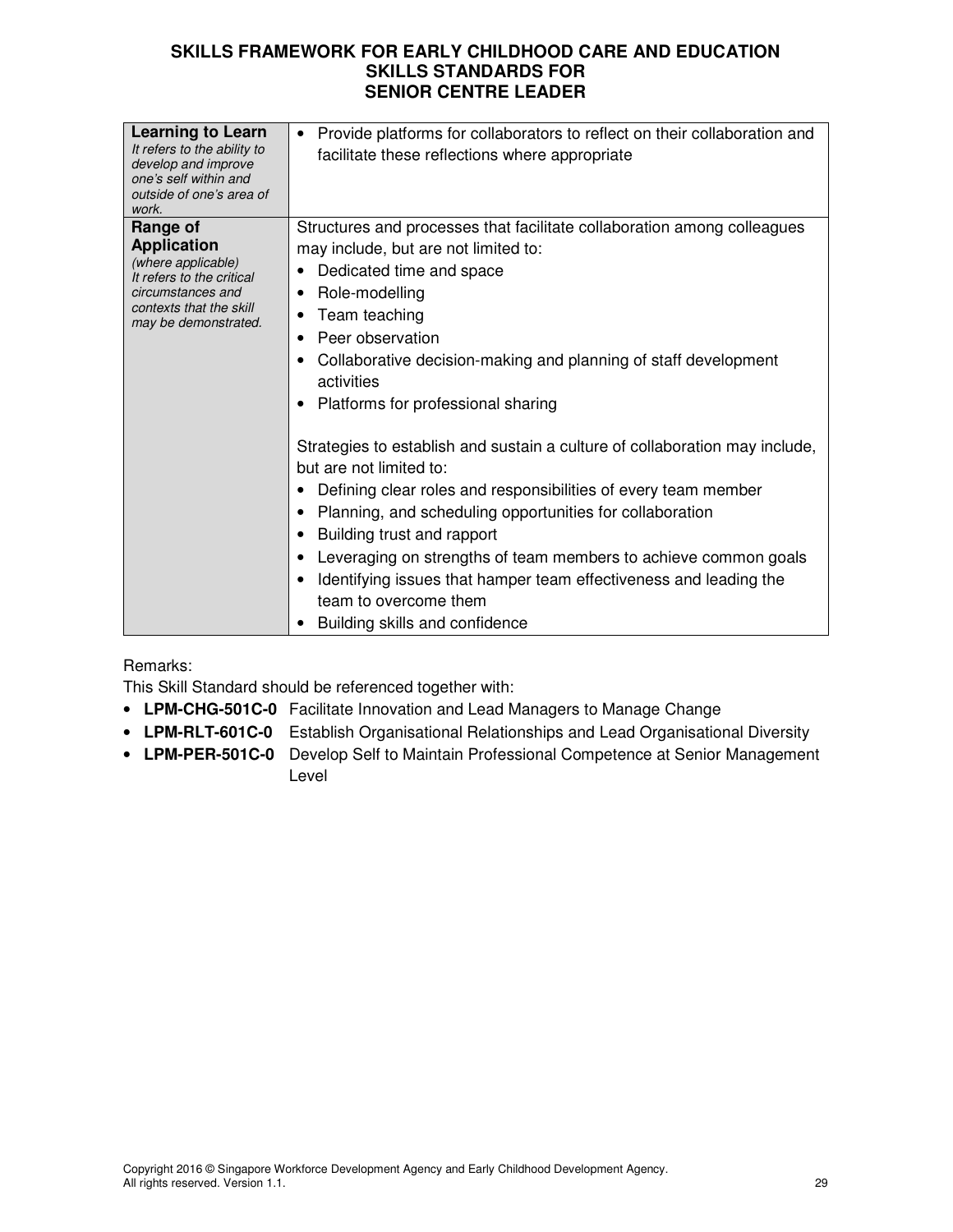| <b>Skill Code</b>                                                                                                                                                                                                          | LPM-CHG-501C-0                                                                                                                                                                                                                                                                                                                                                                                                                                                                                                                                                                                                                                                                                                                                                                                                                                                                                             | <b>Skill Category</b><br><b>Sub-Skill Category</b><br>(where applicable)                                                                                                                                                                                                                                                             | Change Management                                                                                                                                                                                                                                                                                                                                                                                                                  |
|----------------------------------------------------------------------------------------------------------------------------------------------------------------------------------------------------------------------------|------------------------------------------------------------------------------------------------------------------------------------------------------------------------------------------------------------------------------------------------------------------------------------------------------------------------------------------------------------------------------------------------------------------------------------------------------------------------------------------------------------------------------------------------------------------------------------------------------------------------------------------------------------------------------------------------------------------------------------------------------------------------------------------------------------------------------------------------------------------------------------------------------------|--------------------------------------------------------------------------------------------------------------------------------------------------------------------------------------------------------------------------------------------------------------------------------------------------------------------------------------|------------------------------------------------------------------------------------------------------------------------------------------------------------------------------------------------------------------------------------------------------------------------------------------------------------------------------------------------------------------------------------------------------------------------------------|
| <b>Skill</b>                                                                                                                                                                                                               | Facilitate Innovation and Lead Managers to Manage Change                                                                                                                                                                                                                                                                                                                                                                                                                                                                                                                                                                                                                                                                                                                                                                                                                                                   |                                                                                                                                                                                                                                                                                                                                      |                                                                                                                                                                                                                                                                                                                                                                                                                                    |
| <b>Skill Description</b>                                                                                                                                                                                                   |                                                                                                                                                                                                                                                                                                                                                                                                                                                                                                                                                                                                                                                                                                                                                                                                                                                                                                            | applying systems thinking to facilitate change and innovation.                                                                                                                                                                                                                                                                       | The skill describes the ability to facilitate change at senior levels within<br>organisations. It also includes facilitating an environment conducive to<br>taking risks, identifying opportunities for change and innovation, and                                                                                                                                                                                                 |
| Knowledge and<br><b>Analysis</b><br>It refers to gathering,<br>cognitive processing,<br>integration and inspection<br>of facts and information<br>required to perform the<br>work tasks and activities.                    | The ability to understand:<br>Legal and ethical considerations relating to change initiatives<br>Organisational policies and procedures relating to change<br>management<br>Relevant professional or industry codes of practice and standards<br>$\bullet$<br>relating to change management<br>The relationship between high level strategy and the development<br>$\bullet$<br>and implementation of change management plans and processes at<br>the divisional level<br>Key concepts and importance of a learning organisation in relation to<br>organisational change<br>The differences between and attributes of positive and negative risks<br>Theories and principles of change management<br>Systems thinking concepts, methods and tools to support<br>implementation of programmes for change and innovation<br>Relationships between sponsors, champions of change and<br>innovation activities |                                                                                                                                                                                                                                                                                                                                      |                                                                                                                                                                                                                                                                                                                                                                                                                                    |
| <b>Application and</b><br><b>Adaptation</b><br>It refers to the ability to<br>perform the work tasks<br>and activities required of<br>the occupation, and the<br>ability to react to and<br>manage the changes at<br>work. | The ability to:<br>$\bullet$<br>and risk taking<br>$\bullet$<br>$\bullet$<br>٠<br>٠                                                                                                                                                                                                                                                                                                                                                                                                                                                                                                                                                                                                                                                                                                                                                                                                                        | Provide opportunities for individuals within the business unit and<br>opportunities for growth or improvement<br>to potential impact or benefits to the organsiation<br>Define performance standards to lead the change management<br>activities towards established organisational outcomes<br>programmes for change and innovation | Develop systems and processes to support enterprising behaviours<br>division to explore ideas and opportunities for change and innovation<br>Analyse performance data, systems and behaviours that may affect<br>the achievement of organisational goals to identify and communicate<br>Prioritise opportunities to implement change activities in accordance<br>Identify and acquire resources required to successfully implement |
| <b>Innovation and</b><br><b>Value Creation</b><br>It refers to the ability to<br>generate purposive ideas<br>to improve work<br>performance and/or<br>enhance business values<br>that are aligned to                       | The ability to:<br>identify areas for improvement                                                                                                                                                                                                                                                                                                                                                                                                                                                                                                                                                                                                                                                                                                                                                                                                                                                          |                                                                                                                                                                                                                                                                                                                                      | Monitor and review progress of change and innovation activities to                                                                                                                                                                                                                                                                                                                                                                 |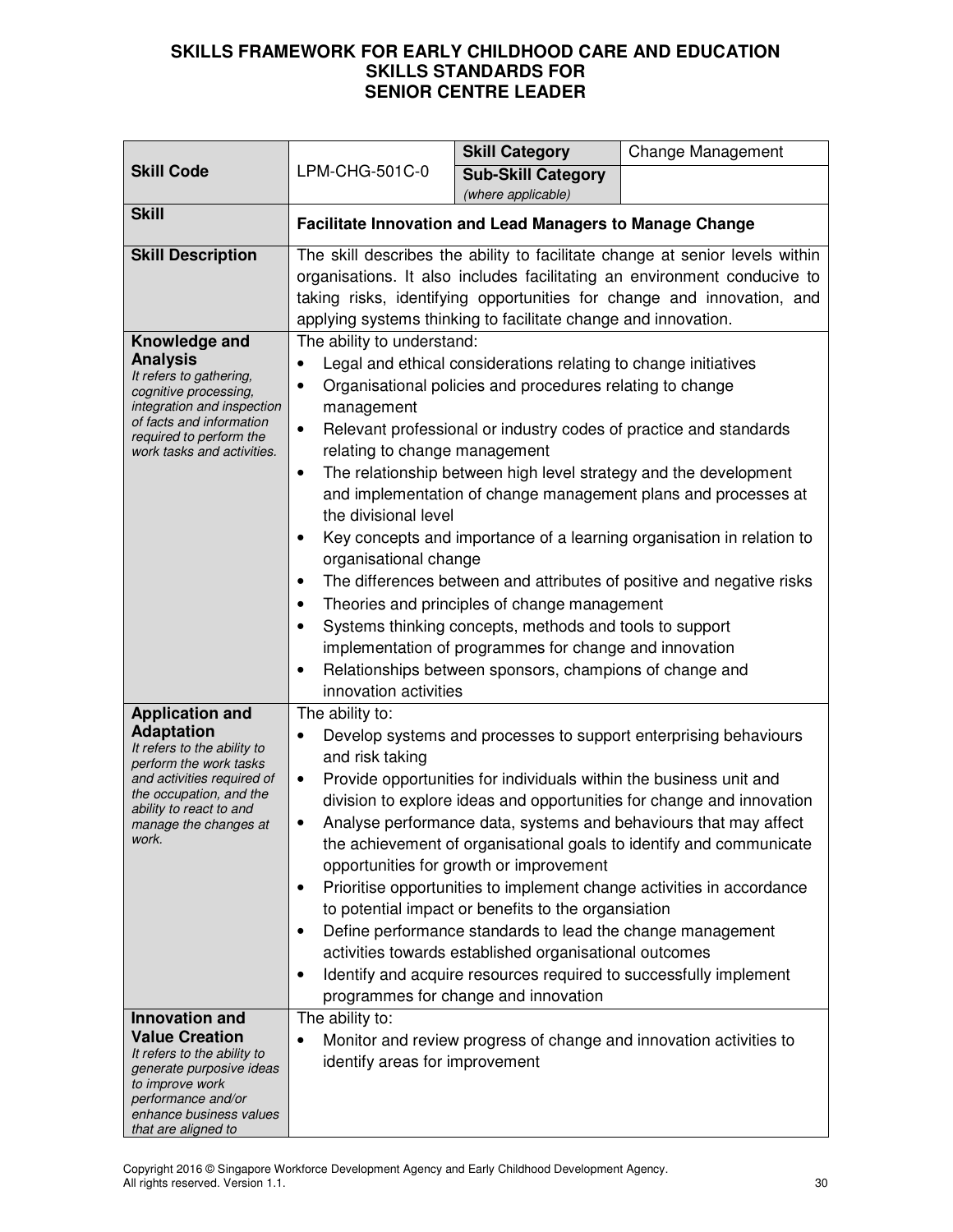| organisational goals.                                                                                                                                                                                        |                                                                                                                                                                                                                                                                                                                                                                    |
|--------------------------------------------------------------------------------------------------------------------------------------------------------------------------------------------------------------|--------------------------------------------------------------------------------------------------------------------------------------------------------------------------------------------------------------------------------------------------------------------------------------------------------------------------------------------------------------------|
| <b>Social Intelligence</b><br>and Ethics<br>It refers to the ability to<br>use affective factors in<br>leadership, relationship<br>and diversity<br>management guided by<br>professional codes of<br>ethics. | The ability to:<br>Communicate with stakeholders to design processes to support<br>achievement of objectives of change and innovation programmes<br>Apply emotional intelligence to guide own thinking and actions to<br>$\bullet$<br>influence and persuade stakeholders to embrace change and<br>innovation                                                      |
| <b>Learning to Learn</b><br>It refers to the ability to<br>develop and improve<br>one's self within and<br>outside of one's area of<br>work.                                                                 | The ability to:<br>Engage in regular self-reflection to identify areas for improvement in<br>$\bullet$<br>leading change management<br>Keep abreast of change management systems and processes by<br>$\bullet$<br>subscribing to diverse learning channels and participating in peer<br>discussion platforms to enhance own knowledge for workplace<br>application |
| Range of<br><b>Application</b><br>(where applicable)<br>It refers to the critical<br>circumstances and<br>contexts that the skill<br>may be demonstrated.                                                    | N/A                                                                                                                                                                                                                                                                                                                                                                |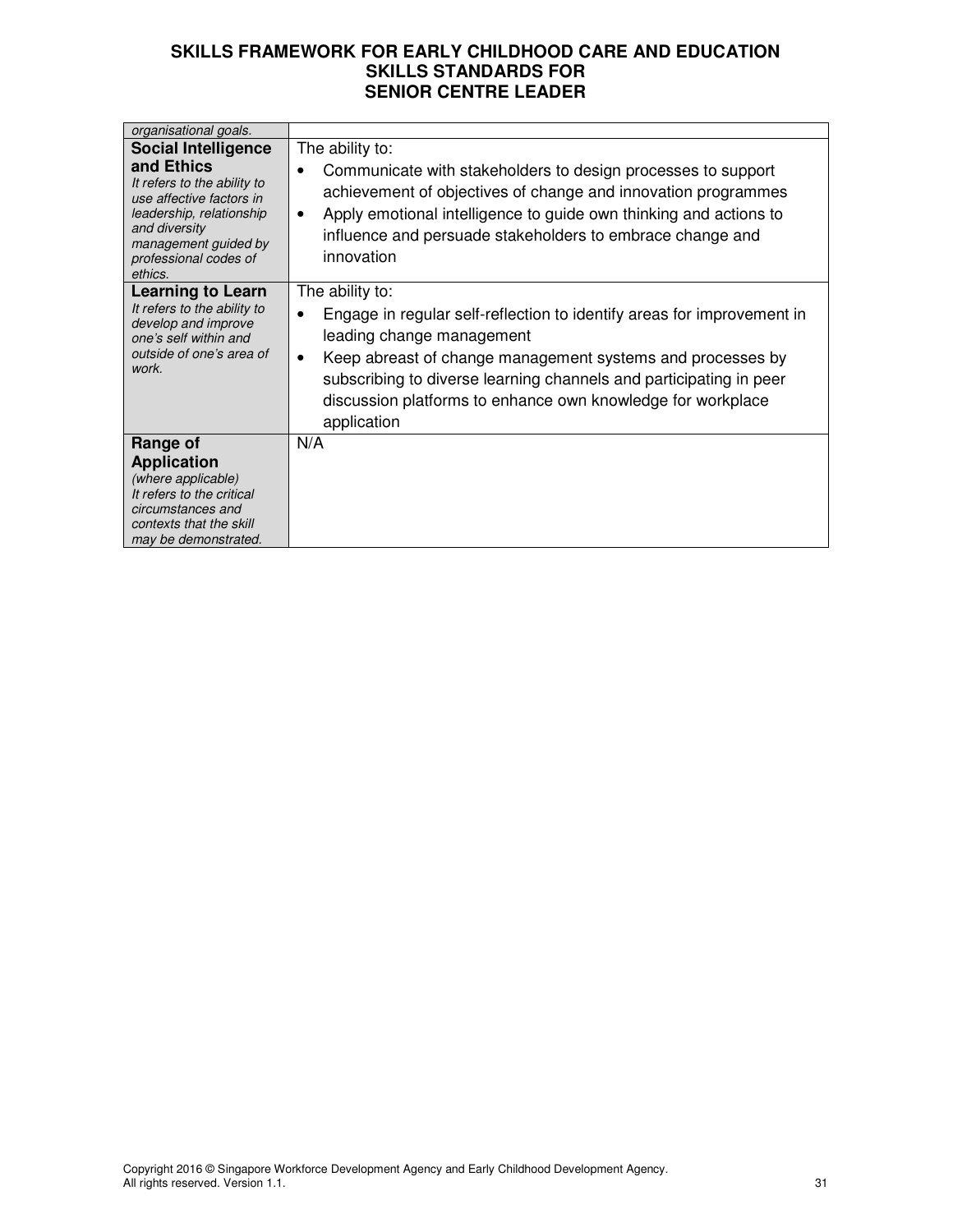|                                                                                                                                                                                                                                                     |                                                                                                                                                         | <b>Skill Category</b>                                                                                                                                                                                                                                                                                                                                                                                                                                                                                                                                                                                                                              |  | Interpersonal |  |
|-----------------------------------------------------------------------------------------------------------------------------------------------------------------------------------------------------------------------------------------------------|---------------------------------------------------------------------------------------------------------------------------------------------------------|----------------------------------------------------------------------------------------------------------------------------------------------------------------------------------------------------------------------------------------------------------------------------------------------------------------------------------------------------------------------------------------------------------------------------------------------------------------------------------------------------------------------------------------------------------------------------------------------------------------------------------------------------|--|---------------|--|
| <b>Skill Code</b>                                                                                                                                                                                                                                   | LPM-RLT-601C-0                                                                                                                                          | Sub-Skill                                                                                                                                                                                                                                                                                                                                                                                                                                                                                                                                                                                                                                          |  |               |  |
|                                                                                                                                                                                                                                                     |                                                                                                                                                         | <b>Category</b>                                                                                                                                                                                                                                                                                                                                                                                                                                                                                                                                                                                                                                    |  |               |  |
| <b>Skill</b>                                                                                                                                                                                                                                        | <b>Diversity</b>                                                                                                                                        | Establish Organisational Relationships and Lead Organisational                                                                                                                                                                                                                                                                                                                                                                                                                                                                                                                                                                                     |  |               |  |
| <b>Skill Description</b>                                                                                                                                                                                                                            |                                                                                                                                                         | The skill describes the ability to create and foster strong organisational<br>relationships to provide strategic value to the organisation. It also includes                                                                                                                                                                                                                                                                                                                                                                                                                                                                                       |  |               |  |
|                                                                                                                                                                                                                                                     |                                                                                                                                                         | developing strategic leadership networks, creating a diverse and                                                                                                                                                                                                                                                                                                                                                                                                                                                                                                                                                                                   |  |               |  |
|                                                                                                                                                                                                                                                     | cooperative work environment and supporting team building initiatives.                                                                                  |                                                                                                                                                                                                                                                                                                                                                                                                                                                                                                                                                                                                                                                    |  |               |  |
| Knowledge and<br><b>Analysis</b><br>It refers to gathering,<br>cognitive processing,<br>integration and<br>inspection of facts and<br>information required to<br>perform the work tasks<br>and activities.                                          | The ability to understand:<br>$\bullet$<br>diversity<br>$\bullet$<br>$\bullet$<br>$\bullet$<br>employees and the organisation<br>$\bullet$<br>$\bullet$ | Legal and ethical considerations relating to organisational participation<br>in networking and opportunities for collaboration, and workplace<br>Organisational policies and procedures relating to business<br>networking, organisational diversity and team building<br>Relevant professional or industry codes of practice and standards<br>relating to business networking and team building<br>The implication and impact of strategies to encourage diversity on<br>Relevant local, regional and international networks<br>Common barriers to developing a diverse and cooperative workplace                                                 |  |               |  |
|                                                                                                                                                                                                                                                     | $\bullet$                                                                                                                                               | Team dynamics and group behaviours                                                                                                                                                                                                                                                                                                                                                                                                                                                                                                                                                                                                                 |  |               |  |
| <b>Application and</b><br><b>Adaptation</b><br>It refers to the ability to<br>perform the work tasks<br>and activities required<br>of the occupation, and<br>the ability to react to<br>and manage the<br>changes at work.<br><b>Innovation and</b> | The ability to:<br>$\bullet$<br>$\bullet$<br>$\bullet$<br>outcomes<br>$\bullet$<br>$\bullet$<br>across the organisation<br>The ability to:              | Identify and prioritise networks which may provide strategic value to<br>the organisation or the individual to facilitate networking decisions<br>Identify and review the constraints that may affect participation in<br>networks to develop appropriate responses<br>Pursue collaborative opportunities to support mutually beneficial<br>Lead the development of strategies to support diversity and<br>cooperation at all levels of the organisation<br>Communicate expectations of cross cultural awareness throughout<br>organisation to promote organisational diversity<br>Encourage and support senior management to build stronger teams |  |               |  |
| <b>Value Creation</b><br>It refers to the ability to<br>generate purposive<br>ideas to improve work<br>performance and/or<br>enhance business<br>values that are aligned<br>to organisational goals.<br><b>Social Intelligence</b><br>and Ethics    | $\bullet$<br>The ability to:<br>$\bullet$                                                                                                               | Identify innovative approaches to support team building<br>Manage relationships to achieve cross-cultural cooperation and                                                                                                                                                                                                                                                                                                                                                                                                                                                                                                                          |  |               |  |
| It refers to the ability to<br>use affective factors in<br>leadership, relationship<br>and diversity                                                                                                                                                | $\bullet$                                                                                                                                               | positive outcomes for individuals, teams and the organisation<br>Adjust interpersonal style and respond appropriately to emotional cues                                                                                                                                                                                                                                                                                                                                                                                                                                                                                                            |  |               |  |

Copyright 2016 © Singapore Workforce Development Agency and Early Childhood Development Agency. All rights reserved. Version 1.1. 32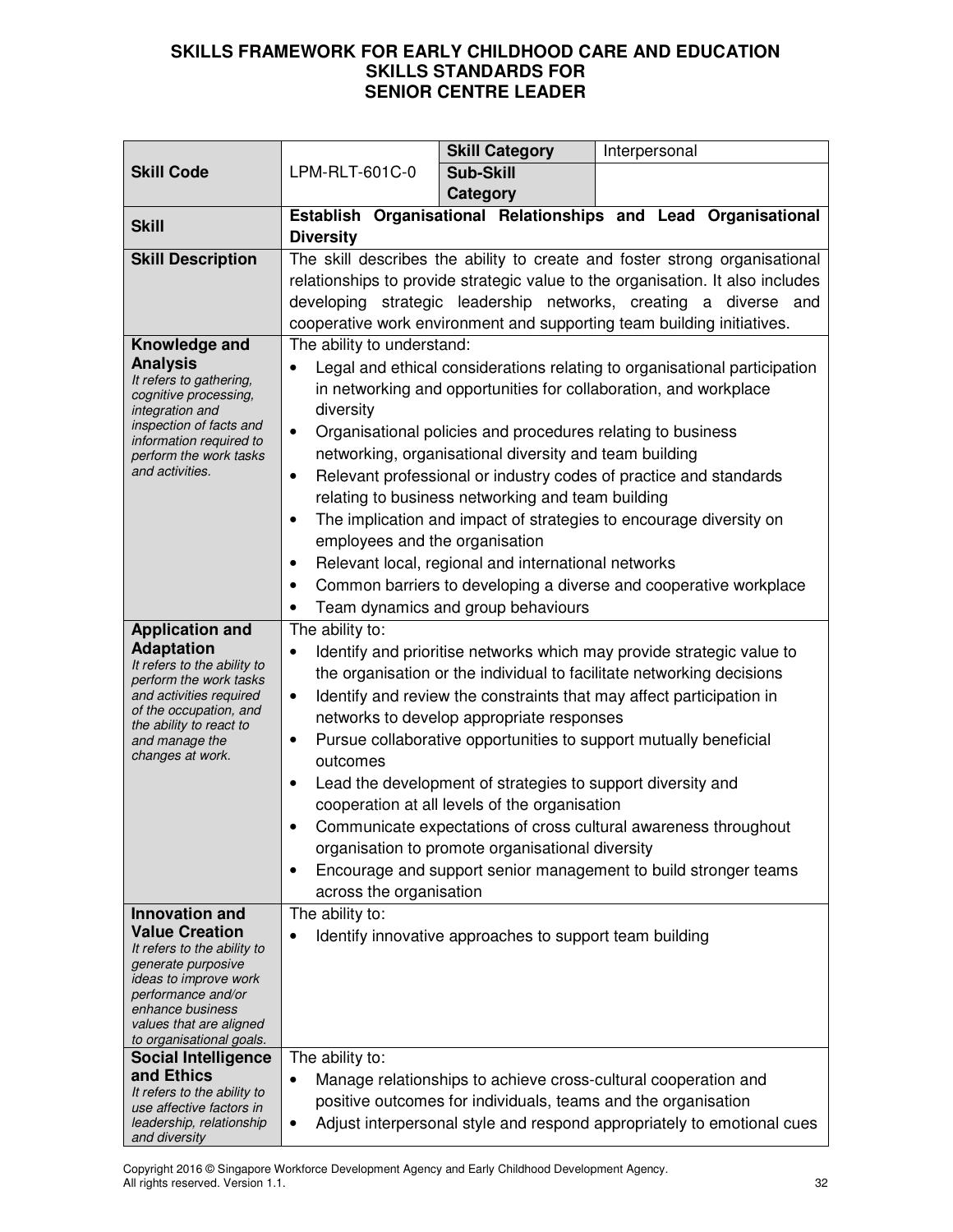| management guided by<br>professional codes of<br>ethics.                                                                                                  | when interacting with others to meet the requirements of the social and<br>cultural business context<br>Participate in team building activities with senior management team to<br>$\bullet$<br>develop instrumental relationships required to lead the organisation |
|-----------------------------------------------------------------------------------------------------------------------------------------------------------|---------------------------------------------------------------------------------------------------------------------------------------------------------------------------------------------------------------------------------------------------------------------|
| <b>Learning to Learn</b><br>It refers to the ability to<br>develop and improve<br>one's self within and<br>outside of one's area of<br>work.              | The ability to:<br>Keep abreast of organisational diversity management practices by<br>$\bullet$<br>subscribing to diverse learning channels and participating in peer<br>discussion platforms to enhance own knowledge for workplace<br>application                |
| Range of<br><b>Application</b><br>(where applicable)<br>It refers to the critical<br>circumstances and<br>contexts that the skill<br>may be demonstrated. | N/A                                                                                                                                                                                                                                                                 |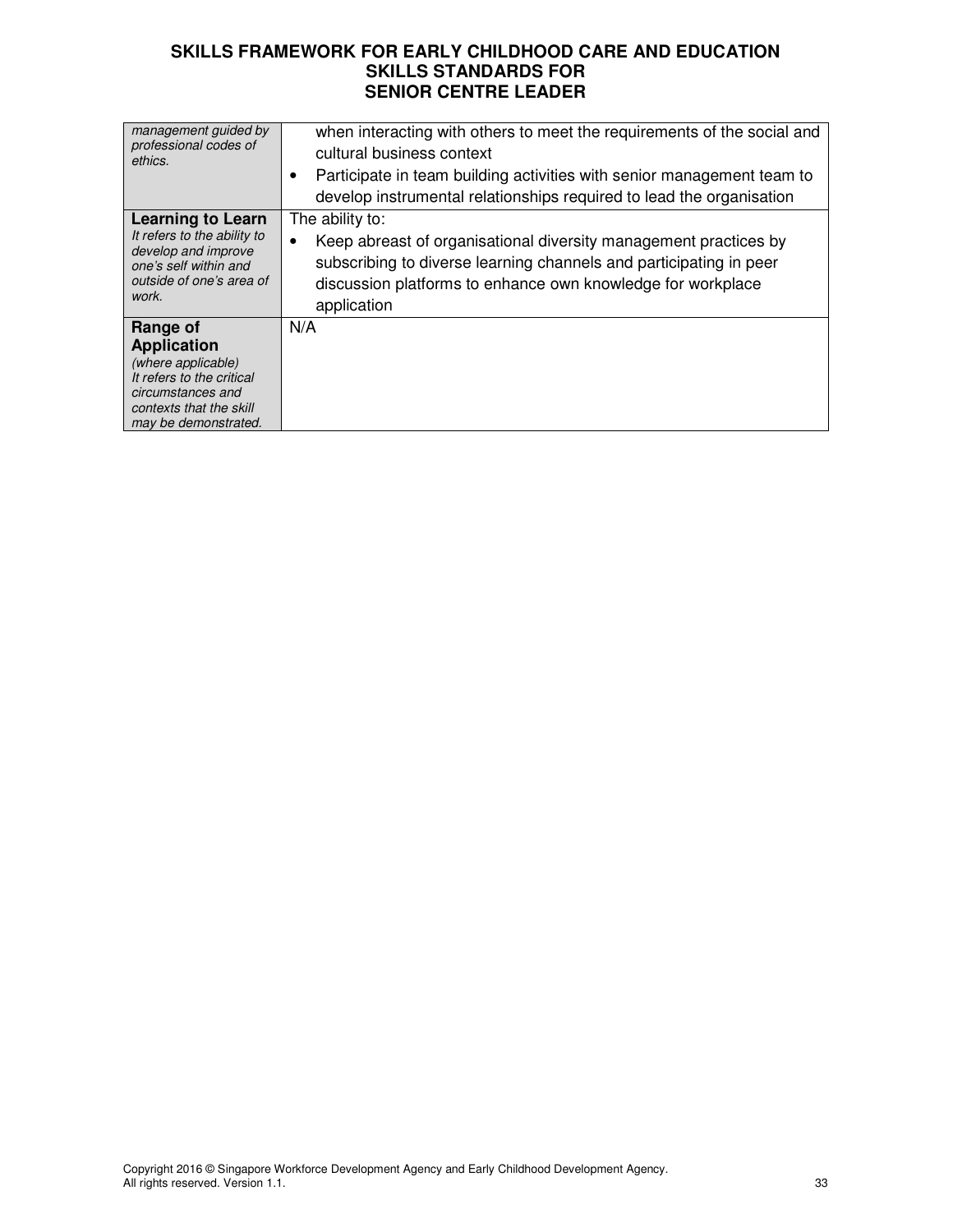|                                                                                                                                                                                                                               |                                                                                                                                                                                                                                                                                                                                                                                                                                                                                                                                                                                                                                                                                                                                                                                         | <b>Skill Category</b>                                                                                                                                                                                                                      | <b>Personal Effectiveness</b>                                                                                                                                                                                      |
|-------------------------------------------------------------------------------------------------------------------------------------------------------------------------------------------------------------------------------|-----------------------------------------------------------------------------------------------------------------------------------------------------------------------------------------------------------------------------------------------------------------------------------------------------------------------------------------------------------------------------------------------------------------------------------------------------------------------------------------------------------------------------------------------------------------------------------------------------------------------------------------------------------------------------------------------------------------------------------------------------------------------------------------|--------------------------------------------------------------------------------------------------------------------------------------------------------------------------------------------------------------------------------------------|--------------------------------------------------------------------------------------------------------------------------------------------------------------------------------------------------------------------|
| <b>Skill Code</b>                                                                                                                                                                                                             | LPM-PER-501C-0                                                                                                                                                                                                                                                                                                                                                                                                                                                                                                                                                                                                                                                                                                                                                                          | <b>Sub-Skill Category</b>                                                                                                                                                                                                                  |                                                                                                                                                                                                                    |
|                                                                                                                                                                                                                               |                                                                                                                                                                                                                                                                                                                                                                                                                                                                                                                                                                                                                                                                                                                                                                                         | (where applicable)                                                                                                                                                                                                                         |                                                                                                                                                                                                                    |
| <b>Skill</b>                                                                                                                                                                                                                  |                                                                                                                                                                                                                                                                                                                                                                                                                                                                                                                                                                                                                                                                                                                                                                                         | Develop Self to Maintain Professional                                                                                                                                                                                                      | <b>Competence at Senior</b>                                                                                                                                                                                        |
|                                                                                                                                                                                                                               | <b>Management Level</b>                                                                                                                                                                                                                                                                                                                                                                                                                                                                                                                                                                                                                                                                                                                                                                 |                                                                                                                                                                                                                                            |                                                                                                                                                                                                                    |
| <b>Skill Description</b>                                                                                                                                                                                                      |                                                                                                                                                                                                                                                                                                                                                                                                                                                                                                                                                                                                                                                                                                                                                                                         |                                                                                                                                                                                                                                            | The skill describes the ability to improve organisational communications                                                                                                                                           |
|                                                                                                                                                                                                                               |                                                                                                                                                                                                                                                                                                                                                                                                                                                                                                                                                                                                                                                                                                                                                                                         |                                                                                                                                                                                                                                            | and influence decision-making as a senior member of a business unit or                                                                                                                                             |
|                                                                                                                                                                                                                               |                                                                                                                                                                                                                                                                                                                                                                                                                                                                                                                                                                                                                                                                                                                                                                                         |                                                                                                                                                                                                                                            | division. It also includes developing own leadership style and capability.                                                                                                                                         |
| Knowledge and<br><b>Analysis</b><br>It refers to gathering,<br>cognitive processing,<br>integration and inspection<br>of facts and information<br>required to perform the<br>work tasks and activities.                       | The ability to understand:<br>Legal and ethical considerations relating to organisational<br>communications, decision-making and personal conduct at the<br>workplace<br>Organisational policies and procedures relating to<br>organisational communications and development of professional<br>competence<br>Implications and impact of organisational communication processes<br>on stakeholders<br>Implications and impact of own leadership style and capability on<br>$\bullet$<br>employees and the organisation<br>The relationship between high level organisational strategy and the<br>development and implementation of business plans and processes at<br>business unit or divisional level<br>Underlying issues and trends that may affect decision-making by<br>$\bullet$ |                                                                                                                                                                                                                                            |                                                                                                                                                                                                                    |
|                                                                                                                                                                                                                               | stakeholders                                                                                                                                                                                                                                                                                                                                                                                                                                                                                                                                                                                                                                                                                                                                                                            |                                                                                                                                                                                                                                            |                                                                                                                                                                                                                    |
| <b>Application and</b><br><b>Adaptation</b><br>It refers to the ability to<br>perform the work tasks<br>and activities required of<br>the occupation, and the<br>ability to react to and<br>manage the changes at<br>work.    | The ability to:<br>$\bullet$<br>organisation<br>٠<br>٠                                                                                                                                                                                                                                                                                                                                                                                                                                                                                                                                                                                                                                                                                                                                  | Use appropriate methods of communication to promote the<br>Encourage and display effective communication techniques and<br>behaviours to demonstrate the organisation's values and ethics<br>priorities and directions of the organisation | Work with the leadership team to develop plans to achieve strategic                                                                                                                                                |
| <b>Innovation and</b><br><b>Value Creation</b><br>It refers to the ability to<br>generate purposive ideas<br>to improve work<br>performance and/or<br>enhance business values<br>that are aligned to<br>organisational goals. | The ability to:                                                                                                                                                                                                                                                                                                                                                                                                                                                                                                                                                                                                                                                                                                                                                                         | enhance organisational communications                                                                                                                                                                                                      | Collaborate with stakeholders to develop communication channels to                                                                                                                                                 |
| <b>Social Intelligence</b><br>and Ethics<br>It refers to the ability to<br>use affective factors in<br>leadership, relationship<br>and diversity<br>management guided by<br>professional codes of<br>ethics.                  | The ability to:<br>$\bullet$<br>$\bullet$<br>$\bullet$<br>interacting with stakeholders<br>$\bullet$                                                                                                                                                                                                                                                                                                                                                                                                                                                                                                                                                                                                                                                                                    | of the organisation's strategic priorities and directions<br>meet requirements on organisational code of conduct<br>Demonstrate alignment between personal ethics and values and                                                           | Influence stakeholders to pursue actions to support the achievement<br>Maintain integrity of self throughout the decision-making process to<br>Apply emotional intelligence to guide own thinking and actions when |

Copyright 2016 © Singapore Workforce Development Agency and Early Childhood Development Agency. All rights reserved. Version 1.1. 34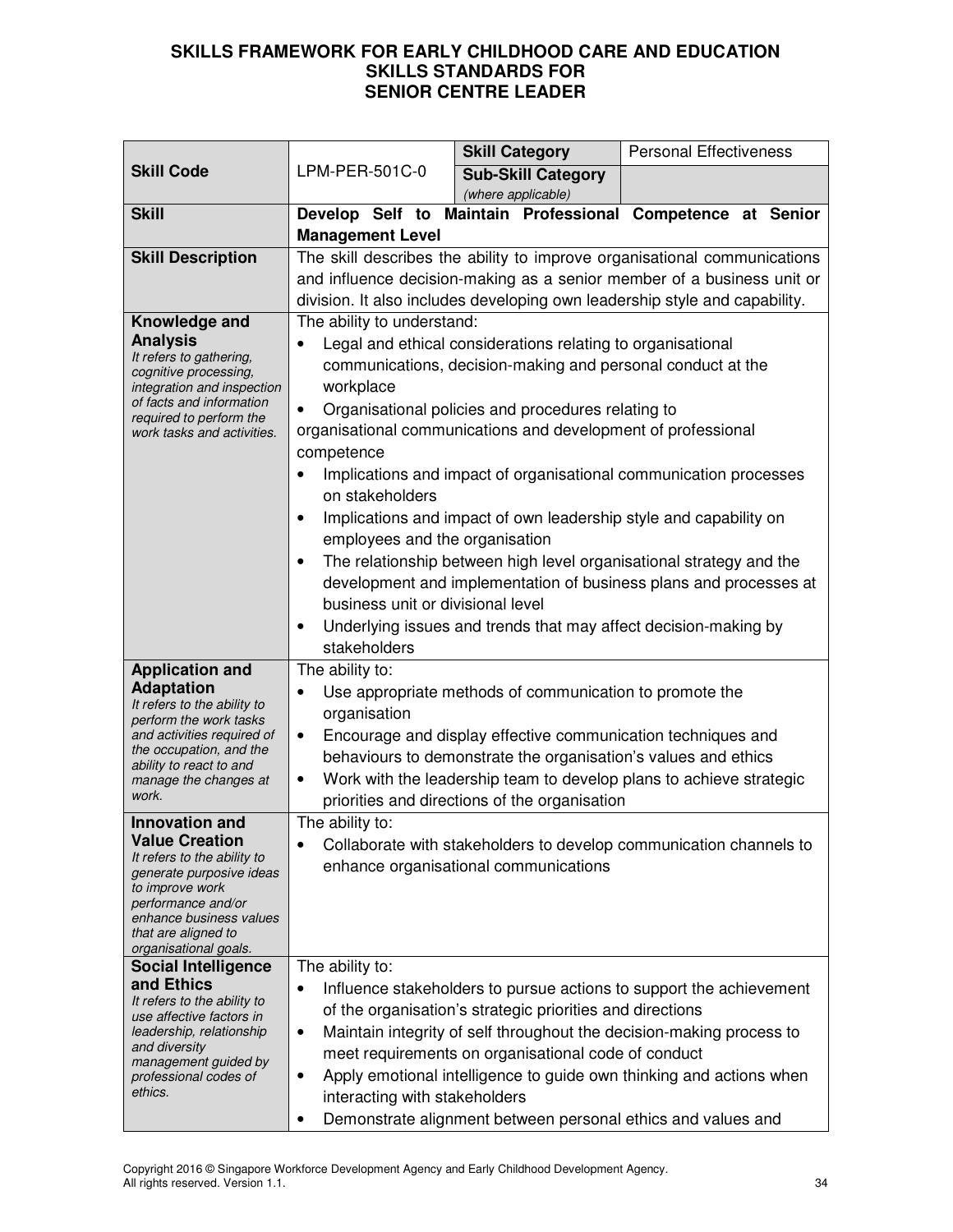|                                                                                                                                                           | those of the organisation to develop own leadership style                                                                                                                                                                                                                                                               |
|-----------------------------------------------------------------------------------------------------------------------------------------------------------|-------------------------------------------------------------------------------------------------------------------------------------------------------------------------------------------------------------------------------------------------------------------------------------------------------------------------|
|                                                                                                                                                           |                                                                                                                                                                                                                                                                                                                         |
| <b>Learning to Learn</b><br>It refers to the ability to<br>develop and improve<br>one's self within and<br>outside of one's area of<br>work.              | The ability to:<br>Use opportunities to self-reflect on own work performance and<br>leadership style to identify areas for improvement<br>Maintain awareness and understanding of the skills and knowledge of<br>$\bullet$<br>colleagues and competitors to identify professional development<br>opportunities for self |
| Range of<br><b>Application</b><br>(where applicable)<br>It refers to the critical<br>circumstances and<br>contexts that the skill<br>may be demonstrated. | N/A                                                                                                                                                                                                                                                                                                                     |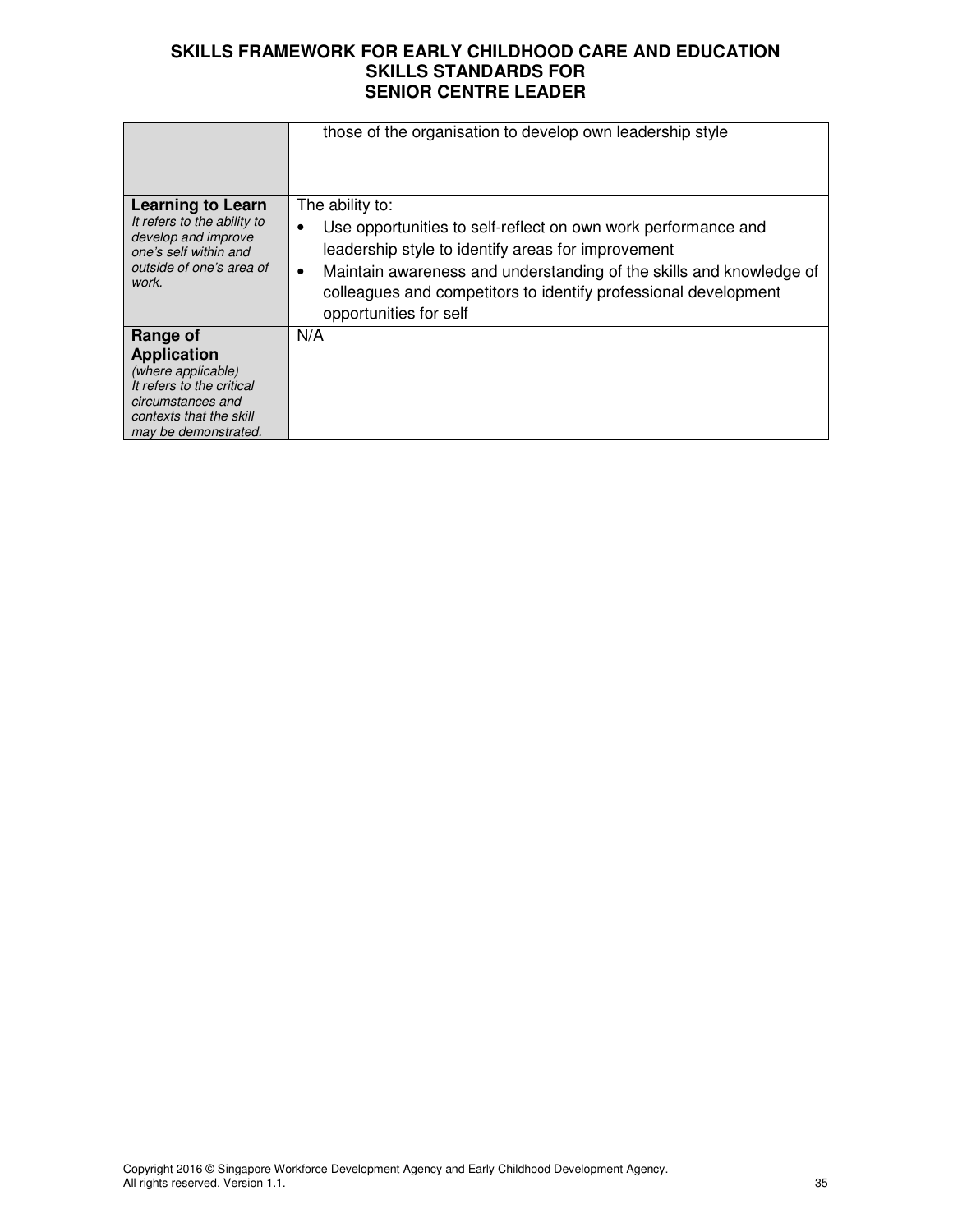| Capacity<br><b>Skill Code</b><br>ECC-BOC-7003-1.1<br><b>Sub-Skill Category</b><br>(where applicable)<br>Lead in Developing Strategic Plans to Drive Change and Innovation<br><b>Skill</b><br>in Organisational Initiatives, Systems and Processes<br>The skill describes the ability to identify, monitor and evaluate strengths<br><b>Skill Description</b><br>of organisational systems, and guide Centre Leaders in reviewing their<br>centre's initiatives, systems and processes to enhance centre's<br>productivity and innovation. It also includes understanding the principles<br>of leading change, barriers to change, strategies for effective change<br>management and the establishment of professional learning communities<br>to facilitate dialogues between Centre Leaders and exchange of good<br>practices.<br>Knowledge and<br>The ability to understand:<br><b>Analysis</b><br>Relevant regulatory frameworks and legislations<br>It refers to gathering,<br>The need to establish key strategies to allow centres to achieve long-<br>cognitive processing,<br>integration and inspection<br>term goals<br>of facts and information<br>Strategies to drive and evaluate initiatives, systems and processes<br>$\bullet$<br>required to perform the<br>Current research and key trends on best practices in organisational<br>work tasks and activities.<br>initatives, systems and processes<br>Principles of leading change management<br>Barriers to change<br>Strategies for effective change management<br>The ability to:<br><b>Application and</b><br><b>Adaptation</b><br>Identify, monitor and evaluate strengths of organisational systems and<br>It refers to the ability to<br>processes for centres within a cluster<br>perform the work tasks<br>and activities required of<br>Guide Centre Leaders towards relevant resources that can enhance<br>the occupation, and the<br>existing centre's initiatives, productivity and innovation<br>ability to react to and<br>Collaborate with Centre Leaders to review centre's direction and key<br>manage the changes at<br>work.<br>strategies to support these goals<br>Guide Centre Leaders in leading the periodic review of initiatives,<br>systems and processes to evaluate effectiveness of initiatives in<br>achieving centre's goals<br>Establish platforms and facilitate professional dialogues between<br>Centre Leaders in exchange of good practices in management of<br>centres' initiatives, systems and processes<br><b>Innovation and</b><br>The ability to:<br><b>Value Creation</b><br>Establish professional and networked learning communities where<br>$\bullet$<br>It refers to the ability to<br>Centre Leaders can meet regularly to exchange innovative ideas to<br>generate purposive ideas<br>enhance management of centres<br>to improve work<br>performance and/or<br>enhance business values<br>that are aligned to<br>organisational goals.<br>N/A<br><b>Social Intelligence</b><br>and Ethics |                             |  | <b>Skill Category</b> | <b>Building Organisational</b> |
|------------------------------------------------------------------------------------------------------------------------------------------------------------------------------------------------------------------------------------------------------------------------------------------------------------------------------------------------------------------------------------------------------------------------------------------------------------------------------------------------------------------------------------------------------------------------------------------------------------------------------------------------------------------------------------------------------------------------------------------------------------------------------------------------------------------------------------------------------------------------------------------------------------------------------------------------------------------------------------------------------------------------------------------------------------------------------------------------------------------------------------------------------------------------------------------------------------------------------------------------------------------------------------------------------------------------------------------------------------------------------------------------------------------------------------------------------------------------------------------------------------------------------------------------------------------------------------------------------------------------------------------------------------------------------------------------------------------------------------------------------------------------------------------------------------------------------------------------------------------------------------------------------------------------------------------------------------------------------------------------------------------------------------------------------------------------------------------------------------------------------------------------------------------------------------------------------------------------------------------------------------------------------------------------------------------------------------------------------------------------------------------------------------------------------------------------------------------------------------------------------------------------------------------------------------------------------------------------------------------------------------------------------------------------------------------------------------------------------------------------------------------------------------------------------------------------------------------------------------------------------------------------------------------------------------------------------------------------------------------------------------------|-----------------------------|--|-----------------------|--------------------------------|
|                                                                                                                                                                                                                                                                                                                                                                                                                                                                                                                                                                                                                                                                                                                                                                                                                                                                                                                                                                                                                                                                                                                                                                                                                                                                                                                                                                                                                                                                                                                                                                                                                                                                                                                                                                                                                                                                                                                                                                                                                                                                                                                                                                                                                                                                                                                                                                                                                                                                                                                                                                                                                                                                                                                                                                                                                                                                                                                                                                                                                  |                             |  |                       |                                |
|                                                                                                                                                                                                                                                                                                                                                                                                                                                                                                                                                                                                                                                                                                                                                                                                                                                                                                                                                                                                                                                                                                                                                                                                                                                                                                                                                                                                                                                                                                                                                                                                                                                                                                                                                                                                                                                                                                                                                                                                                                                                                                                                                                                                                                                                                                                                                                                                                                                                                                                                                                                                                                                                                                                                                                                                                                                                                                                                                                                                                  |                             |  |                       |                                |
|                                                                                                                                                                                                                                                                                                                                                                                                                                                                                                                                                                                                                                                                                                                                                                                                                                                                                                                                                                                                                                                                                                                                                                                                                                                                                                                                                                                                                                                                                                                                                                                                                                                                                                                                                                                                                                                                                                                                                                                                                                                                                                                                                                                                                                                                                                                                                                                                                                                                                                                                                                                                                                                                                                                                                                                                                                                                                                                                                                                                                  |                             |  |                       |                                |
|                                                                                                                                                                                                                                                                                                                                                                                                                                                                                                                                                                                                                                                                                                                                                                                                                                                                                                                                                                                                                                                                                                                                                                                                                                                                                                                                                                                                                                                                                                                                                                                                                                                                                                                                                                                                                                                                                                                                                                                                                                                                                                                                                                                                                                                                                                                                                                                                                                                                                                                                                                                                                                                                                                                                                                                                                                                                                                                                                                                                                  |                             |  |                       |                                |
|                                                                                                                                                                                                                                                                                                                                                                                                                                                                                                                                                                                                                                                                                                                                                                                                                                                                                                                                                                                                                                                                                                                                                                                                                                                                                                                                                                                                                                                                                                                                                                                                                                                                                                                                                                                                                                                                                                                                                                                                                                                                                                                                                                                                                                                                                                                                                                                                                                                                                                                                                                                                                                                                                                                                                                                                                                                                                                                                                                                                                  |                             |  |                       |                                |
|                                                                                                                                                                                                                                                                                                                                                                                                                                                                                                                                                                                                                                                                                                                                                                                                                                                                                                                                                                                                                                                                                                                                                                                                                                                                                                                                                                                                                                                                                                                                                                                                                                                                                                                                                                                                                                                                                                                                                                                                                                                                                                                                                                                                                                                                                                                                                                                                                                                                                                                                                                                                                                                                                                                                                                                                                                                                                                                                                                                                                  |                             |  |                       |                                |
|                                                                                                                                                                                                                                                                                                                                                                                                                                                                                                                                                                                                                                                                                                                                                                                                                                                                                                                                                                                                                                                                                                                                                                                                                                                                                                                                                                                                                                                                                                                                                                                                                                                                                                                                                                                                                                                                                                                                                                                                                                                                                                                                                                                                                                                                                                                                                                                                                                                                                                                                                                                                                                                                                                                                                                                                                                                                                                                                                                                                                  |                             |  |                       |                                |
|                                                                                                                                                                                                                                                                                                                                                                                                                                                                                                                                                                                                                                                                                                                                                                                                                                                                                                                                                                                                                                                                                                                                                                                                                                                                                                                                                                                                                                                                                                                                                                                                                                                                                                                                                                                                                                                                                                                                                                                                                                                                                                                                                                                                                                                                                                                                                                                                                                                                                                                                                                                                                                                                                                                                                                                                                                                                                                                                                                                                                  |                             |  |                       |                                |
|                                                                                                                                                                                                                                                                                                                                                                                                                                                                                                                                                                                                                                                                                                                                                                                                                                                                                                                                                                                                                                                                                                                                                                                                                                                                                                                                                                                                                                                                                                                                                                                                                                                                                                                                                                                                                                                                                                                                                                                                                                                                                                                                                                                                                                                                                                                                                                                                                                                                                                                                                                                                                                                                                                                                                                                                                                                                                                                                                                                                                  |                             |  |                       |                                |
|                                                                                                                                                                                                                                                                                                                                                                                                                                                                                                                                                                                                                                                                                                                                                                                                                                                                                                                                                                                                                                                                                                                                                                                                                                                                                                                                                                                                                                                                                                                                                                                                                                                                                                                                                                                                                                                                                                                                                                                                                                                                                                                                                                                                                                                                                                                                                                                                                                                                                                                                                                                                                                                                                                                                                                                                                                                                                                                                                                                                                  |                             |  |                       |                                |
|                                                                                                                                                                                                                                                                                                                                                                                                                                                                                                                                                                                                                                                                                                                                                                                                                                                                                                                                                                                                                                                                                                                                                                                                                                                                                                                                                                                                                                                                                                                                                                                                                                                                                                                                                                                                                                                                                                                                                                                                                                                                                                                                                                                                                                                                                                                                                                                                                                                                                                                                                                                                                                                                                                                                                                                                                                                                                                                                                                                                                  |                             |  |                       |                                |
|                                                                                                                                                                                                                                                                                                                                                                                                                                                                                                                                                                                                                                                                                                                                                                                                                                                                                                                                                                                                                                                                                                                                                                                                                                                                                                                                                                                                                                                                                                                                                                                                                                                                                                                                                                                                                                                                                                                                                                                                                                                                                                                                                                                                                                                                                                                                                                                                                                                                                                                                                                                                                                                                                                                                                                                                                                                                                                                                                                                                                  |                             |  |                       |                                |
|                                                                                                                                                                                                                                                                                                                                                                                                                                                                                                                                                                                                                                                                                                                                                                                                                                                                                                                                                                                                                                                                                                                                                                                                                                                                                                                                                                                                                                                                                                                                                                                                                                                                                                                                                                                                                                                                                                                                                                                                                                                                                                                                                                                                                                                                                                                                                                                                                                                                                                                                                                                                                                                                                                                                                                                                                                                                                                                                                                                                                  |                             |  |                       |                                |
|                                                                                                                                                                                                                                                                                                                                                                                                                                                                                                                                                                                                                                                                                                                                                                                                                                                                                                                                                                                                                                                                                                                                                                                                                                                                                                                                                                                                                                                                                                                                                                                                                                                                                                                                                                                                                                                                                                                                                                                                                                                                                                                                                                                                                                                                                                                                                                                                                                                                                                                                                                                                                                                                                                                                                                                                                                                                                                                                                                                                                  |                             |  |                       |                                |
|                                                                                                                                                                                                                                                                                                                                                                                                                                                                                                                                                                                                                                                                                                                                                                                                                                                                                                                                                                                                                                                                                                                                                                                                                                                                                                                                                                                                                                                                                                                                                                                                                                                                                                                                                                                                                                                                                                                                                                                                                                                                                                                                                                                                                                                                                                                                                                                                                                                                                                                                                                                                                                                                                                                                                                                                                                                                                                                                                                                                                  |                             |  |                       |                                |
|                                                                                                                                                                                                                                                                                                                                                                                                                                                                                                                                                                                                                                                                                                                                                                                                                                                                                                                                                                                                                                                                                                                                                                                                                                                                                                                                                                                                                                                                                                                                                                                                                                                                                                                                                                                                                                                                                                                                                                                                                                                                                                                                                                                                                                                                                                                                                                                                                                                                                                                                                                                                                                                                                                                                                                                                                                                                                                                                                                                                                  |                             |  |                       |                                |
|                                                                                                                                                                                                                                                                                                                                                                                                                                                                                                                                                                                                                                                                                                                                                                                                                                                                                                                                                                                                                                                                                                                                                                                                                                                                                                                                                                                                                                                                                                                                                                                                                                                                                                                                                                                                                                                                                                                                                                                                                                                                                                                                                                                                                                                                                                                                                                                                                                                                                                                                                                                                                                                                                                                                                                                                                                                                                                                                                                                                                  |                             |  |                       |                                |
|                                                                                                                                                                                                                                                                                                                                                                                                                                                                                                                                                                                                                                                                                                                                                                                                                                                                                                                                                                                                                                                                                                                                                                                                                                                                                                                                                                                                                                                                                                                                                                                                                                                                                                                                                                                                                                                                                                                                                                                                                                                                                                                                                                                                                                                                                                                                                                                                                                                                                                                                                                                                                                                                                                                                                                                                                                                                                                                                                                                                                  |                             |  |                       |                                |
|                                                                                                                                                                                                                                                                                                                                                                                                                                                                                                                                                                                                                                                                                                                                                                                                                                                                                                                                                                                                                                                                                                                                                                                                                                                                                                                                                                                                                                                                                                                                                                                                                                                                                                                                                                                                                                                                                                                                                                                                                                                                                                                                                                                                                                                                                                                                                                                                                                                                                                                                                                                                                                                                                                                                                                                                                                                                                                                                                                                                                  |                             |  |                       |                                |
|                                                                                                                                                                                                                                                                                                                                                                                                                                                                                                                                                                                                                                                                                                                                                                                                                                                                                                                                                                                                                                                                                                                                                                                                                                                                                                                                                                                                                                                                                                                                                                                                                                                                                                                                                                                                                                                                                                                                                                                                                                                                                                                                                                                                                                                                                                                                                                                                                                                                                                                                                                                                                                                                                                                                                                                                                                                                                                                                                                                                                  |                             |  |                       |                                |
|                                                                                                                                                                                                                                                                                                                                                                                                                                                                                                                                                                                                                                                                                                                                                                                                                                                                                                                                                                                                                                                                                                                                                                                                                                                                                                                                                                                                                                                                                                                                                                                                                                                                                                                                                                                                                                                                                                                                                                                                                                                                                                                                                                                                                                                                                                                                                                                                                                                                                                                                                                                                                                                                                                                                                                                                                                                                                                                                                                                                                  |                             |  |                       |                                |
|                                                                                                                                                                                                                                                                                                                                                                                                                                                                                                                                                                                                                                                                                                                                                                                                                                                                                                                                                                                                                                                                                                                                                                                                                                                                                                                                                                                                                                                                                                                                                                                                                                                                                                                                                                                                                                                                                                                                                                                                                                                                                                                                                                                                                                                                                                                                                                                                                                                                                                                                                                                                                                                                                                                                                                                                                                                                                                                                                                                                                  |                             |  |                       |                                |
|                                                                                                                                                                                                                                                                                                                                                                                                                                                                                                                                                                                                                                                                                                                                                                                                                                                                                                                                                                                                                                                                                                                                                                                                                                                                                                                                                                                                                                                                                                                                                                                                                                                                                                                                                                                                                                                                                                                                                                                                                                                                                                                                                                                                                                                                                                                                                                                                                                                                                                                                                                                                                                                                                                                                                                                                                                                                                                                                                                                                                  |                             |  |                       |                                |
|                                                                                                                                                                                                                                                                                                                                                                                                                                                                                                                                                                                                                                                                                                                                                                                                                                                                                                                                                                                                                                                                                                                                                                                                                                                                                                                                                                                                                                                                                                                                                                                                                                                                                                                                                                                                                                                                                                                                                                                                                                                                                                                                                                                                                                                                                                                                                                                                                                                                                                                                                                                                                                                                                                                                                                                                                                                                                                                                                                                                                  |                             |  |                       |                                |
|                                                                                                                                                                                                                                                                                                                                                                                                                                                                                                                                                                                                                                                                                                                                                                                                                                                                                                                                                                                                                                                                                                                                                                                                                                                                                                                                                                                                                                                                                                                                                                                                                                                                                                                                                                                                                                                                                                                                                                                                                                                                                                                                                                                                                                                                                                                                                                                                                                                                                                                                                                                                                                                                                                                                                                                                                                                                                                                                                                                                                  |                             |  |                       |                                |
|                                                                                                                                                                                                                                                                                                                                                                                                                                                                                                                                                                                                                                                                                                                                                                                                                                                                                                                                                                                                                                                                                                                                                                                                                                                                                                                                                                                                                                                                                                                                                                                                                                                                                                                                                                                                                                                                                                                                                                                                                                                                                                                                                                                                                                                                                                                                                                                                                                                                                                                                                                                                                                                                                                                                                                                                                                                                                                                                                                                                                  |                             |  |                       |                                |
|                                                                                                                                                                                                                                                                                                                                                                                                                                                                                                                                                                                                                                                                                                                                                                                                                                                                                                                                                                                                                                                                                                                                                                                                                                                                                                                                                                                                                                                                                                                                                                                                                                                                                                                                                                                                                                                                                                                                                                                                                                                                                                                                                                                                                                                                                                                                                                                                                                                                                                                                                                                                                                                                                                                                                                                                                                                                                                                                                                                                                  |                             |  |                       |                                |
|                                                                                                                                                                                                                                                                                                                                                                                                                                                                                                                                                                                                                                                                                                                                                                                                                                                                                                                                                                                                                                                                                                                                                                                                                                                                                                                                                                                                                                                                                                                                                                                                                                                                                                                                                                                                                                                                                                                                                                                                                                                                                                                                                                                                                                                                                                                                                                                                                                                                                                                                                                                                                                                                                                                                                                                                                                                                                                                                                                                                                  |                             |  |                       |                                |
|                                                                                                                                                                                                                                                                                                                                                                                                                                                                                                                                                                                                                                                                                                                                                                                                                                                                                                                                                                                                                                                                                                                                                                                                                                                                                                                                                                                                                                                                                                                                                                                                                                                                                                                                                                                                                                                                                                                                                                                                                                                                                                                                                                                                                                                                                                                                                                                                                                                                                                                                                                                                                                                                                                                                                                                                                                                                                                                                                                                                                  |                             |  |                       |                                |
|                                                                                                                                                                                                                                                                                                                                                                                                                                                                                                                                                                                                                                                                                                                                                                                                                                                                                                                                                                                                                                                                                                                                                                                                                                                                                                                                                                                                                                                                                                                                                                                                                                                                                                                                                                                                                                                                                                                                                                                                                                                                                                                                                                                                                                                                                                                                                                                                                                                                                                                                                                                                                                                                                                                                                                                                                                                                                                                                                                                                                  |                             |  |                       |                                |
|                                                                                                                                                                                                                                                                                                                                                                                                                                                                                                                                                                                                                                                                                                                                                                                                                                                                                                                                                                                                                                                                                                                                                                                                                                                                                                                                                                                                                                                                                                                                                                                                                                                                                                                                                                                                                                                                                                                                                                                                                                                                                                                                                                                                                                                                                                                                                                                                                                                                                                                                                                                                                                                                                                                                                                                                                                                                                                                                                                                                                  |                             |  |                       |                                |
|                                                                                                                                                                                                                                                                                                                                                                                                                                                                                                                                                                                                                                                                                                                                                                                                                                                                                                                                                                                                                                                                                                                                                                                                                                                                                                                                                                                                                                                                                                                                                                                                                                                                                                                                                                                                                                                                                                                                                                                                                                                                                                                                                                                                                                                                                                                                                                                                                                                                                                                                                                                                                                                                                                                                                                                                                                                                                                                                                                                                                  |                             |  |                       |                                |
|                                                                                                                                                                                                                                                                                                                                                                                                                                                                                                                                                                                                                                                                                                                                                                                                                                                                                                                                                                                                                                                                                                                                                                                                                                                                                                                                                                                                                                                                                                                                                                                                                                                                                                                                                                                                                                                                                                                                                                                                                                                                                                                                                                                                                                                                                                                                                                                                                                                                                                                                                                                                                                                                                                                                                                                                                                                                                                                                                                                                                  |                             |  |                       |                                |
|                                                                                                                                                                                                                                                                                                                                                                                                                                                                                                                                                                                                                                                                                                                                                                                                                                                                                                                                                                                                                                                                                                                                                                                                                                                                                                                                                                                                                                                                                                                                                                                                                                                                                                                                                                                                                                                                                                                                                                                                                                                                                                                                                                                                                                                                                                                                                                                                                                                                                                                                                                                                                                                                                                                                                                                                                                                                                                                                                                                                                  |                             |  |                       |                                |
|                                                                                                                                                                                                                                                                                                                                                                                                                                                                                                                                                                                                                                                                                                                                                                                                                                                                                                                                                                                                                                                                                                                                                                                                                                                                                                                                                                                                                                                                                                                                                                                                                                                                                                                                                                                                                                                                                                                                                                                                                                                                                                                                                                                                                                                                                                                                                                                                                                                                                                                                                                                                                                                                                                                                                                                                                                                                                                                                                                                                                  |                             |  |                       |                                |
|                                                                                                                                                                                                                                                                                                                                                                                                                                                                                                                                                                                                                                                                                                                                                                                                                                                                                                                                                                                                                                                                                                                                                                                                                                                                                                                                                                                                                                                                                                                                                                                                                                                                                                                                                                                                                                                                                                                                                                                                                                                                                                                                                                                                                                                                                                                                                                                                                                                                                                                                                                                                                                                                                                                                                                                                                                                                                                                                                                                                                  |                             |  |                       |                                |
|                                                                                                                                                                                                                                                                                                                                                                                                                                                                                                                                                                                                                                                                                                                                                                                                                                                                                                                                                                                                                                                                                                                                                                                                                                                                                                                                                                                                                                                                                                                                                                                                                                                                                                                                                                                                                                                                                                                                                                                                                                                                                                                                                                                                                                                                                                                                                                                                                                                                                                                                                                                                                                                                                                                                                                                                                                                                                                                                                                                                                  | It refers to the ability to |  |                       |                                |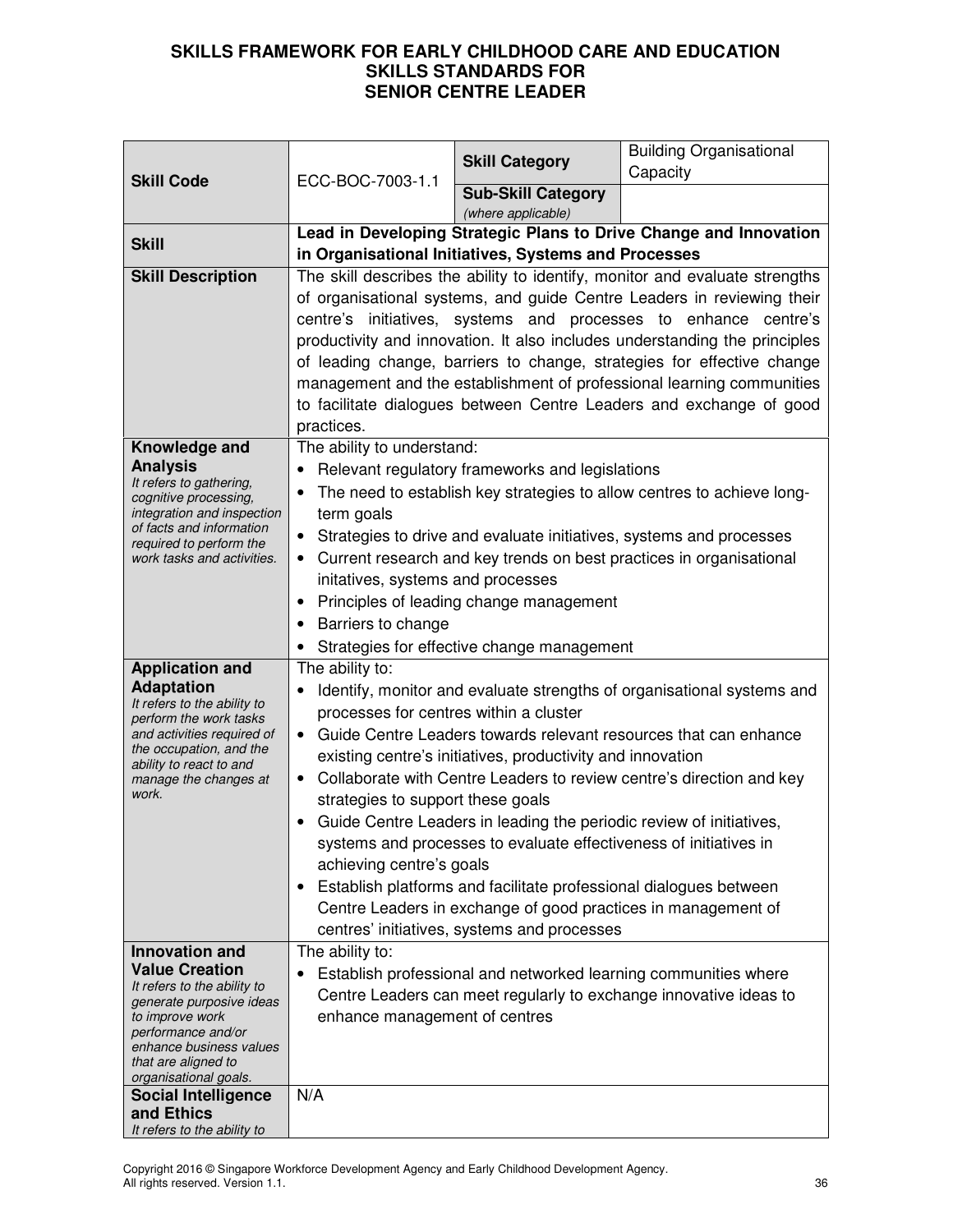| use affective factors in<br>leadership, relationship<br>and diversity<br>management guided by<br>professional codes of<br>ethics.<br><b>Learning to Learn</b> | N/A                                                                                                                                                                                                                                                                                                                                                                                                                                                                                  |
|---------------------------------------------------------------------------------------------------------------------------------------------------------------|--------------------------------------------------------------------------------------------------------------------------------------------------------------------------------------------------------------------------------------------------------------------------------------------------------------------------------------------------------------------------------------------------------------------------------------------------------------------------------------|
| It refers to the ability to<br>develop and improve<br>one's self within and<br>outside of one's area of<br>work.                                              |                                                                                                                                                                                                                                                                                                                                                                                                                                                                                      |
| Range of<br><b>Application</b><br>(where applicable)<br>It refers to the critical<br>circumstances and<br>contexts that the skill<br>may be demonstrated.     | Barriers to change may include, but are not limited to:<br>Change fatigue<br>Lack of trust<br>• Lack of skills to ensure the sustainability of change<br>• Lack of consultation with parties affected by the change                                                                                                                                                                                                                                                                  |
|                                                                                                                                                               | Relevant regulatory frameworks and legislations must include, but are not<br>limited to:<br>Child Care Centres Act (for Child Care Centres)<br>Education Act (for Kindergartens)<br>$\bullet$<br>Employment Act and other legislation covering employment practices<br>and labour relations<br>Employment of Foreign Manpower Act, Immigration Act and other<br>٠<br>work pass-related legislation<br>WSH Act, Work Injury Compensation Act (WICA) and other WSH<br>٠<br>regulations |

### Remarks:

This Skill Standard should be referenced together with:

- **LPM-VIS-601C-0** Lead Organisation to Develop Organisational Strategic Priorities, Culture and Governance
- **BM-SPI-402E-1** Manage and Review Systems and Processes
- **BM-SPI-406E-1** Manage Resource Planning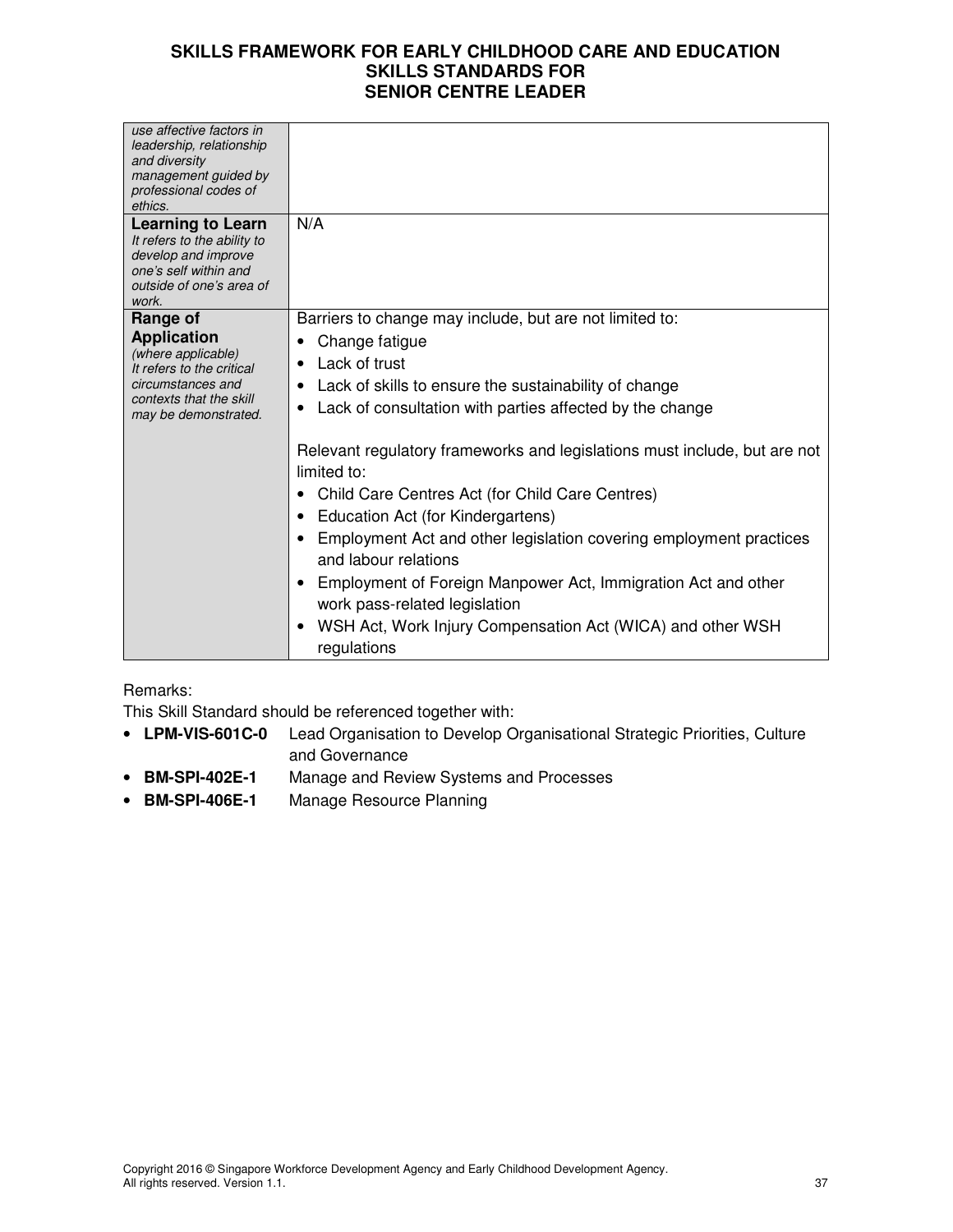| <b>Skill Code</b>                                                                                                                                                                                                             | LPM-VIS-601C-0                                                                                                                                                                                                                                                                                                                                                                                                                                                                                                                                                                                                                                                                                                                                                                                                                                                                                                               | <b>Skill Category</b>                                          | Leadership and People<br>Development                              |
|-------------------------------------------------------------------------------------------------------------------------------------------------------------------------------------------------------------------------------|------------------------------------------------------------------------------------------------------------------------------------------------------------------------------------------------------------------------------------------------------------------------------------------------------------------------------------------------------------------------------------------------------------------------------------------------------------------------------------------------------------------------------------------------------------------------------------------------------------------------------------------------------------------------------------------------------------------------------------------------------------------------------------------------------------------------------------------------------------------------------------------------------------------------------|----------------------------------------------------------------|-------------------------------------------------------------------|
|                                                                                                                                                                                                                               |                                                                                                                                                                                                                                                                                                                                                                                                                                                                                                                                                                                                                                                                                                                                                                                                                                                                                                                              | <b>Sub-Skill Category</b>                                      |                                                                   |
|                                                                                                                                                                                                                               |                                                                                                                                                                                                                                                                                                                                                                                                                                                                                                                                                                                                                                                                                                                                                                                                                                                                                                                              | (where applicable)                                             |                                                                   |
| <b>Skill</b>                                                                                                                                                                                                                  |                                                                                                                                                                                                                                                                                                                                                                                                                                                                                                                                                                                                                                                                                                                                                                                                                                                                                                                              |                                                                | Lead Organisation to Develop Organisational Strategic Priorities, |
|                                                                                                                                                                                                                               | <b>Culture and Governance</b>                                                                                                                                                                                                                                                                                                                                                                                                                                                                                                                                                                                                                                                                                                                                                                                                                                                                                                |                                                                |                                                                   |
| <b>Skill Description</b>                                                                                                                                                                                                      | The skill describes the ability to lead the development of vision, culture                                                                                                                                                                                                                                                                                                                                                                                                                                                                                                                                                                                                                                                                                                                                                                                                                                                   |                                                                |                                                                   |
|                                                                                                                                                                                                                               | and strategic priorities for an organisation. It also includes modelling of<br>leadership and providing direction and governance to the organisation.                                                                                                                                                                                                                                                                                                                                                                                                                                                                                                                                                                                                                                                                                                                                                                        |                                                                |                                                                   |
| Knowledge and                                                                                                                                                                                                                 | The ability to understand:                                                                                                                                                                                                                                                                                                                                                                                                                                                                                                                                                                                                                                                                                                                                                                                                                                                                                                   |                                                                |                                                                   |
| <b>Analysis</b><br>It refers to gathering,<br>cognitive processing,<br>integration and inspection<br>of facts and information<br>required to perform the<br>work tasks and activities.                                        | The relationship between vision and values and how they contribute<br>to the development of an organisational culture that actively pursues<br>strategic objectives<br>The relationship between high level strategy and the development<br>$\bullet$<br>and implementation of business plans and processes<br>Legal and ethical considerations relating to corporate governance<br>$\bullet$<br>and social responsibility<br>Relevant professional or industry codes of practice and standards<br>relating to corporate governance, social responsibility and leadership                                                                                                                                                                                                                                                                                                                                                     |                                                                |                                                                   |
|                                                                                                                                                                                                                               | roles                                                                                                                                                                                                                                                                                                                                                                                                                                                                                                                                                                                                                                                                                                                                                                                                                                                                                                                        |                                                                |                                                                   |
|                                                                                                                                                                                                                               |                                                                                                                                                                                                                                                                                                                                                                                                                                                                                                                                                                                                                                                                                                                                                                                                                                                                                                                              | Theories and concepts relating to culture within organisations |                                                                   |
|                                                                                                                                                                                                                               |                                                                                                                                                                                                                                                                                                                                                                                                                                                                                                                                                                                                                                                                                                                                                                                                                                                                                                                              | Impact of defined organisation vision and culture on employees |                                                                   |
| <b>Application and</b><br><b>Adaptation</b><br>It refers to the ability to<br>perform the work tasks<br>and activities required of<br>the occupation, and the<br>ability to react to and<br>manage the changes at<br>work.    | The ability to:<br>Identify trends and factors of strategic value to the organisation to<br>$\bullet$<br>support strategic planning<br>Consult with stakeholders to define mission, objectives and strategic<br>٠<br>priorities for the organisation to support strategic planning<br>Define criteria for evaluating success of strategies to determine<br>٠<br>achievement of strategic priorities<br>Engage employees to develop plans to operationalise strategic<br>priorities<br>Address corporate governance and social responsibility obligations to<br>ensure organisational compliance<br>Identify values and beliefs which underpin organisational vision and<br>$\bullet$<br>support strategic priorities to drive organisation vision and culture<br>Model leadership and behaviours to demonstrate application of<br>$\bullet$<br>organisational values, behaviours and governance priorities in all<br>actions |                                                                |                                                                   |
| <b>Innovation and</b><br><b>Value Creation</b><br>It refers to the ability to<br>generate purposive ideas<br>to improve work<br>performance and/or<br>enhance business values<br>that are aligned to<br>organisational goals. | The ability to:<br>Develop and review processes to effectively engage stakeholders in<br>$\bullet$<br>the development and review of organisational values and vision to<br>drive organisational vision and culture                                                                                                                                                                                                                                                                                                                                                                                                                                                                                                                                                                                                                                                                                                           |                                                                |                                                                   |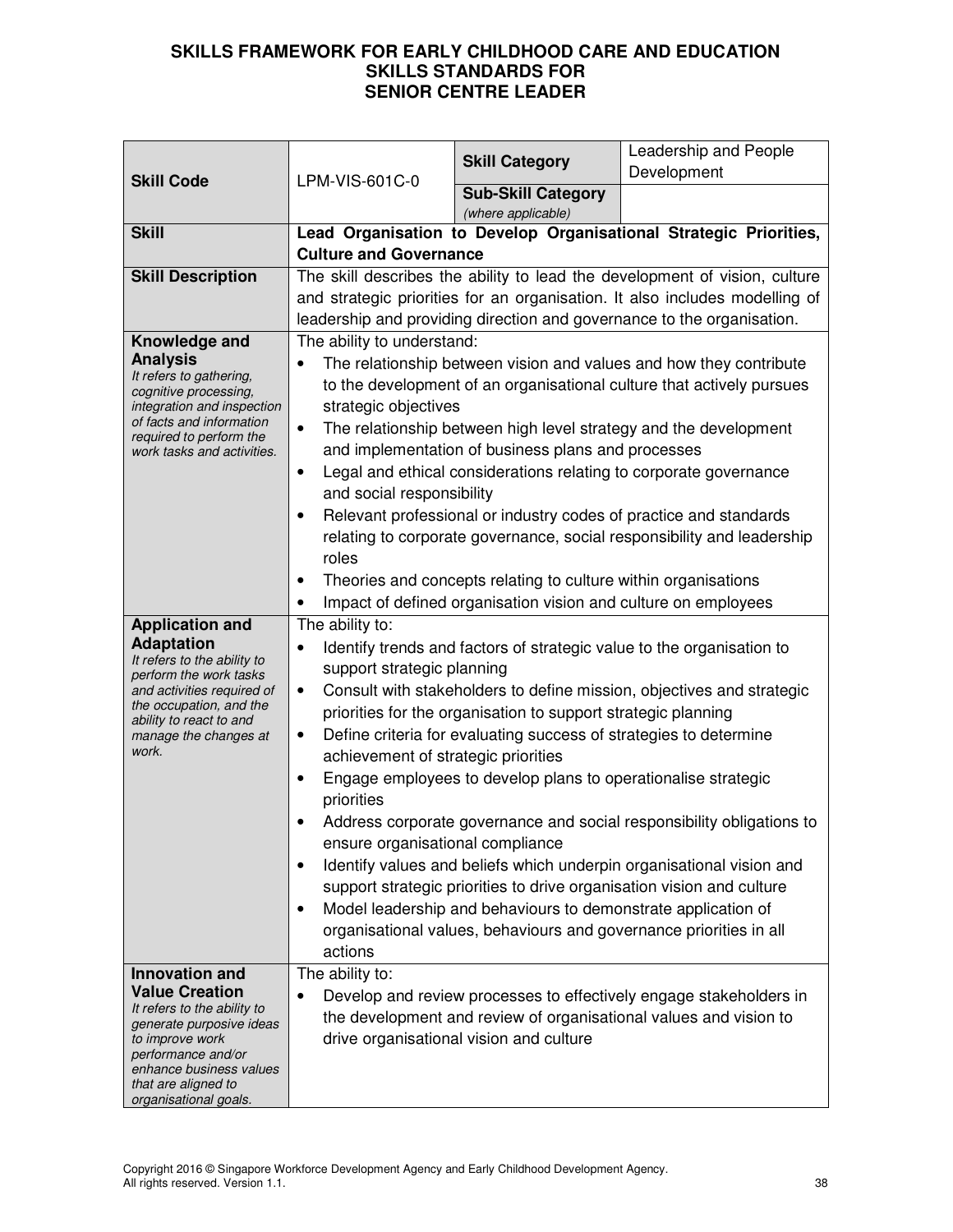| <b>Social Intelligence</b><br>and Ethics<br>It refers to the ability to<br>use affective factors in<br>leadership, relationship<br>and diversity<br>management guided by<br>professional codes of<br>ethics. | The ability to:<br>Communicate organisational vision, values, strategic priorities and<br>plans to influence stakeholders and build commitment to the<br>organisation<br>Assess the emotional climate of the organisation and demonstrate<br>$\bullet$<br>openness to address stakeholders' concerns                                              |
|--------------------------------------------------------------------------------------------------------------------------------------------------------------------------------------------------------------|---------------------------------------------------------------------------------------------------------------------------------------------------------------------------------------------------------------------------------------------------------------------------------------------------------------------------------------------------|
| <b>Learning to Learn</b><br>It refers to the ability to<br>develop and improve<br>one's self within and<br>outside of one's area of<br>work.                                                                 | The ability to:<br>Engage in regular self-reflection to identify own areas for<br>improvement in leading organisational strategic planning<br>Improve own organisational strategic planning skills by subscribing to<br>$\bullet$<br>diverse learning channels and participating in peer discussion<br>platforms to enhance workplace performance |
| Range of<br><b>Application</b><br>(where applicable)<br>It refers to the critical<br>circumstances and<br>contexts that the skill<br>may be demonstrated.                                                    | N/A                                                                                                                                                                                                                                                                                                                                               |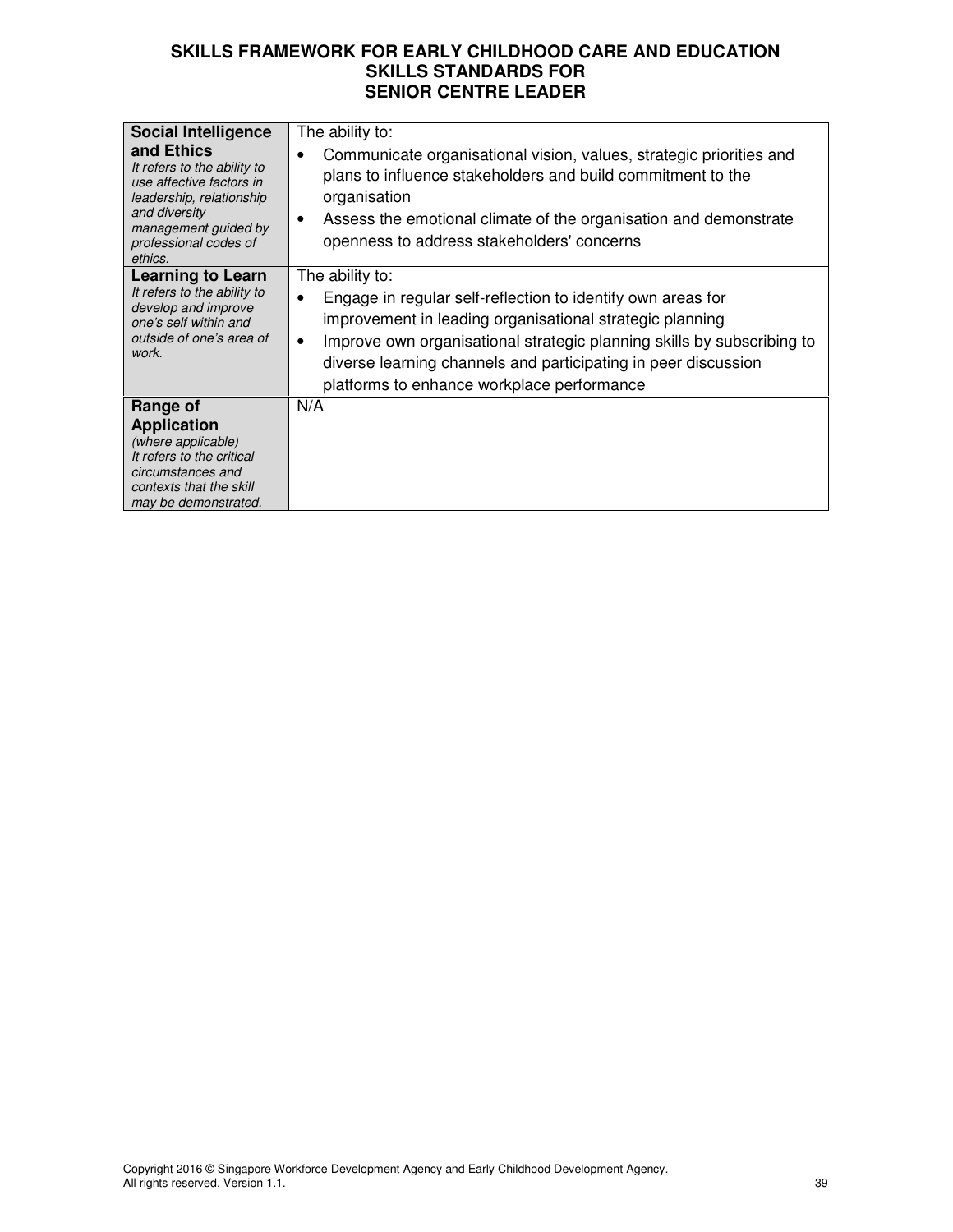| <b>Skill Code</b>                                                                                                                                                                                                             | BM-SPI-402E-1                                                                                                                                                                                                                                                                            | <b>Skill Category</b>                                                                                                       | Planning and<br>Implementation                                   |
|-------------------------------------------------------------------------------------------------------------------------------------------------------------------------------------------------------------------------------|------------------------------------------------------------------------------------------------------------------------------------------------------------------------------------------------------------------------------------------------------------------------------------------|-----------------------------------------------------------------------------------------------------------------------------|------------------------------------------------------------------|
|                                                                                                                                                                                                                               |                                                                                                                                                                                                                                                                                          | <b>Sub-Skill Category</b><br>(if applicable)                                                                                |                                                                  |
| <b>Skill</b>                                                                                                                                                                                                                  | <b>Manage and Review Systems and Processes</b>                                                                                                                                                                                                                                           |                                                                                                                             |                                                                  |
| <b>Skill Description</b>                                                                                                                                                                                                      | This Skill describes the ability to manage, review and evaluate systems<br>and processes with a view for enhancements. It also includes gathering<br>of feedback and developing solutions to close gaps and to make<br>improvements.                                                     |                                                                                                                             |                                                                  |
| Knowledge and<br><b>Analysis</b><br>It refers to gathering,<br>cognitive processing,<br>integration and inspection<br>of facts and information<br>required to perform the<br>work tasks and activities.                       | The ability to understand:                                                                                                                                                                                                                                                               | Different tiers of systems and processes within the organisation<br>Tools and methodologies to review systems and processes |                                                                  |
| <b>Application and</b><br><b>Adaptation</b><br>It refers to the ability to<br>perform the work tasks and<br>activities required of the<br>occupation, and the ability<br>to react to and manage the<br>changes at work.       | The ability to:<br>Manage systems and processes to meet organisational guidelines<br>and policies                                                                                                                                                                                        |                                                                                                                             |                                                                  |
| <b>Innovation and</b><br><b>Value Creation</b><br>It refers to the ability to<br>generate purposive ideas<br>to improve work<br>performance and/or<br>enhance business values<br>that are aligned to<br>organisational goals. | The ability to:<br>Review and evaluate systems and processes in accordance with<br>organisational policies to identify areas for improvement<br>Develop and establish solutions to gaps and areas of improvement<br>$\bullet$<br>to further enhance organisational systems and processes |                                                                                                                             |                                                                  |
| <b>Social Intelligence</b><br>and Ethics<br>It refers to the ability to use<br>affective factors in<br>leadership, relationship<br>and diversity management<br>guided by professional<br>codes of ethics.                     | The ability to:<br>$\bullet$                                                                                                                                                                                                                                                             | managing and reviewing systems and processes to ensure<br>continued efficiency of organisational business processes         | Adhere to organisational code of conduct, values and ethics when |
| <b>Learning to Learn</b><br>It refers to the ability to<br>develop and improve one's<br>self within and outside of<br>one's area of work.                                                                                     | The ability to:<br>Keep abreast of best practices in managing systems and processes<br>by subscribing to diverse learning channels and participating in peer<br>discussion platforms to enhance own knowledge for workplace<br>application                                               |                                                                                                                             |                                                                  |
| Range of<br><b>Application</b><br>(where applicable)<br>It refers to the critical<br>circumstances and<br>contexts that the skill may<br>be demonstrated.                                                                     | N/A                                                                                                                                                                                                                                                                                      |                                                                                                                             |                                                                  |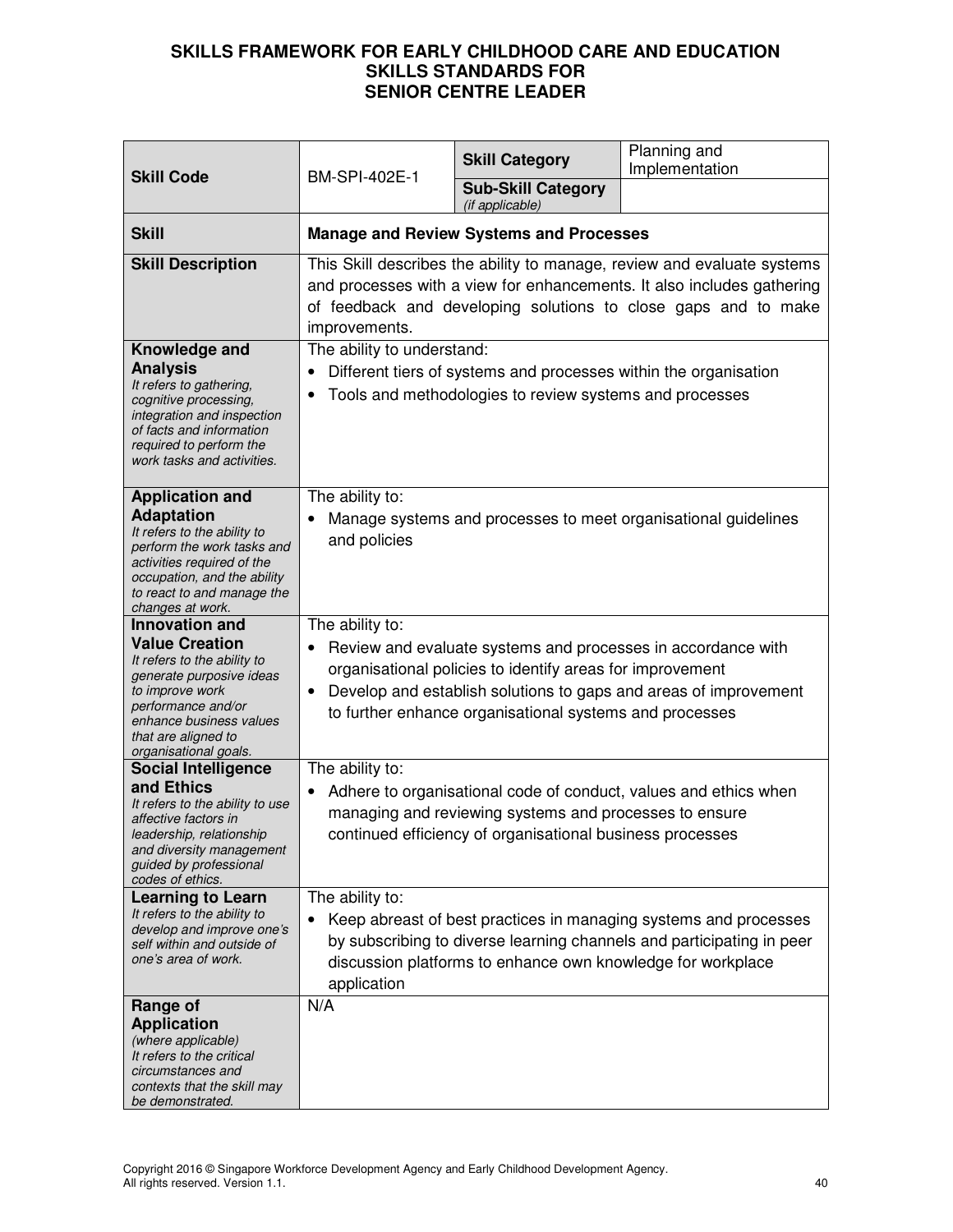|                                                                                                                                                                                                                               |                                                                                                                                                                                                                                                                                                                                 | <b>Skill Category</b>                                                                                                          | Planning and<br>Implementation                                                                                                                |
|-------------------------------------------------------------------------------------------------------------------------------------------------------------------------------------------------------------------------------|---------------------------------------------------------------------------------------------------------------------------------------------------------------------------------------------------------------------------------------------------------------------------------------------------------------------------------|--------------------------------------------------------------------------------------------------------------------------------|-----------------------------------------------------------------------------------------------------------------------------------------------|
| <b>Skill Code</b>                                                                                                                                                                                                             | <b>BM-SPI-406E-1</b>                                                                                                                                                                                                                                                                                                            | <b>Sub-Skill Category</b><br>(if applicable)                                                                                   |                                                                                                                                               |
| <b>Skill</b>                                                                                                                                                                                                                  | <b>Manage Resource Planning</b>                                                                                                                                                                                                                                                                                                 |                                                                                                                                |                                                                                                                                               |
| <b>Skill Description</b>                                                                                                                                                                                                      | This Skill describes the ability to manage resource planning to meet<br>business function requirements. It also includes identifying resource<br>needs, acquiring and allocating resources, reviewing resource utilisation<br>and assessing resource allocation outcomes with a view to achieve<br>optimal resource allocation. |                                                                                                                                |                                                                                                                                               |
| Knowledge and<br><b>Analysis</b><br>It refers to gathering,<br>cognitive processing,<br>integration and inspection<br>of facts and information<br>required to perform the<br>work tasks and activities.                       | The ability to understand:<br>Types of resources<br>$\bullet$<br>$\bullet$<br>$\bullet$                                                                                                                                                                                                                                         | Outcomes of effective resource allocation<br>Relevant stakeholders to consider during resource planning                        |                                                                                                                                               |
| <b>Application and</b><br><b>Adaptation</b><br>It refers to the ability to<br>perform the work tasks<br>and activities required of<br>the occupation, and the<br>ability to react to and<br>manage the changes at<br>work.    | The ability to:<br>Determine resource needs to ensure successful implementation of<br>business function strategy<br>Acquire and allocate resources to support execution of business<br>$\bullet$<br>function strategy                                                                                                           |                                                                                                                                |                                                                                                                                               |
| <b>Innovation and</b><br><b>Value Creation</b><br>It refers to the ability to<br>generate purposive ideas<br>to improve work<br>performance and/or<br>enhance business values<br>that are aligned to<br>organisational goals. | The ability to:<br>Monitor and review resource usage to determine sufficiency and<br>$\bullet$<br>optimal utilisation of resources<br>Assess resource allocation outcomes and reallocate resources to<br>$\bullet$<br>meet business function strategy requirements                                                              |                                                                                                                                |                                                                                                                                               |
| <b>Social Intelligence</b><br>and Ethics<br>It refers to the ability to<br>use affective factors in<br>leadership, relationship<br>and diversity<br>management guided by<br>professional codes of<br>ethics.                  | The ability to:<br>function strategy                                                                                                                                                                                                                                                                                            |                                                                                                                                | Adhere to organisational code of conduct, values and ethics to ensure<br>appropriate and optimal utilisation of resources to support business |
| <b>Learning to Learn</b><br>It refers to the ability to<br>develop and improve<br>one's self within and<br>outside of one's area of<br>work.                                                                                  | The ability to:<br>$\bullet$                                                                                                                                                                                                                                                                                                    | Engage in regular reflective practice to assess how the utilisation<br>resources can be further improved to ensure optimal use |                                                                                                                                               |
| Range of<br><b>Application</b><br>(where applicable)<br>It refers to the critical<br>circumstances and<br>contexts that the skill<br>may be demonstrated.                                                                     | N/A                                                                                                                                                                                                                                                                                                                             |                                                                                                                                |                                                                                                                                               |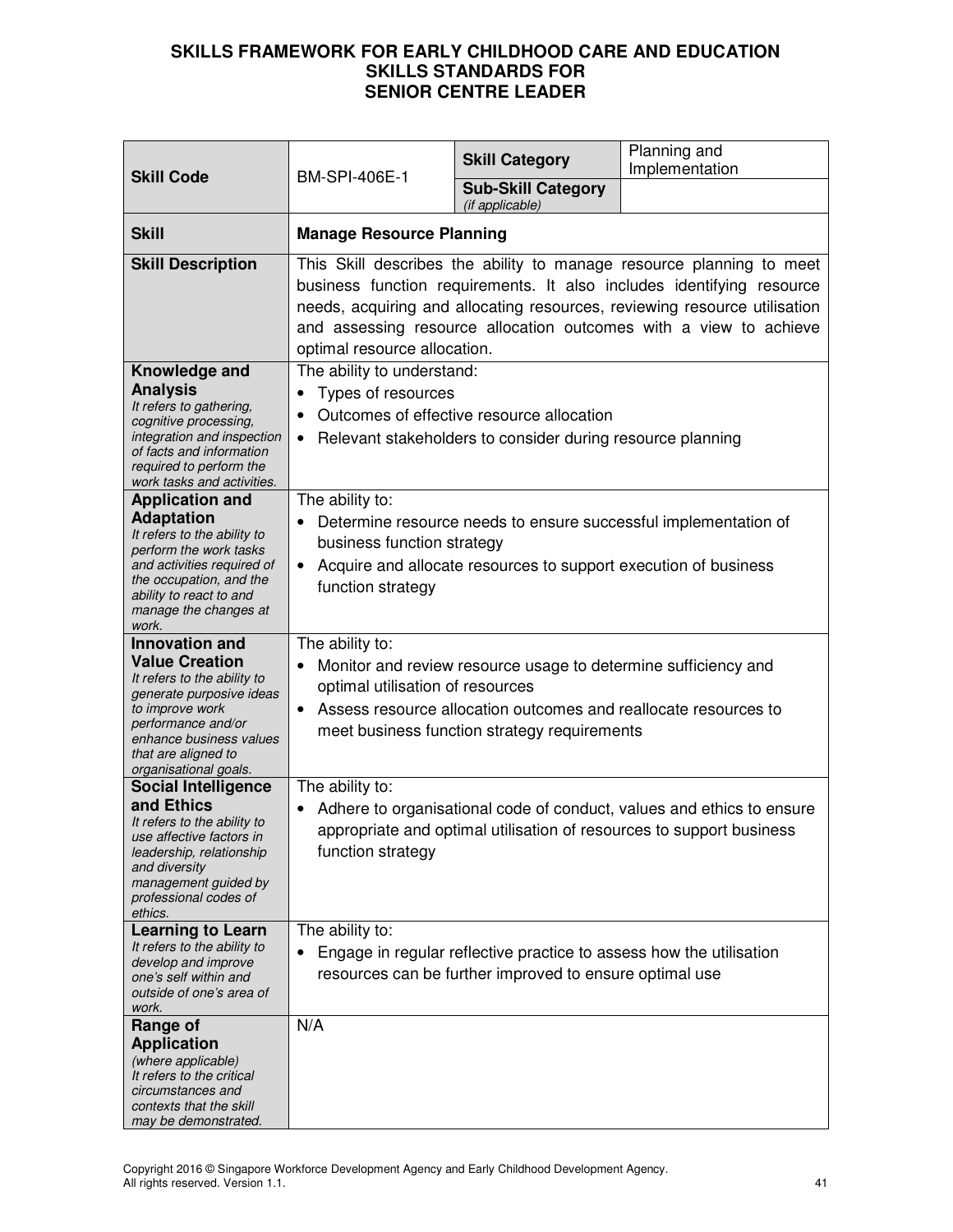| <b>Skill Code</b>                                                                                                                                                                                                             | ECC-BOC-7004-1.1                                                                                                                                                                                                                                                                                                                                                                                                                                                                                                                                                                                                                                                                                                                                            | <b>Skill Category</b>                                                                                                  | <b>Building Organisational</b><br>Capacity                            |
|-------------------------------------------------------------------------------------------------------------------------------------------------------------------------------------------------------------------------------|-------------------------------------------------------------------------------------------------------------------------------------------------------------------------------------------------------------------------------------------------------------------------------------------------------------------------------------------------------------------------------------------------------------------------------------------------------------------------------------------------------------------------------------------------------------------------------------------------------------------------------------------------------------------------------------------------------------------------------------------------------------|------------------------------------------------------------------------------------------------------------------------|-----------------------------------------------------------------------|
|                                                                                                                                                                                                                               |                                                                                                                                                                                                                                                                                                                                                                                                                                                                                                                                                                                                                                                                                                                                                             | <b>Sub-Skill Category</b><br>(where applicable)                                                                        |                                                                       |
| <b>Skill</b>                                                                                                                                                                                                                  | Identify Preventive and Pre-emptive Strategies for Challenges faced<br>by Centre Leaders                                                                                                                                                                                                                                                                                                                                                                                                                                                                                                                                                                                                                                                                    |                                                                                                                        |                                                                       |
| <b>Skill Description</b>                                                                                                                                                                                                      | The skill describes the ability to work with Centre Leaders to establish<br>and implement standard operating procedures for disruptions. It also<br>includes leading in periodic review to understand staff climate. It also<br>includes establishing networks with community partners, sharing and<br>facilitating professional discussions with Centre Leaders and working with<br>external facilitators to improve recovery response to disruptions and<br>ensure staff operational readiness.                                                                                                                                                                                                                                                           |                                                                                                                        |                                                                       |
| Knowledge and<br><b>Analysis</b><br>It refers to gathering,<br>cognitive processing,<br>integration and<br>inspection of facts and<br>information required to<br>perform the work tasks<br>and activities.                    | The ability to understand:<br>The need to establish and implement standard operating procedures<br>to deal with disruptions caused by traumatic events<br>The importance to manage staff welfare and emotions during events of<br>$\bullet$<br>disruption<br>Current research and key trends on models of organisational recovery<br>$\bullet$<br>to improve survivability of organisations<br>Existing organisational climate and stability<br>$\bullet$<br>Perception of the organisation by staff and surrounding community<br>$\bullet$<br>Previous traumatic experiences and operational readiness of<br>organisation<br>Preventive strategies for challenges faced by Centre Leaders<br>Pre-emptive strategies for challenges faced by Centre Leaders |                                                                                                                        |                                                                       |
| <b>Application and</b><br><b>Adaptation</b><br>It refers to the ability to<br>perform the work tasks<br>and activities required of<br>the occupation, and the<br>ability to react to and<br>manage the changes at<br>work.    | The ability to:<br>Work with Centre Leaders to establish and implement standard<br>operating procedures for disruptions, that takes into consideration<br>centre's resource limitations<br>Lead in periodic review and survey of staff climate to understand<br>perceptions of staff and surrounding community towards the<br>organisation<br>Establish network with community partners to ensure effective<br>response in events of disruption<br>Share and facilitate professional discussion with Centre Leaders on<br>$\bullet$<br>current research and key trends on models of organisational recovery<br>Ensure detailed documentation of past disruptions and evaluation of<br>recovery strategies                                                   |                                                                                                                        |                                                                       |
| <b>Innovation and</b><br><b>Value Creation</b><br>It refers to the ability to<br>generate purposive ideas<br>to improve work<br>performance and/or<br>enhance business values<br>that are aligned to<br>organisational goals. | The ability to:<br>well-being of staff<br>$\bullet$                                                                                                                                                                                                                                                                                                                                                                                                                                                                                                                                                                                                                                                                                                         | Work with outside facilitators to improve recovery response to<br>disruption and to ensure staff operational readiness | Lead Centre Leaders in driving initiatives to promote the welfare and |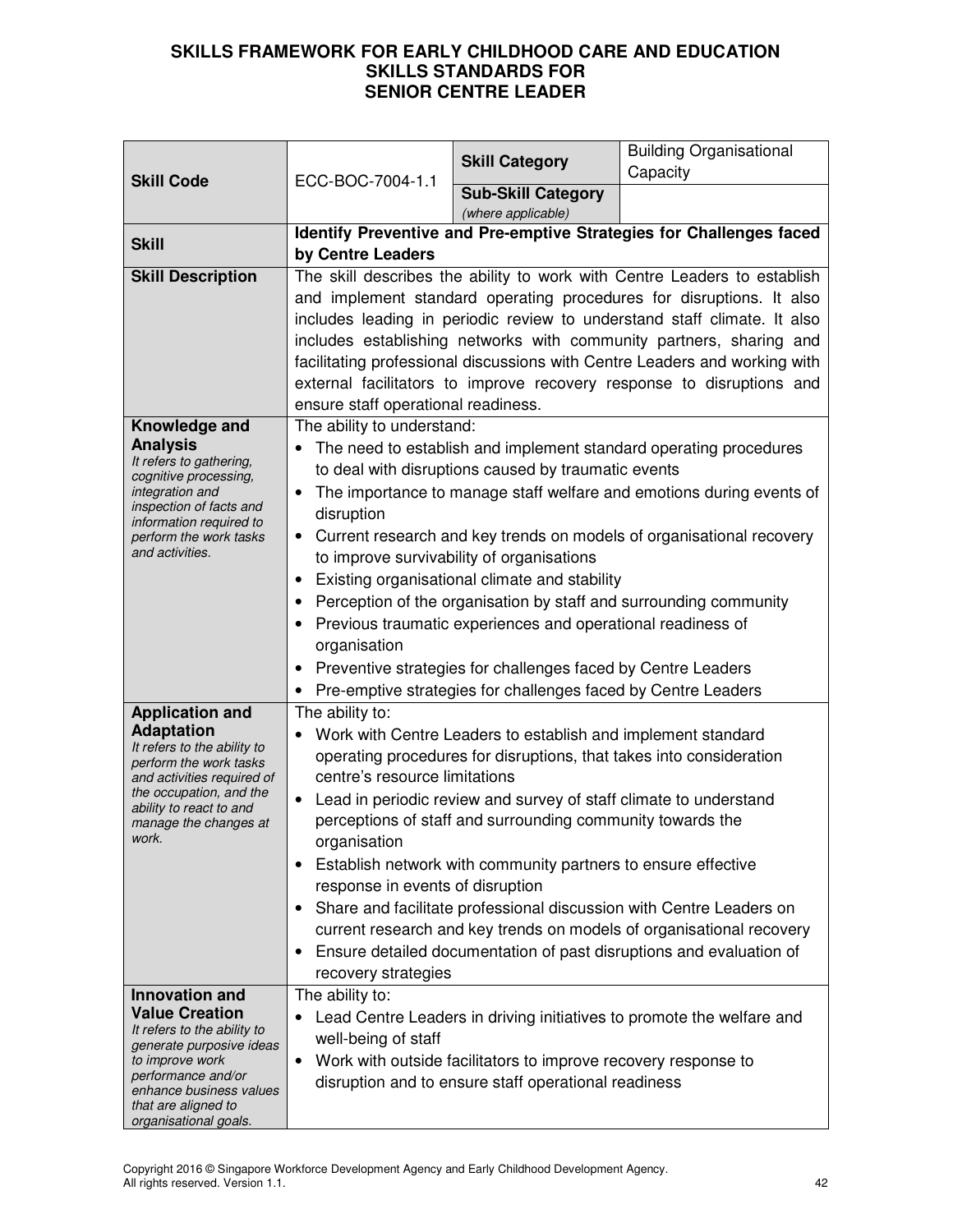| <b>Social Intelligence</b><br>and Ethics<br>It refers to the ability to<br>use affective factors in<br>leadership, relationship<br>and diversity<br>management guided by<br>professional codes of<br>ethics. | N/A                                                                                                                                                                                                                                                                                                                                                                                                                                        |
|--------------------------------------------------------------------------------------------------------------------------------------------------------------------------------------------------------------|--------------------------------------------------------------------------------------------------------------------------------------------------------------------------------------------------------------------------------------------------------------------------------------------------------------------------------------------------------------------------------------------------------------------------------------------|
| <b>Learning to Learn</b><br>It refers to the ability to<br>develop and improve<br>one's self within and<br>outside of one's area of<br>work.                                                                 | N/A                                                                                                                                                                                                                                                                                                                                                                                                                                        |
| Range of<br><b>Application</b><br>(where applicable)<br>It refers to the critical<br>circumstances and<br>contexts that the skill<br>may be demonstrated.                                                    | Preventive strategies for challenges faced by Centre Leaders must<br>include:<br>Maintaining hygiene standards of the centre<br>Ensuring regular maintenance of centre facilities<br>Pre-emptive strategies for challenges faced by Centre Leaders must<br>include:<br>Ensuring availability of resources for emergency situations<br>Preparing the centre and staff for emergency situations (e.g. Hand<br>٠<br>Foot Mouth Disease, Haze) |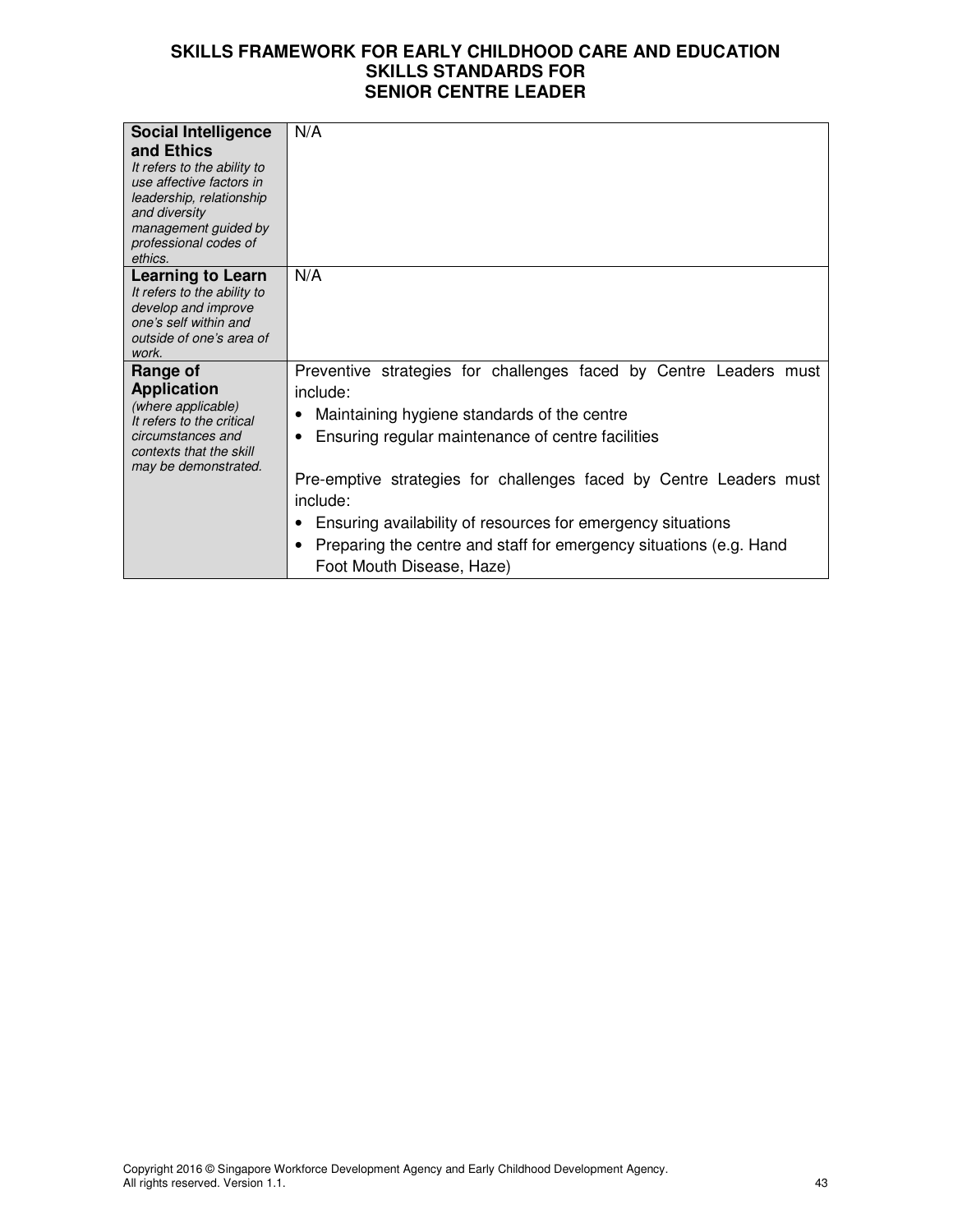#### **Version Control**

| <b>Version</b> | <b>Date</b> | <b>Changes Made</b> | <b>Edited by</b> |
|----------------|-------------|---------------------|------------------|
|                | Oct 2016    | Initial Version     | ECDA/WDA         |
|                |             |                     |                  |
|                |             |                     |                  |